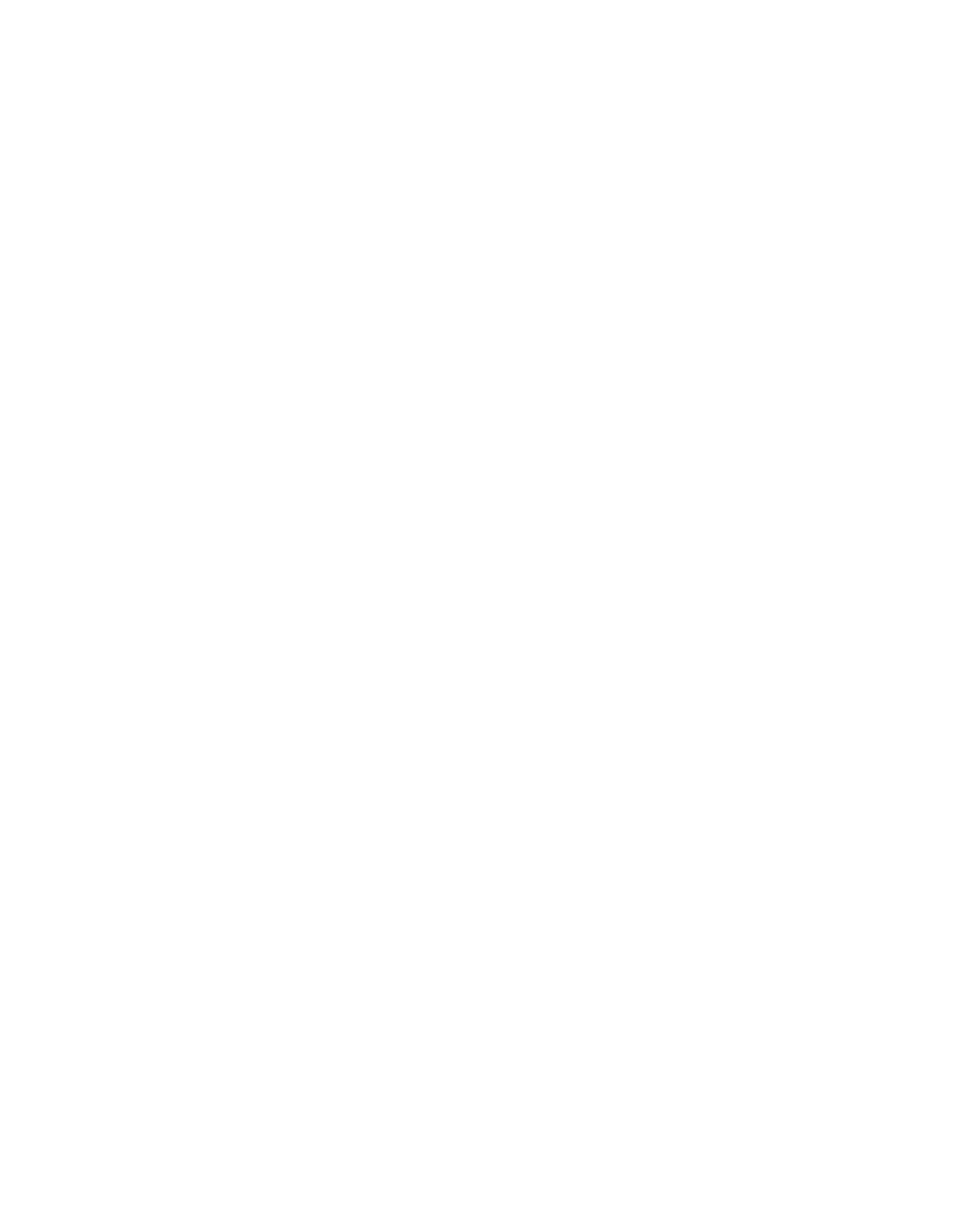# **THE VIRGINIA REGISTER INFORMATION PAGE**

<span id="page-2-0"></span>THE VIRGINIA REGISTER OF REGULATIONS is an official state publication issued every other week throughout the year. Indexes are published quarterly, and are cumulative for the year. The *Virginia Register* has several functions. The new and amended sections of regulations, both as proposed and as finally adopted, are required by law to be published in the *Virginia Register*. In addition, the *Virginia Register* is a source of other information about state government, including petitions for rulemaking, emergency regulations, executive orders issued by the Governor, and notices of public hearings on regulations.

#### **ADOPTION, AMENDMENT, AND REPEAL OF REGULATIONS**

Unless exempted by law, an agency wishing to adopt, amend, or repeal regulations must follow the procedures in the Administrative Process Act (§ 2.2-4000 et seq. of the Code of Virginia). Typically, this includes first publishing in the *Virginia Register* a notice of intended regulatory action; a basis, purpose, substance and issues statement; an economic impact analysis prepared by the Department of Planning and Budget; the agency's response to the economic impact analysis; a summary; a notice giving the public an opportunity to comment on the proposal; and the text of the proposed regulation.

Following publication of the proposed regulation in the *Virginia Register*, the promulgating agency receives public comments for a minimum of 60 days. The Governor reviews the proposed regulation to determine if it is necessary to protect the public health, safety, and welfare, and if it is clearly written and easily understandable. If the Governor chooses to comment on the proposed regulation, his comments must be transmitted to the agency and the Registrar of Regulations no later than 15 days following the completion of the 60-day public comment period. The Governor's comments, if any, will be published in the *Virginia Register*. Not less than 15 days following the completion of the 60-day public comment period, the agency may adopt the proposed regulation.

The Joint Commission on Administrative Rules or the appropriate standing committee of each house of the General Assembly may meet during the promulgation or final adoption process and file an objection with the Registrar and the promulgating agency. The objection will be published in the *Virginia Register*. Within 21 days after receipt by the agency of a legislative objection, the agency shall file a response with the Registrar, the objecting legislative body, and the Governor.

When final action is taken, the agency again publishes the text of the regulation as adopted, highlighting all changes made to the proposed regulation and explaining any substantial changes made since publication of the proposal. A 30-day final adoption period begins upon final publication in the *Virginia Register*.

The Governor may review the final regulation during this time and, if he objects, forward his objection to the Registrar and the agency. In addition to or in lieu of filing a formal objection, the Governor may suspend the effective date of a portion or all of a regulation until the end of the next regular General Assembly session by issuing a directive signed by a majority of the members of the appropriate legislative body and the Governor. The Governor's objection or suspension of the regulation, or both, will be published in the *Virginia Register*.

If the Governor finds that the final regulation contains changes made after publication of the proposed regulation that have substantial impact, he may require the agency to provide an additional 30-day public comment period on the changes. Notice of the additional public comment period required by the Governor will be published in the *Virginia Register*. Pursuant to § 2.2-4007.06 of the Code of Virginia, any person may request that the agency solicit additional public comment on certain changes made after publication of the proposed regulation. The agency shall suspend the regulatory process for 30 days upon such request from 25 or more individuals, unless the agency determines that the changes have minor or inconsequential impact.

A regulation becomes effective at the conclusion of the 30-day final adoption period, or at any other later date specified by the promulgating agency, unless (i) a legislative objection has been filed, in which event the regulation, unless withdrawn, becomes effective on the date specified, which shall be after the expiration of the 21-day objection period; (ii) the Governor exercises his authority to require the agency to provide for additional public comment, in which event the regulation, unless withdrawn, becomes effective on the date specified, which shall be after the expiration of the period for which the Governor has provided for additional public comment; (iii) the Governor and the General Assembly exercise their authority to suspend the effective date of a regulation until the end of the next regular legislative session; or (iv) the agency suspends the regulatory process, in which event the regulation, unless withdrawn, becomes effective on the date specified, which shall be after the expiration of the 30-day public comment period and no earlier than 15 days from publication of the readopted action.

A regulatory action may be withdrawn by the promulgating agency at any time before the regulation becomes final.

#### **FAST-TRACK RULEMAKING PROCESS**

Section 2.2-4012.1 of the Code of Virginia provides an alternative to the standard process set forth in the Administrative Process Act for regulations deemed by the Governor to be noncontroversial. To use this process, the Governor's concurrence is required and advance notice must be provided to certain legislative committees. Fast-track regulations become effective on the date noted in the regulatory action if fewer than 10 persons object to using the process in accordance with § 2.2-4012.1.

#### **EMERGENCY REGULATIONS**

Pursuant to § [2.2-4011](https://law.lis.virginia.gov/vacode/2.2-4011/) of the Code of Virginia, an agency may adopt emergency regulations if necessitated by an emergency situation or when Virginia statutory law or the appropriation act or federal law or federal regulation requires that a regulation be effective in 280 days or fewer from its enactment. In either situation, approval of the Governor is required. The emergency regulation is effective upon its filing with the Registrar of Regulations, unless a later date is specified per § [2.2-4012](https://law.lis.virginia.gov/vacode/2.2-4011/) of the Code of Virginia. Emergency regulations are limited to no more than 18 months in duration; however, may be extended for six months under the circumstances noted in § 2.2-4011 D. Emergency regulations are published as soon as possible in the *Virginia Register* and are on the Register of Regulations website a[t register.dls.virgina.gov.](http://register.dls.virgina.gov/)

During the time the emergency regulation is in effect, the agency may proceed with the adoption of permanent regulations in accordance with the Administrative Process Act. If the agency chooses not to adopt the regulations, the emergency status ends when the prescribed time limit expires.

#### **STATEMENT**

The foregoing constitutes a generalized statement of the procedures to be followed. For specific statutory language, it is suggested that Article 2 (§ 2.2- 4006 et seq.) of Chapter 40 of Title 2.2 of the Code of Virginia be examined carefully.

#### **CITATION TO THE** *VIRGINIA REGISTER*

The *Virginia Register* is cited by volume, issue, page number, and date. **34:8 VA.R. 763-832 December 11, 2017,** refers to Volume 34, Issue 8, pages 763 through 832 of the *Virginia Register* issued on December 11, 2017.

*The Virginia Register of Regulations*is published pursuant to Article 6 (§ 2.2- 4031 et seq.) of Chapter 40 of Title 2.2 of the Code of Virginia.

Members of the Virginia Code Commission: **John S. Edwards,** Chair**; Marcus B. Simon,** Vice Chair**; Ward L. Armstrong; Nicole Cheuk; Leslie L. Lilley; Jennifer L. McClellan; Christopher R. Nolen; Don L. Scott, Jr.; Charles S. Sharp; Malfourd W. Trumbo; Amigo R. Wade.**

Staff of the *Virginia Register:* **Holly Trice,** Registrar of Regulations; **Anne Bloomsburg,** Assistant Registrar; **Nikki Clemons,** Regulations Analyst; **Rhonda Dyer,** Publications Assistant; **Terri Edwards,** Senior Operations Staff Assistant.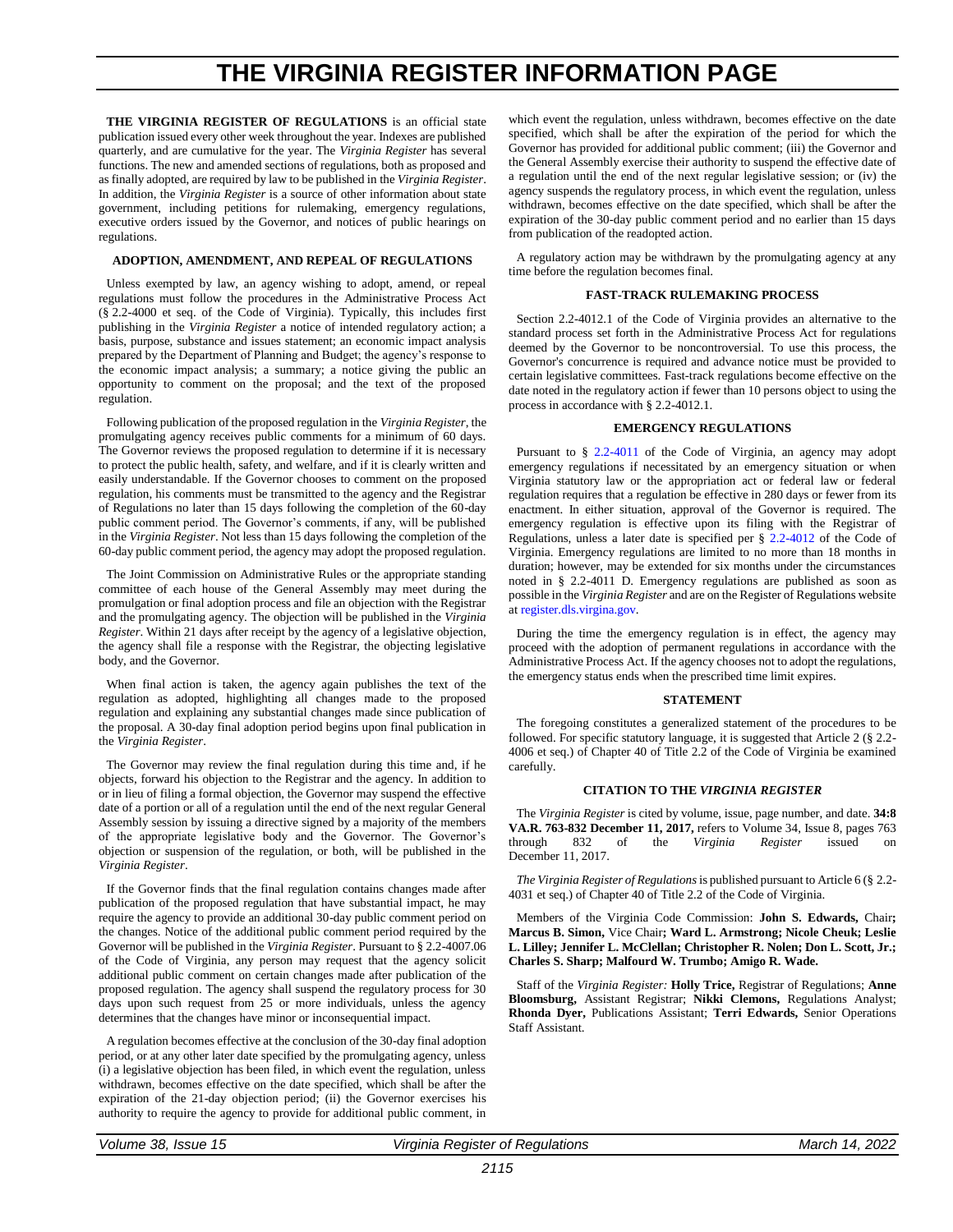# **PUBLICATION SCHEDULE AND DEADLINES**

<span id="page-3-0"></span>This schedule is available on the Virginia Register of Regulations website (http://register.dls.virginia.gov).

# **March 2022 through April 2023**

| <b>Volume: Issue</b> | <b>Material Submitted By Noon*</b> | <b>Will Be Published On</b> |  |
|----------------------|------------------------------------|-----------------------------|--|
| 38:16                | March 9, 2022                      | March 28, 2022              |  |
| 38:17                | March 23, 2022                     | April 11, 2022              |  |
| 38:18                | April 6, 2022                      | April 25, 2022              |  |
| 38:19                | April 20, 2022                     | May 9, 2022                 |  |
| 38:20                | May 4, 2022                        | May 23, 2022                |  |
| 38:21                | May 18, 2022                       | June 6, 2022                |  |
| 38:22                | June 1, 2022                       | June 20, 2022               |  |
| 38:23                | June 15, 2022                      | July 4, 2022                |  |
| 38:24                | June 29, 2022                      | July 18, 2022               |  |
| 38:25                | July 13, 2022                      | August 1, 2022              |  |
| 38:26                | July 27, 2022                      | August 15, 2022             |  |
| 39:1                 | August 10, 2022                    | August 29, 2022             |  |
| 39:2                 | August 24, 2022                    | September 12, 2022          |  |
| 39:3                 | September 7, 2022                  | September 26, 2022          |  |
| 39:4                 | September 21, 2022                 | October 10, 2022            |  |
| 39:5                 | October 5, 2022                    | October 24, 2022            |  |
| 39:6                 | October 19, 2022                   | November 7, 2022            |  |
| 39:7                 | November 2, 2022                   | November 21, 2022           |  |
| 39:8                 | November 14, 2022 (Monday)         | December 5, 2022            |  |
| 39:9                 | November 30, 2022                  | December 19, 2022           |  |
| 39:10                | December 14, 2022                  | January 2, 2023             |  |
| 39:11                | December 27, 2022 (Tuesday)        | January 16, 2023            |  |
| 39:12                | January 11, 2023                   | January 30, 2023            |  |
| 39:13                | January 25, 2023                   | February 13, 2023           |  |
| 39:14                | February 8, 2023                   | February 27, 2023           |  |
| 39:15                | February 22, 2023                  | March 13, 2023              |  |
| 39:16                | March 8, 2023                      | March 27, 2023              |  |
| 39:17                | March 22, 2023                     | April 10, 2023              |  |

\*Filing deadlines are Wednesdays unless otherwise specified.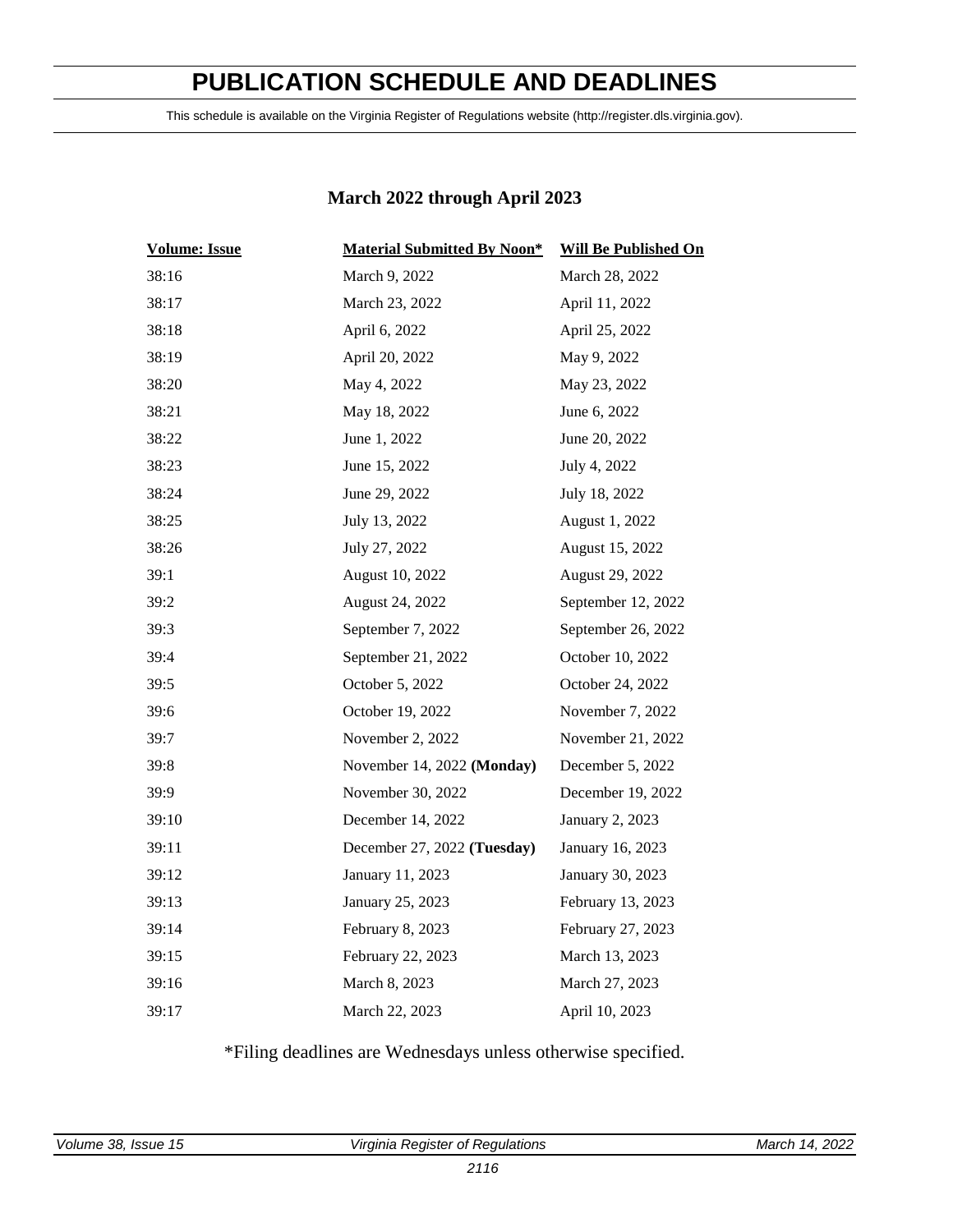# **PETITIONS FOR RULEMAKING**

# <span id="page-4-0"></span>**TITLE 18. PROFESSIONAL AND OCCUPATIONAL LICENSING**

### **BOARD OF MEDICINE**

# **Initial Agency Notice**

Title of Regulation: **18VAC85-150. Regulations Governing the Practice of Behavior Analysis.**

Statutory Authority: §§ 54.1-2400 and 54.1-2957.16 of the Code of Virginia.

Name of Petitioner: Michael Moates.

Nature of Petitioner's Request: Remove the specific requirement for Behavior Analyst Certification Board certification and accept certification from an entity that is nationally accredited to certify practitioners of behavior analysis.

Agency Plan for Disposition of Request: In accordance with Virginia law, the petition will be filed with the Virginia Registrar of Regulations, published on March 14, 2022, and posted on the Virginia Regulatory Town Hall at [www.townhall.virginia.gov.](http://www.townhall.virginia.gov/) Comment on the petition will be requested until April 13, 2022, and may be posted on the Town Hall or sent to the board.

Following receipt of all comments on the petition to amend the regulation, the matter will be considered by the Advisory Board on Behavior Analysis on May 23, 2022, which will make a recommendation to the full board for its meeting on June 16, 2022.

Public Comment Deadline: April 13, 2022.

Agency Contact: William L. Harp, M.D., Executive Director, Board of Medicine, 9960 Mayland Drive, Suite 300, Richmond, VA 23233, telephone (804) 367-4558, or email [william.harp@dhp.virginia.gov.](mailto:william.harp@dhp.virginia.gov)

VA.R. Doc. No. PFR22-21; Filed February 16, 2022, 12:17 p.m.

#### **BOARD OF PHARMACY**

#### **Initial Agency Notice**

Title of Regulation: **18VAC110-20. Regulations Governing the Practice of Pharmacy.**

Statutory Authority: §§ 54.1-2400 and 54.1-3307 of the Code of Virginia.

Name of Petitioner: Renae M. Cregger.

Nature of Petitioner's Request: Exempt automated dispensing systems exclusively stocked with drugs that would be kept in a stat-drug box pursuant to 18VAC110-20-550 or an emergency drug kit pursuant to 18VAC110-20-540 and are solely administered for stat or emergency use from the requirements of subdivisions 1, 4 a, and 4 b of 18VAC110-20- 555.

Agency Plan for Disposition of Request: The petition will be published on March 14, 2022, in the Virginia Register of Regulations and also posted on the Virginia Regulatory Town Hall at [www.townhall.virginia.gov](http://www.townhall.virginia.gov/) to receive public comment ending April 13, 2022. The request to amend the regulation and any comments for or against the petition will be considered by the board at its meeting scheduled for June 6, 2022. The petitioner will receive information on the board's decision after that date.

Public Comment Deadline: April 13, 2022.

Agency Contact: Caroline Juran, RPh, Executive Director, Board of Pharmacy, 9960 Mayland Drive, Suite 300, Richmond, VA 23233, telephone (804) 367-4456, or email [caroline.juran@dhp.virginia.gov.](mailto:caroline.juran@dhp.virginia.gov)

VA.R. Doc. No. PFR22-23; Filed February 22, 2022, 8:14 a.m.

### **BOARD OF PSYCHOLOGY**

#### **Initial Agency Notice**

Title of Regulation: **18VAC125-20. Regulations Governing the Practice of Psychology.**

Statutory Authority: § 54.1-2400 of the Code of Virginia.

Name of Petitioner: Basharat Shah.

Nature of Petitioner's Request: Establish guidelines and qualifications for psychologists involved in custody and visitation cases and prohibit those who do not meet those qualifications from testifying in court.

Agency Plan for Disposition of Request: In accordance with Virginia law, the petition has been filed with the Virginia Registrar of Regulations for publication on March 14, 2022, with a request for comment to be received until April 13, 2022. The petition will also be posted for comment on the Virginia Regulatory Town Hall at [www.townhall.virginia.gov.](http://www.townhall.virginia.gov/)

At the next meeting after the comment period, which is scheduled for June 28, 2022, the board will consider the petition and any comment received to decide whether or not to initiate the rulemaking process.

Public Comment Deadline: April 13, 2022.

Agency Contact: Jaime Hoyle, Executive Director, Board of Psychology, 9960 Mayland Drive, Suite 300, Richmond, VA 23233, telephone (804) 367-4406, or email [jaime.hoyle@dhp.virginia.gov.](mailto:jaime.hoyle@dhp.virginia.gov)

VA.R. Doc. No. PFR22-22; Filed February 17, 2022, 2:06 p.m.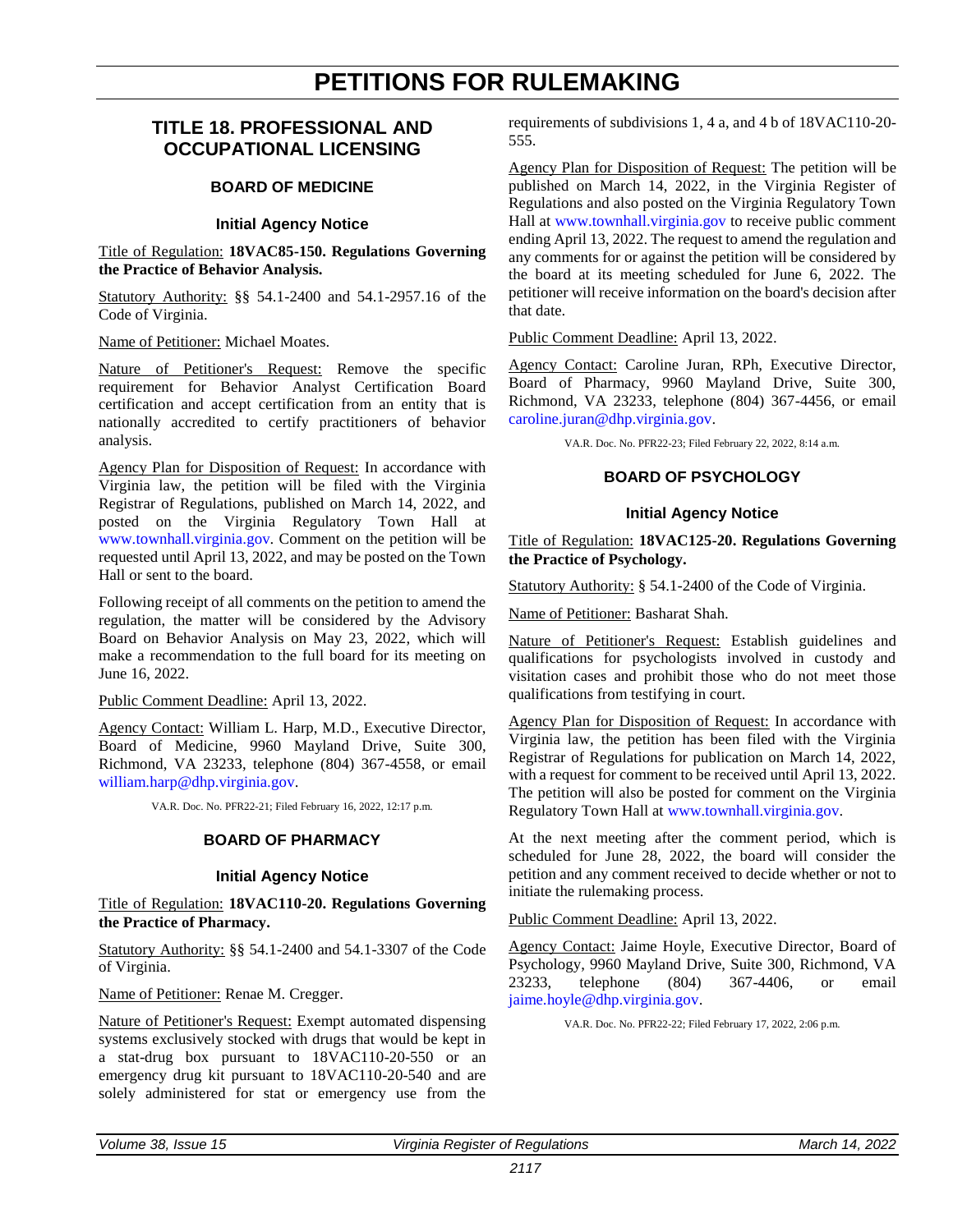# <span id="page-5-0"></span>**PERIODIC REVIEWS AND SMALL BUSINESS IMPACT REVIEWS**

# **TITLE 1. ADMINISTRATION**

# **STATE BOARD OF ELECTIONS**

# **Report of Findings**

Pursuant to §§ 2.2-4007.1 and 2.2-4017 of the Code of Virginia, the State Board of Elections conducted a periodic review and a small business impact review of **1VAC20-20, General Administration**, and determined that this regulation should be amended. The department is publishing its report of findings dated January 19, 2022, to support this decision.

The regulation is necessary for the protection of the public health, safety, and welfare as it is coincides with statutory mandates that prescribe the State Board of Elections (SBE) and the Department of Elections' (ELECT's) organization to ensure the efficient and effective administration of elections. The regulation is clearly written and easily understandable.

ELECT recommends this regulation remain in effect with amendments. The amendments to this regulation reflect the structural changes after the creation of ELECT and the increase in membership of the SBE. The Commissioner of ELECT handles administrative matters for the SBE.

This regulation is authorized by statute. ELECT has determined this regulation is effective as amended and does not burden small businesses. There are no further known overlaps or conflicts with federal or state law.

Contact Information: Ashley Coles, Agency Regulatory Coordinator, Department of Elections, Washington Building, 1100 Bank Street, First Floor, Richmond, VA 23219.

**––––––––––––––––––**

# **TITLE 12. HEALTH**

# **STATE BOARD OF BEHAVIORAL HEALTH AND DEVELOPMENTAL SERVICES**

### **Report of Findings**

Pursuant to §§ 2.2-4007.1 and 2.2-4017 of the Code of Virginia, the State Board of Behavioral Health and Developmental Services conducted a periodic review and a small business impact review of **12VAC35-105, Rules and Regulations for Licensing Providers by the Department of Behavioral Health and Developmental Services**, and determined that this regulation should be amended. The department is publishing its report of findings dated February 15, 2022, to support this decision.

This regulation is necessary to carry out the licensure requirements of Title 37.2 of the Code of Virginia and meets the requirements of Executive Order 14 (2018) in that the regulation helps to protect the health, safety, and welfare of individuals needing licensed services as it articulates specific standards for licensing of organizations and facilities that provide behavioral health and developmental disability services. The structure of the regulation is straightforward.

Related to this periodic review, an overhaul of this regulation has been underway since the last periodic review. Three of six planned draft chapters (one general chapter and five servicespecific chapters) were published for public comment in May 2021 and can be viewed at [https://www.townhall.virginia.gov/L/GeneralNotice.cfm?Boa](https://www.townhall.virginia.gov/L/GeneralNotice.cfm?BoardID=65&DateSelection=Expired) [rdID=65&DateSelection=Expired.](https://www.townhall.virginia.gov/L/GeneralNotice.cfm?BoardID=65&DateSelection=Expired)

The regulation is needed to carry out the licensure requirements in Title 37.2 of the Code of Virginia. The nature of complaints or comments received concerning the regulation during the periodic review related to one specific situation and termination and discharge criteria set by providers. The complexity of the regulation is straightforward. It articulates specific standards for licensing of organizations and facilities that provide behavioral health and developmental disability services. The regulation is intended to establish structures for the health, safety, and welfare of some of Virginia's most vulnerable citizens; therefore, some parts of the regulation are more detailed by necessity to help ensure the safety standards.

There are parts of the regulation that are closely associated with regulations from the Department of Health Professions Board of Counseling, the Virginia Department of Health, and the Department of Medical Assistance Services, but the regulation does not overlap, duplicate, or conflict with federal or state law or regulation. The regulation was evaluated four years ago and an overhaul of the regulation has been underway since that time. Technology, economic conditions, or other factors changed during the pandemic. While the department anticipates some of these factors will someday return to their pre-pandemic status, there is also an understanding that some systemic changes resulting from COVID may be more permanent. The overhaul of the Licensing Regulations will address any permanent changes.

The agency's decision to amend the chapter may minimize the economic impact of the regulation on small businesses by clarifying expectations for providers. The agency's decision to amend the chapter may also cause an economic impact on small businesses as a goal of the overhaul is to raise the bar of licensing.

Contact Information: Ruth Anne Walker, Director of Regulatory Affairs, Department of Behavioral Health and Developmental Services, Jefferson Building, 1220 Bank Street, 4th Floor, Richmond, VA 23219, telephone (804) 385- 6549.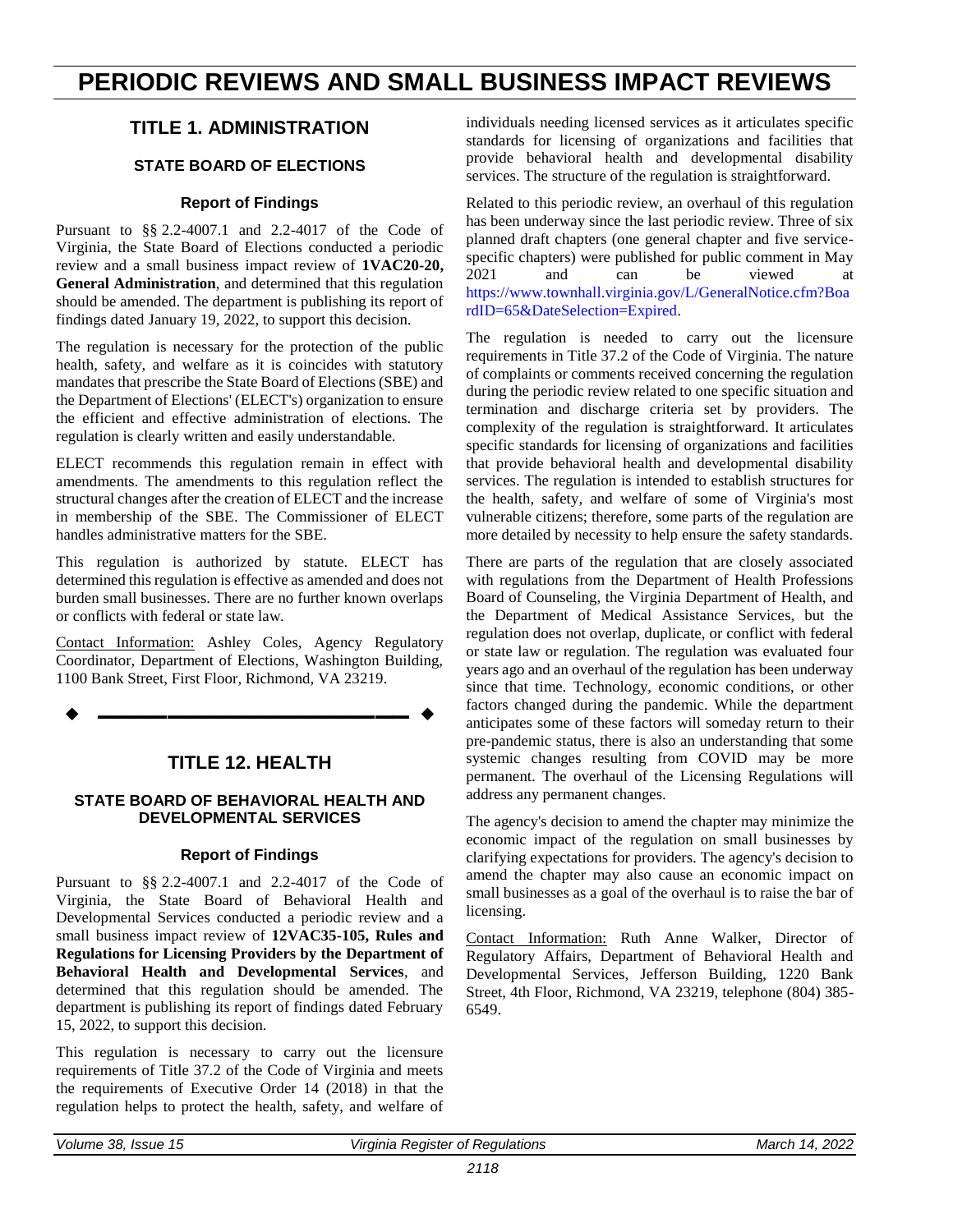# **Report of Findings**

Pursuant to §§ 2.2-4007.1 and 2.2-4017 of the Code of Virginia, the State Board of Behavioral Health and Developmental Services conducted a periodic review and a small business impact review of **12VAC35-115, Regulations to Assure the Rights of Individuals Receiving Services from Providers Licensed, Funded, or Operated by the Department of Behavioral Health and Developmental Services**, and determined that this regulation should be amended. The department is publishing its report of findings dated February 14, 2022, to support this decision.

This regulation is necessary to carry out the human rights requirements of Chapter 4 (§ 37.2-400 et seq.) of Title 37.2 of the Code of Virginia and meets the requirements of Executive Order 14 (2018) in that the regulation helps to protect the health, safety, and welfare of individuals receiving services as it provides clarity for individuals, providers, and other stakeholders about the structure for support of assured rights and establishes procedures when these rights are violated or are in dispute. The structure of the regulation is straightforward and succinct and written to provide clarity for providers and individuals receiving services.

There are amendments expected in an action to be brought for promulgation in 2022, to clarify processes and provide stakeholders with information necessary to help assure the rights of individuals receiving services from providers licensed, funded, or operated by the Department of Behavioral Health and Developmental Services. The planned amendments will also identify and amend any incorrect, incomplete, or outdated legal references.

The regulation is needed to carry out the human rights requirements of Chapter 4 of Title 37.2 of the Code of Virginia. One comment was received concerning the regulation. The regulation is straightforward and minimal while meeting requirements for establishing a structure for helping to assure the rights of individuals receiving services. The regulation does not overlap, duplicate, or conflict with federal or state law or regulation. It has been four years since the regulation was reviewed; technology, economic conditions, or other factors have not changed in the area affected by the regulation.

The agency's decision will have no economic impact on small businesses. Planned amendments are to make the regulation clearer to understand, which would help providers.

Contact Information: Ruth Anne Walker, Director of Regulatory Affairs, Department of Behavioral Health and Developmental Services, Jefferson Building, 1220 Bank Street, 4th Floor, Richmond, VA 23219, telephone (804) 225- 2252.

### **Report of Findings**

Pursuant to §§ 2.2-4007.1 and 2.2-4017 of the Code of Virginia, the State Board of Behavioral Health and Developmental Services conducted a periodic review and a small business impact review of **12VAC35-190, Regulations for Voluntary Admissions to State Training Centers**, and determined that this regulation should be amended. The department is publishing its report of findings dated February 15, 2022, to support this decision.

This regulation is necessary to carry out the requirements of § 37.2-806 B of the Code of Virginia and meets the requirements of Executive Order 14 (2018) in that the regulation helps to protect the health, safety, and welfare of individuals needing training centers services as the regulation (i) clearly articulates criteria and procedures required to admit a person to an intellectual disability training center; (ii) clearly defines due process protections afforded to persons with intellectual disability who are being admitted to a training center and to their families; and (iii) helps to ensure that training center admission procedures are minimally intrusive for individuals and their families and have the minimum possible cost to training centers.

There are amendments expected in an action to be brought for promulgation in 2022, primarily to add two definitions and have the regulations reflect the current admissions practice since the last update in 2018. Namely, the planned action would add "community resource consultant," and "Critical and Complex Consultation Team" or "C3T."

The regulation is needed to carry out the requirements of § 37.2-806 B of the Code of Virginia. One comment was received concerning the regulation. The regulation is straightforward and minimal while meeting requirements for admission processes. The regulation does not overlap, duplicate, or conflict with federal or state law or regulation. It has been four years since the regulation was reviewed; technology, economic conditions, or other factors have not changed in the area affected by the regulation.

The agency's decision will have no economic impact on small businesses.

Contact Information: Ruth Anne Walker, Director of Regulatory Affairs, Department of Behavioral Health and Developmental Services, Jefferson Building, 1220 Bank Street, 4th Floor, Richmond, VA 23219, telephone (804) 225- 2252.

### **Report of Findings**

Pursuant to §§ 2.2-4007.1 and 2.2-4017 of the Code of Virginia, the State Board of Behavioral Health and Developmental Services conducted a periodic review and a small business impact review of **12VAC35-200, Regulations for Emergency and Respite Care Admission to State Training Centers**, and determined that this regulation should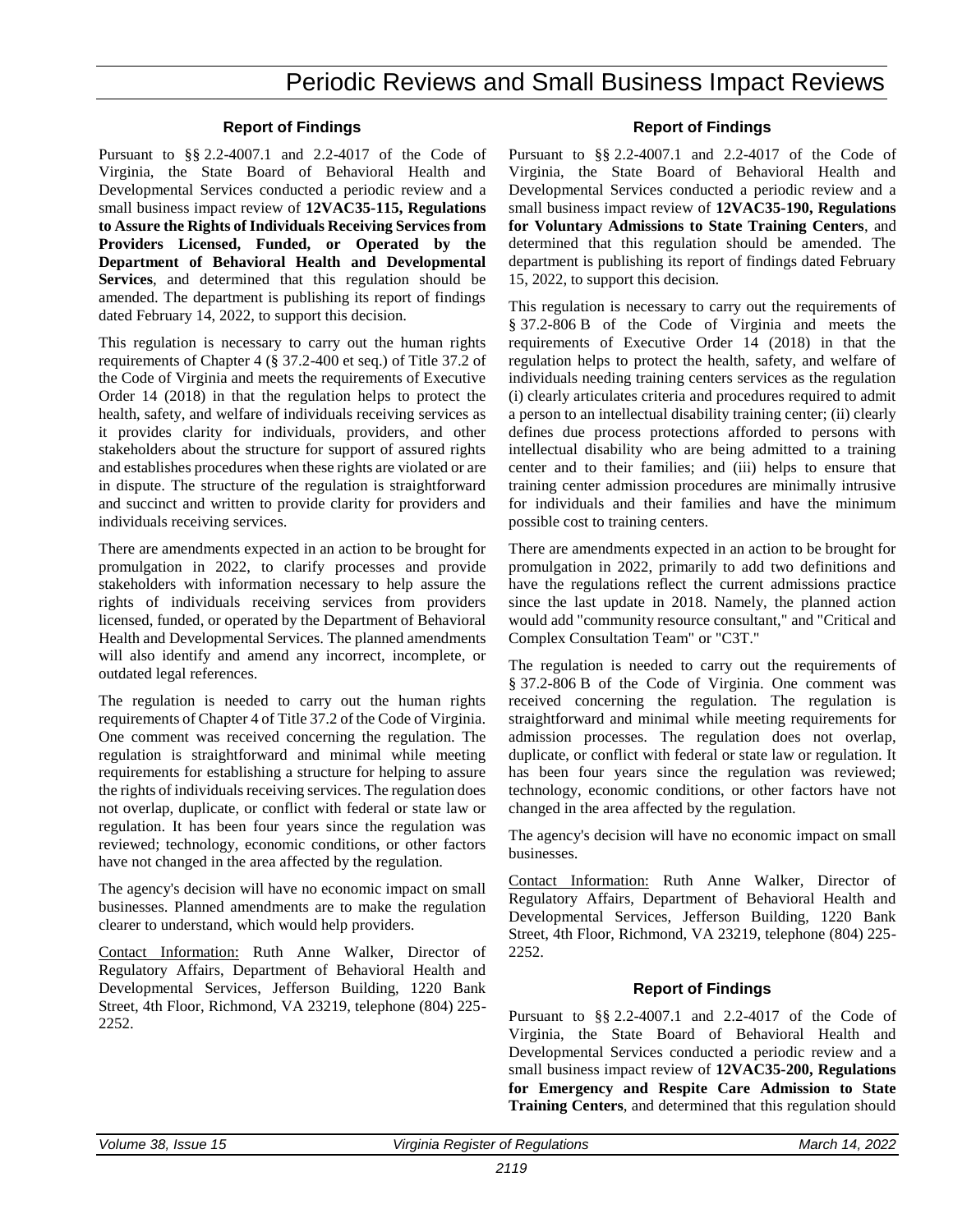be amended. The department is publishing its report of findings dated February 15, 2022, to support this decision.

This regulation is necessary to carry out the requirements of § 37.2-807 of the Code of Virginia and meets the requirements of Executive Order 14 (2018) in that the regulation helps protect the health, safety, and welfare of individuals needing emergency and respite care training centers services as the regulation (i) clearly articulates requirements that must be met to access emergency services and respite care in an intellectual disability training center and (ii) helps to ensure that procedures for obtaining emergency services and respite care in a training center are minimally intrusive for individuals and their families. The structure of the regulation is straightforward and succinct.

There are amendments expected in an action to be brought for promulgation in 2022, primarily to add two definitions and have the regulations reflect the current admissions practice since the last update in 2018. Namely, the planned action would add "community resource consultant," and "Critical and Complex Consultation Team" or "C3T."

The regulation is needed to carry out the requirements of § 37.2-807 of the Code of Virginia. One comment was received concerning the regulation. The regulation is straightforward and minimal while meeting requirements for emergency and respite admission processes. The regulation does not overlap, duplicate, or conflict with federal or state law or regulation. It has been four years since the regulation was reviewed; technology, economic conditions, or other factors have not changed in the area affected by the regulation.

The agency's decision will have no economic impact on small businesses.

Contact Information: Ruth Anne Walker, Director of Regulatory Affairs, Department of Behavioral Health and Developmental Services, Jefferson Building, 1220 Bank Street, 4th Floor, Richmond, VA 23219, telephone (804) 225- 2252.

### **Report of Findings**

Pursuant to §§ 2.2-4007.1 and 2.2-4017 of the Code of Virginia, the State Board of Behavioral Health and Developmental Services conducted a periodic review and a small business impact review of **12VAC35-210, Regulations to Govern Temporary Leave from State Facilities**, and determined that this regulation should be amended. The department is publishing its report of findings dated February 15, 2022, to support this decision.

This regulation is necessary to carry out the requirements of § 37.2-837 of the Code of Virginia and meets the requirements of Executive Order 14 (2018) in that the regulation helps to protect the health, safety, and welfare of individuals needing state facility services as the regulation clearly articulates the general process and requirements related to temporary leave

from state facilities. The regulation establishes the conditions for granting leave and includes provisions to ensure accountability and appropriate care for persons who are on leave status.

There are amendments expected in an action to be brought for promulgation in 2022, including clarifications around the role of authorized representatives.

The regulation is needed to carry out the requirements of § 37.2-837 of the Code of Virginia. One comment was received concerning the regulation. The regulation is straightforward and minimal while establishing requirements for leave from state facilities. The regulation does not overlap, duplicate, or conflict with federal or state law or regulation. It has been four years since the regulation was reviewed; technology, economic conditions, or other factors have not changed in the area affected by the regulation.

The agency's decision will have no economic impact on small businesses.

Contact Information: Ruth Anne Walker, Director of Regulatory Affairs, Department of Behavioral Health and Developmental Services, Jefferson Building, 1220 Bank Street, 4th Floor, Richmond, VA 23219, telephone (804) 225- 2252.

**––––––––––––––––––**

# **TITLE 18. PROFESSIONAL AND OCCUPATIONAL LICENSING**

### **BOARD OF PHARMACY**

### **Report of Findings**

Pursuant to §§ 2.2-4007.1 and 2.2-4017 of the Code of Virginia, the Board of Pharmacy conducted a periodic review and a small business impact review of **18VAC110-40, Regulations Governing Collaborative Practice Agreements**, and determined that this regulation should be retained as is. The department is publishing its report of findings dated February 10, 2022, to support this decision.

Provisions of 18VAC110-40 were initially effective in January of 2001 to implement legislation passed in 1999. The regulation was amended in 2007 for clarification and adoption of less burdensome requirements and was amended again in 2014 and 2020 to incorporate changes in the enabling legislation. The regulation continues to be effective in protecting the public by setting rules for agreements between pharmacists and practitioners to ensure prescribing and dispensing of drugs to patients are efficacious. Whenever amendments are promulgated, language is reviewed to ensure that it is clearly written and easily understandable.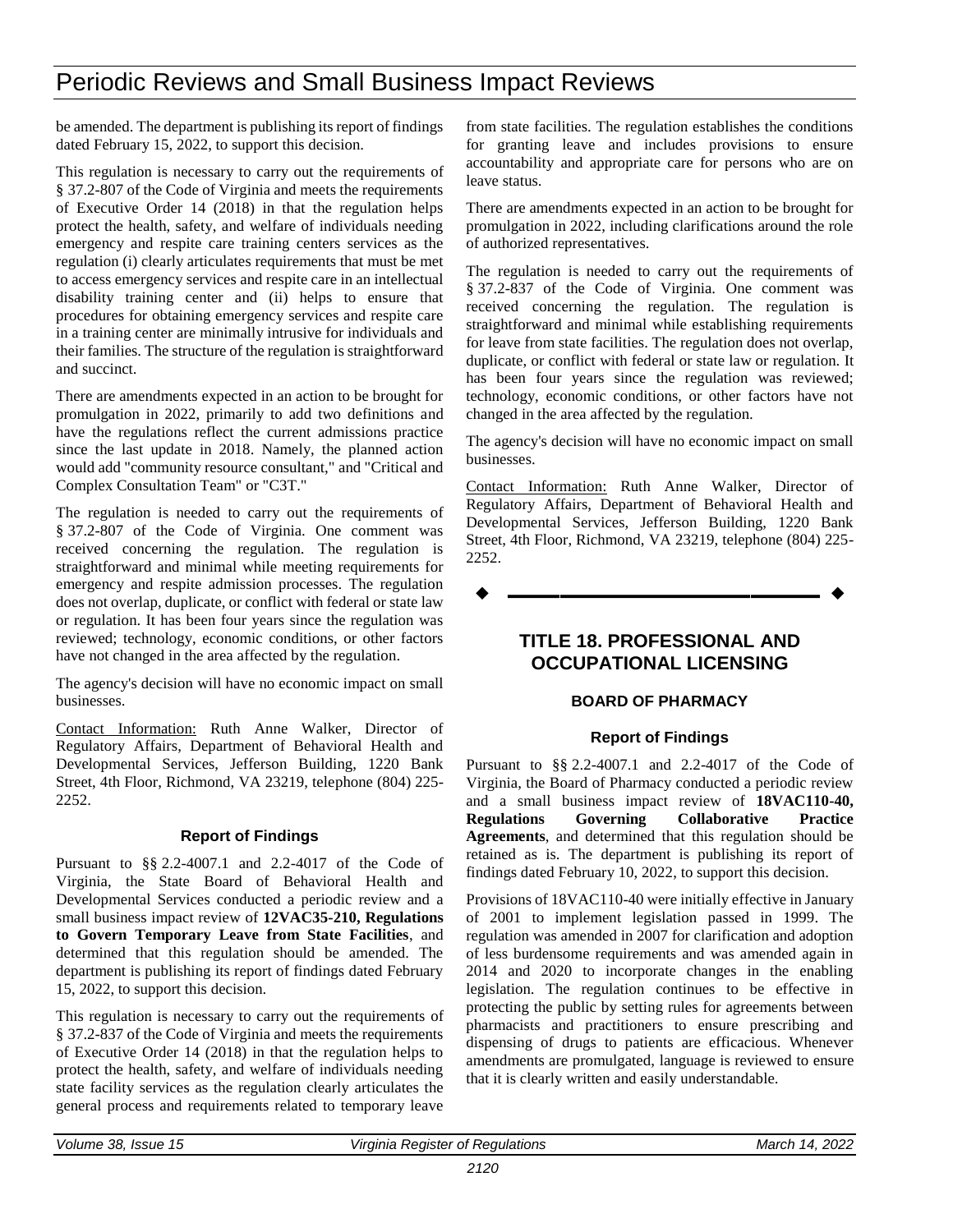The board has recommended that the regulation be retained without amendments at this time.

There is a continued need for the regulation since § 54.1- 3300.1 of the Code of Virginia provides: "The Boards of Medicine and Pharmacy shall jointly develop and promulgate regulations to implement the provisions of this section and to facilitate the development and implementation of safe and effective collaborative agreements between the appropriate practitioners and pharmacists. The regulations shall include guidelines concerning the use of protocols, and a procedure to allow for the approval or disapproval of specific protocols by the Boards of Medicine and Pharmacy if review is requested by a practitioner or pharmacist." Such regulation can only occur through the continuation of 18VAC110-40.

The board has not received any of complaints or comments concerning the regulation. Practitioners do not find the regulation to be overly complex, but the board is always open to comment on whether requirements could be simplified or clarified. There is no overlap, duplication, or conflict with federal or state law or regulation. The board has continually updated regulations while protecting the safety, integrity, and efficacy of dispensing medications.

Contact Information: Caroline Juran, RPh, Executive Director, Board of Pharmacy, 9960 Mayland Drive, Suite 300, Richmond, VA 23233, telephone (804) 367-4456.

### **Report of Findings**

Pursuant to §§ 2.2-4007.1 and 2.2-4017 of the Code of Virginia, the Board of Pharmacy conducted a periodic review and a small business impact review of **18VAC110-50, Regulations Governing Wholesale Distributors, Manufacturers, Third-Party Logistics Providers, and Warehousers**, and determined that this regulation should be retained as is. The department is publishing its report of findings dated February 10, 2022, to support this decision.

In 2006, it was determined that Regulations Governing the Practice of Pharmacy (18VAC110-20) had become so extensive and complex that the board proposed the adoption of a new chapter, 18VAC110-50, to incorporate the regulations for wholesale distributors, manufacturers, third-party logistics providers, and warehousers and to delete requirements for those entities in 18VAC110-20.

The regulation has been amended 12 times since 2006 to clarify provisions, add protections against counterfeiting of drugs in the wholesale market, and regulate third party logistic providers as mandated by the Code of Virginia. Whenever amendments are promulgated, language is reviewed to ensure that it is clearly written and easily understandable.

The board has recommended that the regulation be retained without amendments at this time.

There is a continued need for the regulation as the Code of Virginia requires these facilities to be regulated and for the board to promulgate such regulations relating to the storage, handling, and distribution of prescription drugs as necessary to prevent diversion of prescription drugs, and to protect the public. Such regulation can only occur through the continuation of 18VAC110-50.

The board has not received any complaints or comments concerning the regulation. Facilities regulated by 18VAC110- 50 do not find the regulation to be overly complex, but the board is always open to comment on whether requirements could be simplified or clarified. There is no overlap, duplication, or conflict with federal or state law or regulation. Manufacturers are required to follow the federal rule, Good Manufacturing Practice for Finished Pharmaceuticals regulations set forth in 21 CFR Part 211. The board has continually updated regulations while protecting the safety, integrity, and efficacy of dispensing medications.

Contact Information: Caroline Juran, RPh, Executive Director, Board of Pharmacy, 9960 Mayland Drive, Suite 300, Richmond, VA 23233, telephone (804) 367-4456.



# **TITLE 22. SOCIAL SERVICES**

# **STATE BOARD OF SOCIAL SERVICES**

### **Report of Findings**

Pursuant to §§ 2.2-4007.1 and 2.2-4017 of the Code of Virginia, the State Board of Social Services conducted a periodic review and a small business impact review of **22VAC40-141, Licensing Standards for Independent Foster Homes**, and determined that this regulation should be retained as is. The department is publishing its report of findings dated February 16, 2022, to support this decision.

The regulation meets the criteria set out in Executive Order 14 (2018), as amended. The regulation is necessary for the protection of public health, safety, and welfare of children receiving care, maintenance, protection, and guidance by an independent foster home.

The State Board of Social Services recommends that this regulation remain in effect without change, as there have been no changes to the law on which it is based. There are no licensed independent foster home providers in the state.

The regulation is necessary for the protection of public health, safety, and welfare of the children placed in independent foster homes. No public comments were received. The regulation is concise and understandable. The regulation does not overlap or duplicate any other federal or state law. While this regulation has not been amended recently, there are no licensed providers that use this regulation and no changes are needed. This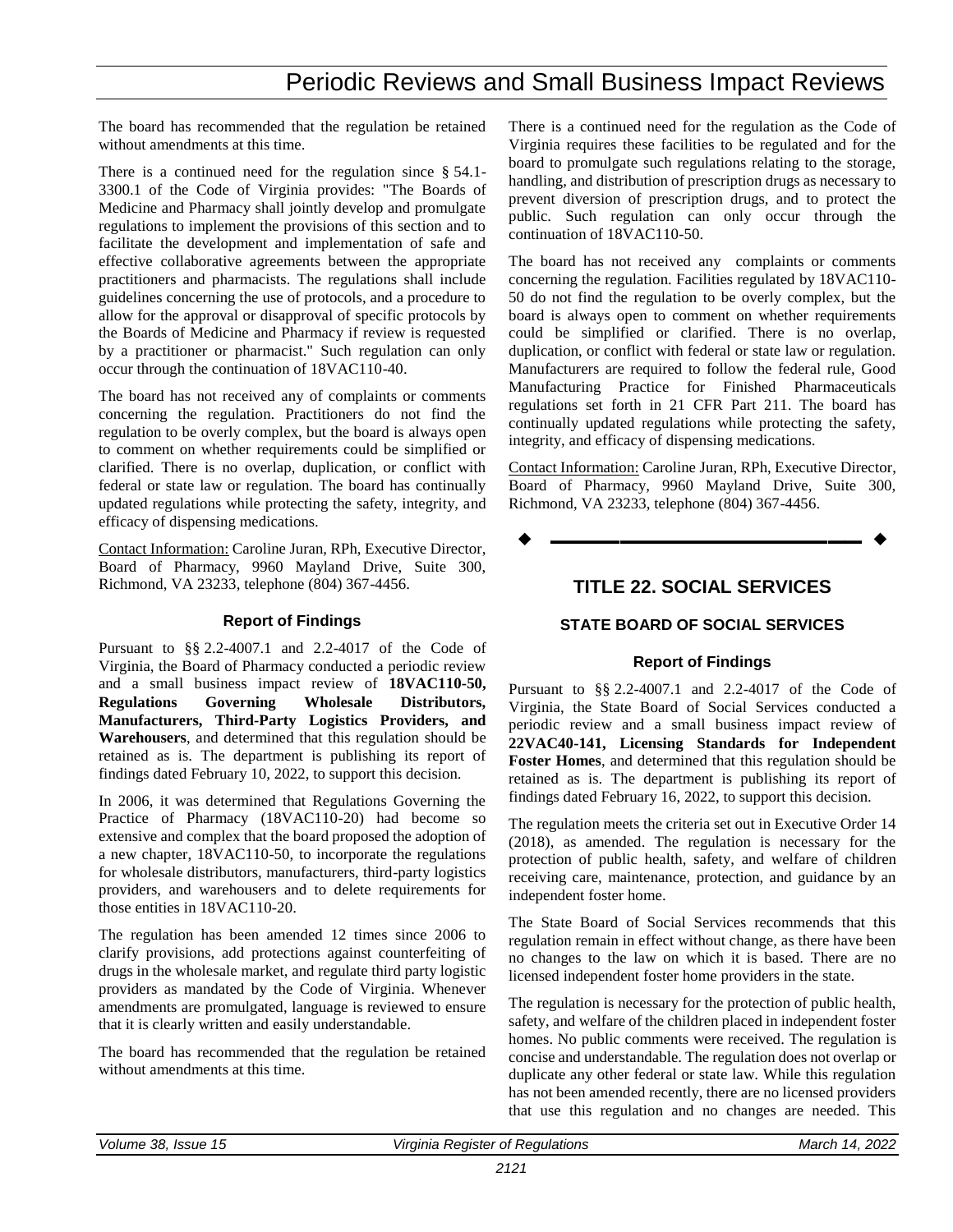regulation has no impact on existing or potential Virginia employers' ability to maintain and increase the number of jobs in the Commonwealth. The regulation neither impacts small businesses nor includes limitations or requirements for small businesses. There is no cost to the general public.

Contact Information: Tammy Trestrail, Department of Social Services, 801 East Main Street, Richmond, VA 23219, telephone (804) 726-7132.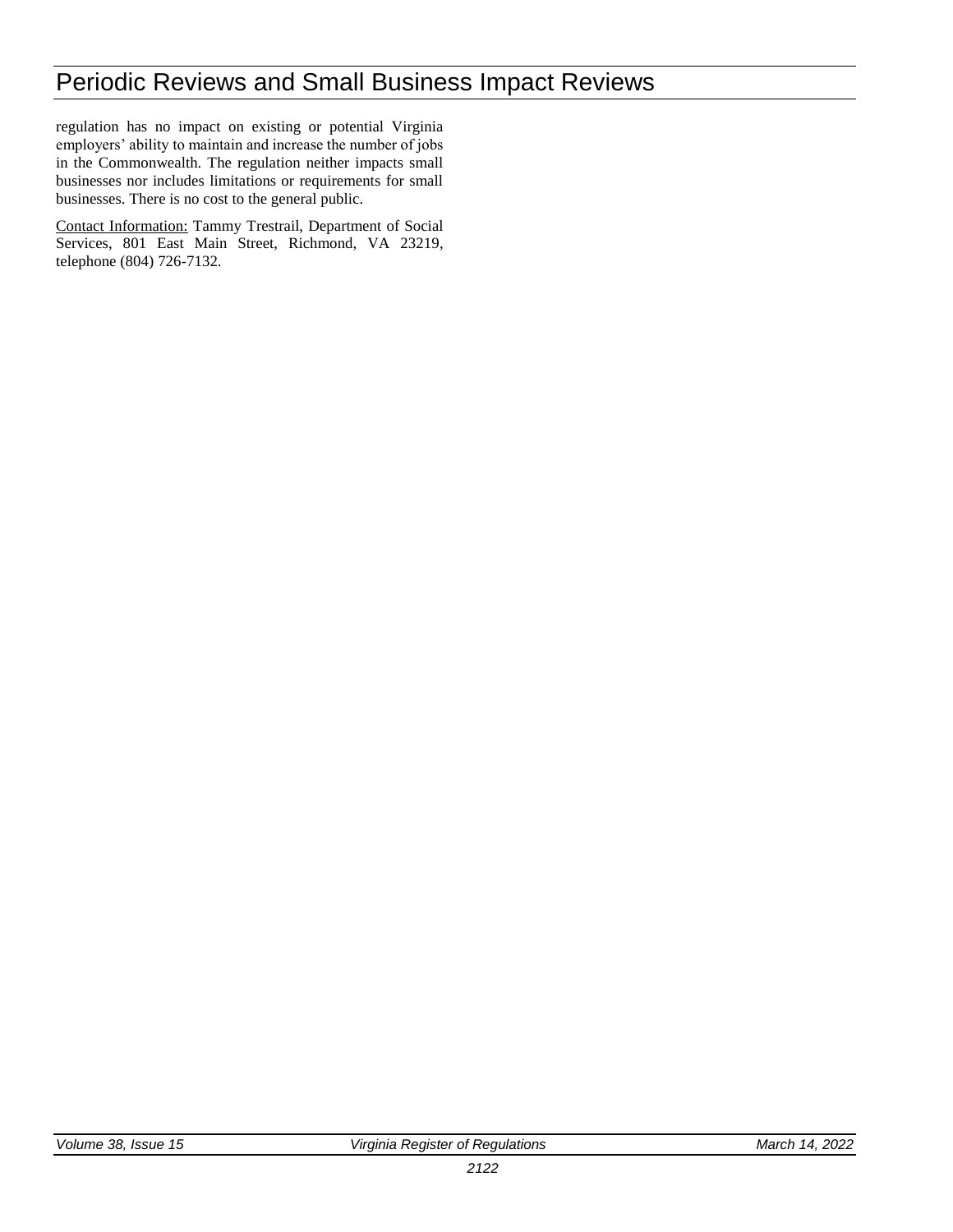# **REGULATIONS**

For information concerning the different types of regulations, see the Information Page.

**Symbol Key**

<span id="page-10-0"></span>Roman type indicates existing text of regulations. Underscored language indicates proposed new text. Language that has been stricken indicates proposed text for deletion. Brackets are used in final regulations to indicate changes from the proposed regulation.

# **TITLE 4. CONSERVATION AND NATURAL RESOURCES**

# **MARINE RESOURCES COMMISSION**

# **Final Regulation**

REGISTRAR'S NOTICE: The Marine Resources Commission is claiming an exemption from the Administrative Process Act in accordance with § 2.2-4006 A 11 of the Code of Virginia; however, the commission is required to publish the full text of final regulations.

### Title of Regulation: **4VAC20-450. Pertaining to the Taking of Bluefish (amending 4VAC20-450-15, 4VAC20-450-30).**

Statutory Authority: § 28.2-201 of the Code of Virginia. Effective Date: March 1, 2022.

Agency Contact: Alexa Galvan, Marine Resources Commission, 380 Fenwick Road, Fort Monroe, VA 23551, telephone (757) 247-2069, or email

#### [alexa.galvan@mrc.virginia.gov.](mailto:alexa.galvan@mrc.virginia.gov)

### Summary:

*The amendments change the way "annual quota" for bluefish is established, moving it from being defined in regulation to being pursuant to the Mid-Atlantic Fishery Management Council/Atlantic States Marine Fisheries Commission Interstate Fishery Management Plan.*

### **4VAC20-450-15. Definitions.**

The following words or terms when used in this chapter shall have the following meanings unless the context clearly indicates otherwise:

"Annual quota" means Virginia's 11.8795% share of the annual coastwide commercial bluefish quota managed by the Atlantic States Marine Fisheries Commission.

"Bluefish" means any fish of the species Pomatomus saltatrix*.*

"Captain" means the person licensed by the U.S. Coast Guard to carry passengers for hire who operates the charter boat or head boat.

"Charter vessel" or "for-hire vessel" means a vessel operating with a captain who possesses either a Class A Fishing Guide License, Class B Fishing Guide License, or Fishing Guide Reciprocity Permit.

# **4VAC20-450-30. Commercial landings quota.**

A. The commercial landings of bluefish shall be limited to the annual quota pursuant to the joint Mid-Atlantic Fishery Management Council/Atlantic States Marine Fisheries Commission Bluefish Fishery Management Plan, except as specified in subsection B of this section.

B. If a quota transfer occurs between Virginia and another state participating in the Interstate Fishery Management Plan for bluefish, Virginia's annual quota for the current calendar year shall be limited to the annual quota amount as adjusted for transfers.

C. When it is projected that 95% of the commercial landings quota has been realized, a notice will be posted to close commercial harvest and landings from the bluefish fishery within five days of posting.

D. It shall be unlawful for any person to harvest or land bluefish for commercial purposes after the closure date set forth in the notice described in subsection C of this section.

VA.R. Doc. No. R22-7095; Filed February 22, 2022, 4:44 p.m.

# **Emergency Regulation**

Title of Regulation: **4VAC20-720. Pertaining to Restrictions on Oyster Harvest (amending 4VAC20-720-40).**

Statutory Authority: §§ 28.2-201 and 28.2-210 of the Code of Virginia.

Effective Dates: March 1, 2022, through March 31, 2022.

Agency Contact: Alexa Galvan, Marine Resources Commission, 380 Fenwick Road, Fort Monroe, VA 23551, telephone (757) 247-2069, or email [alexa.galvan@mrc.virginia.gov.](mailto:alexa.galvan@mrc.virginia.gov)

# Preamble:

*The amendment extends the open patent tong season for oyster harvest in the Deep Rock Area to March 15, 2022.*

### **4VAC20-720-40. Open oyster harvest season and areas.**

A. It shall be unlawful for any person to harvest oysters from public and unassigned grounds outside of the seasons and areas set forth in this section.

B. It shall be unlawful to harvest clean cull oysters from the public oyster grounds and unassigned grounds except during the lawful seasons and from the lawful areas as described in this subsection.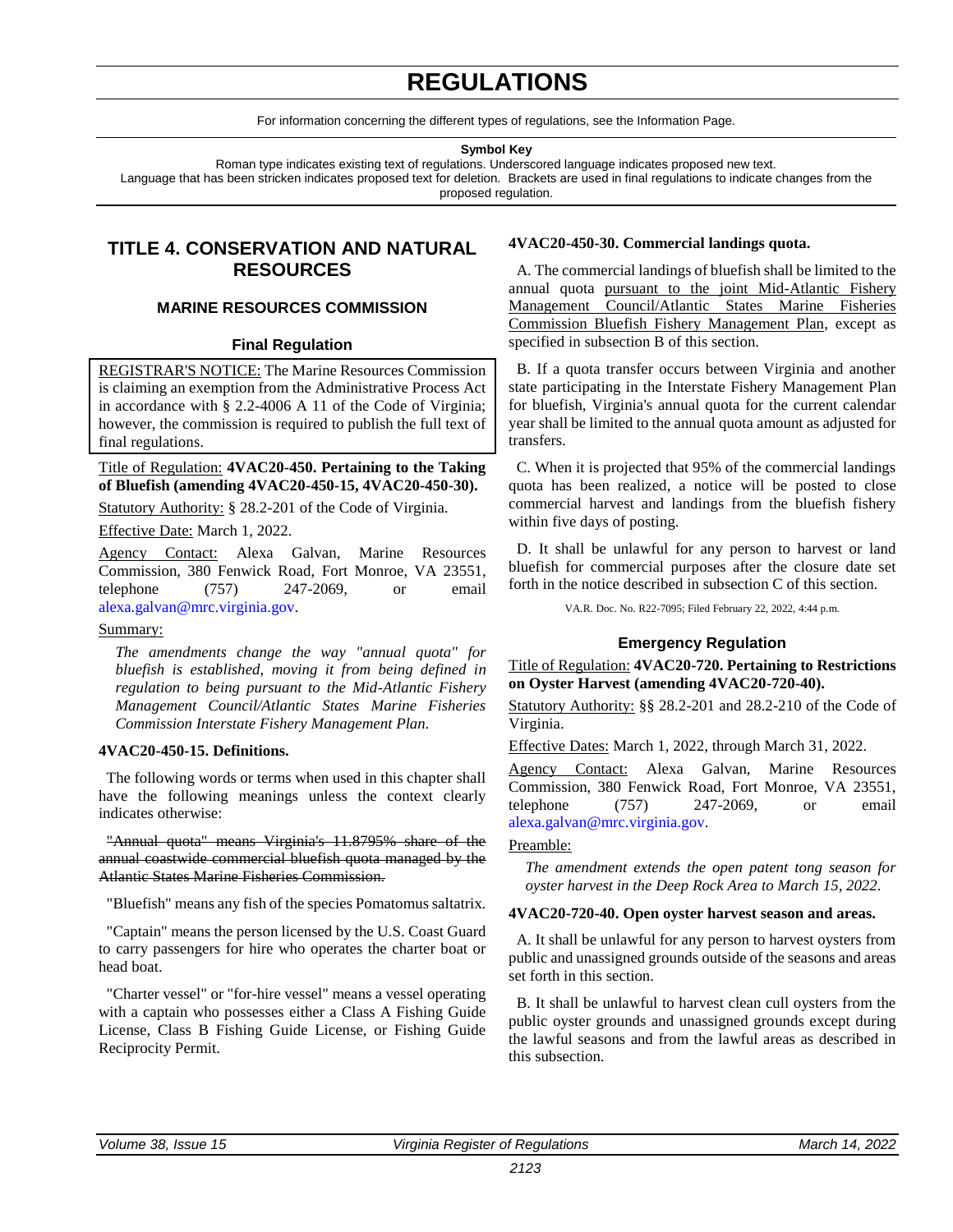<span id="page-11-0"></span>1. James River Seed Area, including the Deep Water Shoal State Replenishment Seed Area: October 1, 2021, through April 30, 2022 (hand tong only).

2. Milford Haven: December 1, 2021, through February 28, 2022 (hand tong only).

3. Rappahannock River Area 9: October 1, 2021, through December 31, 2021 (hand tong only).

4. Corrotoman Hand Tong Area: October 1, 2021, through December 31, 2021.

5. Little Wicomico River: October 1, 2021, through December 31, 2021 (hand tong only).

6. Nomini Creek Area: October 1, 2021, through January 31, 2022 (hand tong only).

7. Yeocomico River Area: October 1, 2021, through December 31, 2021 (hand tong only).

8. York River Hand Tong Area: October 1, 2021, through February 28, 2022 (hand tong only).

9. York River Rotation Areas 1 and 2: October 1, 2021, through November 30, 2021 (hand tong only).

10. James River Area 1: October 1, 2021, through November 30, 2021, and February 1, 2022, through February 28, 2022 (hand tong only).

11. James River Areas 2 and 3: October 1, 2021, through October 15, 2021, and February 1, 2022, through February 28, 2022 (hand tong only).

12. Pocomoke Sound Area: December 1, 2021, through February 28, 2022 (hand tong only).

13. Mobjack Bay Area: October 1, 2021, through January 31, 2022 (hand tong only).

14. Rappahannock River Rotation Area 3: November 1, 2021, through November 30, 2021, and January 1, 2022, through January 31, 2022 (hand scrape only).

15. Rappahannock River Area 5: December 1, 2021, through December 31, 2021, and February 1, 2022, through February 28, 2022 (hand scrape only).

16. Great Wicomico River Rotation Area 1: December 1, 2021, through January 31, 2022 (hand scrape only).

17. James River Area 1: December 1, 2021, through January 31, 2022 (hand scrape only).

18. James River Areas 2 and 3: October 18, 2021, through January 31, 2022 (hand scrape only).

19. Upper Chesapeake Bay - Blackberry Hangs Area: February 1, 2022, through February 28, 2022 (hand scrape only).

20. Mobjact Bay Area: February 1, 2022, through February 28, 2022 (hand scrape only).

21. Pocomoke Sound Rotation Area 1: December 1, 2021, through February 28, 2022 (dredge only).

22. Tangier Sound Rotation Area 1: December 1, 2021, through February 28, 2022 (dredge only).

23. Deep Rock Area: December 1, 2021, through February 28 March 15, 2022 (patent tong only).

24. Upper Chesapeake Bay - Blackberry Hangs Area: October 18, 2021, through October 31, 2021 (patent tong only).

25. Rappahannock River Rotation Area 1: October 18, 2021, through February 14, 2022 (patent tong only).

26. Seaside of the Eastern Shore (for clean cull oysters only): November 1, 2021, through March 31, 2022 (by hand and hand tong only).

C. It shall be unlawful to harvest seed oysters from the public oyster grounds or unassigned grounds, except during the lawful seasons. The harvest of seed oysters from the lawful areas is described in this subsection.

1. James River Seed Area: October 1, 2021, through May 31, 2022 (hand tong only).

2. Deep Water Shoal State Replenishment Seed Area: October 1, 2021, through May 31, 2022 (hand tong only).

VA.R. Doc. No. R22-7100; Filed February 22, 2022, 4:31 p.m.

### **Final Regulation**

REGISTRAR'S NOTICE: The Marine Resources Commission is claiming an exemption from the Administrative Process Act in accordance with § 2.2-4006 A 11 of the Code of Virginia; however, the commission is required to publish the full text of final regulations.

Title of Regulation: **4VAC20-1150. Pertaining to Charter Boat and Head Boat Fisheries (repealing 4VAC20-1150-10, 4VAC20-1150-20).**

Statutory Authority: § 28.2-201 of the Code of Virginia. Effective Date: March 1, 2022.

Agency Contact: Alexa Galvan, Marine Resources Commission, 380 Fenwick Road, Fort Monroe, VA 23551, telephone  $(757)$  247-2069, or email [alexa.galvan@mrc.virginia.gov.](mailto:alexa.galvan@mrc.virginia.gov)

#### Summary:

*The amendments repeal the outdated regulation Pertaining to Charter Boat and Head Boat Fisheries (4VAC20-1150) as it has been replaced with updated provisions incorporated into Pertaining to Fishing Guides (4VAC20- 1180).*

VA.R. Doc. No. R22-7097; Filed February 22, 2022, 4:40 p.m.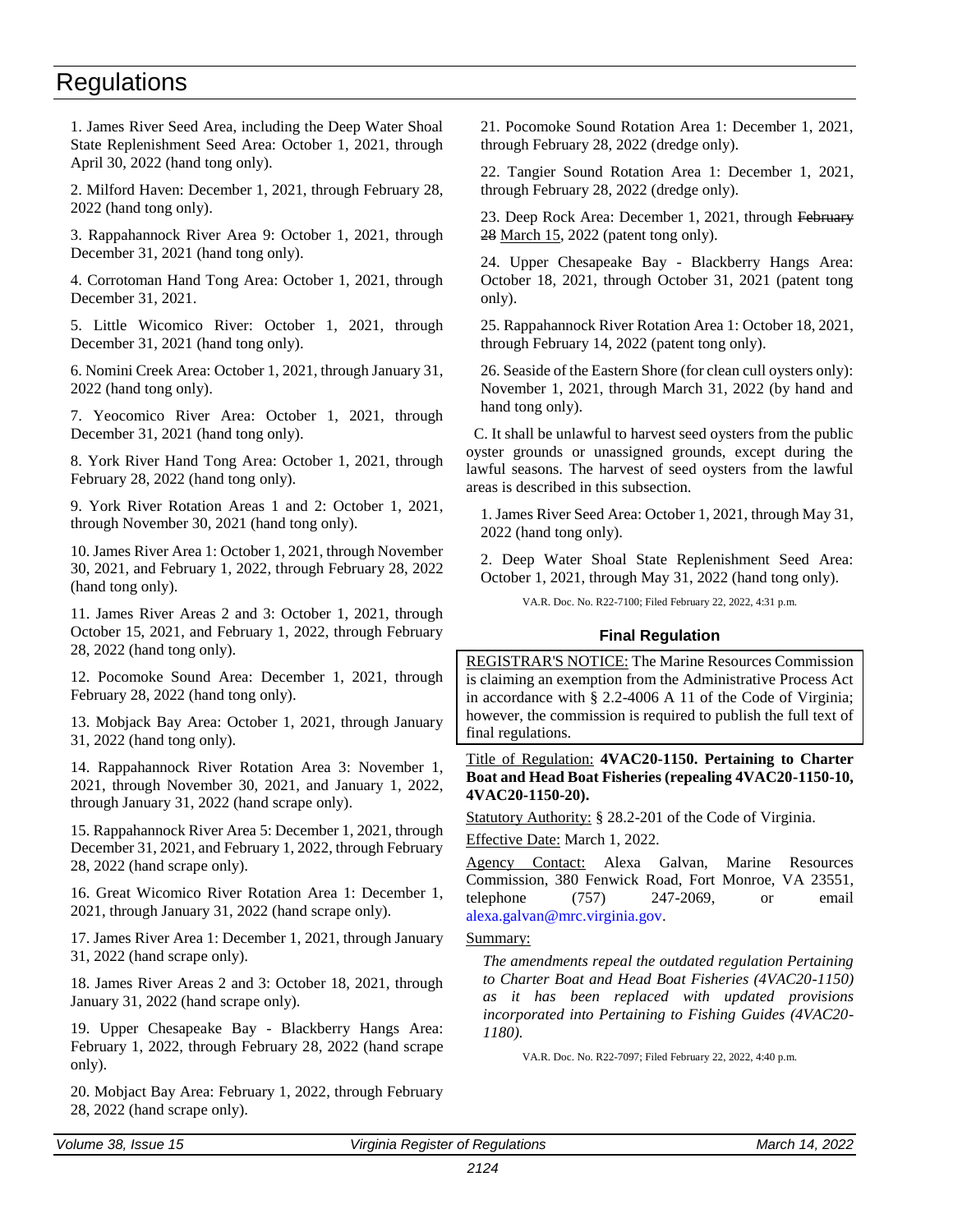# **Final Regulation**

<span id="page-12-0"></span>REGISTRAR'S NOTICE: The Marine Resources Commission is claiming an exemption from the Administrative Process Act in accordance with § 2.2-4006 A 11 of the Code of Virginia; however, the commission is required to publish the full text of final regulations.

Title of Regulation: **4VAC20-1180. Pertaining to Fishing Guides (amending 4VAC20-1180-10 through 4VAC20- 1180-50; adding 4VAC20-1180-70, 4VAC20-1180-80; repealing 4VAC20-1180-60).**

Statutory Authority: § 28.2-201 of the Code of Virginia.

Effective Date: March 1, 2022.

Agency Contact: Alexa Galvan, Marine Resources Commission, 380 Fenwick Road, Fort Monroe, VA 23551, telephone (757) 247-2069, or email [alexa.galvan@mrc.virginia.gov.](mailto:alexa.galvan@mrc.virginia.gov)

#### Summary:

*The amendments (i) define the extent of charter license lines between freshwater and saltwater jurisdictions, (ii) clarify how to obtain required for-hire licenses, (iii) establish penalties for failing to comply with regulatory provisions, and (iv) repeal an outdated provision.*

Chapter 1180

Pertaining to Fishing Guides, Charter Boat, and Head Boat Fisheries

#### **4VAC20-1180-10. Purpose.**

The purpose of this chapter is to establish conditional or limited sale of fishing guide licenses and permits for fishing guides, charter boats, and head boats for effective fishery management. This chapter establishes the enforcement boundaries for freshwater and saltwater licenses for the forhire industry.

#### **4VAC20-1180-20. Definitions.**

The following words and terms when used in this chapter shall have the following meanings unless the context indicates otherwise:

"Captain" means the person licensed by the U.S. Coast Guard to carry passengers for hire who operates the charter boat or head boat.

"Charter boat permit" or "head boat permit" means the permit for the charter boat or head boat that allows the charter boat or head boat passengers to fish.

"Class A fishing guide license" means the license for that allows charter boat or head boat operators that is restricted to those individuals who satisfy one of the conditions described in 4VAC20-1180-40 or who obtains the license through a transfer or from the waiting list described in 4VAC20-1180-50 and 4VAC20 1180 60, respectively to fish in Virginia and apply for reciprocity in Maryland.

"Class B fishing guide license" means the license that allows charter boat or head boat operators to fish only in Virginia waters and may be obtained by anyone who is licensed by the U.S. Coast Guard to carry passengers for hire and can provide a copy of his current U.S. Coast Guard license with the application.

"Fishing guide reciprocity permit" means a cost-free permit that is required for any charter boat or head boat operator licensed as a Maryland fishing guide who fishes in Virginia waters under the Chesapeake Bay Saltwater License Reciprocity Agreement.

### **4VAC20-1180-30. Fishing guide license; fees and charter boat and head boat permit.**

A. Either a Class A fishing guide license or Class B fishing guide license or a fishing guide reciprocity permit shall be required for a charter boat or head boat captain operating for hire and fishing in the tidal salt waters of the Commonwealth under the jurisdiction of the commission Marine Resources Commission, pursuant to 4VAC20-1180-70.

B. The annual fee for the Class A fishing guide license or the Class B fishing guide license shall be \$100 for a resident and \$200 for a nonresident. Fishing

B. A charter boat or head boat permit or a fishing guide reciprocity permit shall be required for any registered or documented charter boat or head boat operating for hire in the waters of the Commonwealth under the jurisdiction of the Marine Resources Commission, pursuant to 4VAC20-1180- 70.

C. A fishing guide reciprocity permits permit can be obtained at no cost provided the applicant furnishes copies of his the applicant's Maryland fishing guide license and, U.S. Coast Guard license, and vessel documentation or registration.

C. When the same applicant purchases a Class A or Class B fishing guide license prior to purchasing one charter boat or head boat license as required by § 28.2-302.8 of the Code of Virginia, the fee for that charter boat or head boat license shall be reduced by the cost of the fishing guide license.

**4VAC20-1180-40. Limited sale of the Class A fishing guide license and conditional sale of the Class B fishing guide license.**

The commissioner has determined that the requirements for the fishing guide license in Maryland are substantially similar and reciprocal with the Class A fishing guide license, and the following provisions and qualifications shall define the administration of the Class A fishing guide license:

1. It shall be unlawful for any person to serve as the captain of a charter boat or head boat without first qualifying for and obtaining a Class A or Class B fishing guide license or a fishing guide reciprocity permit.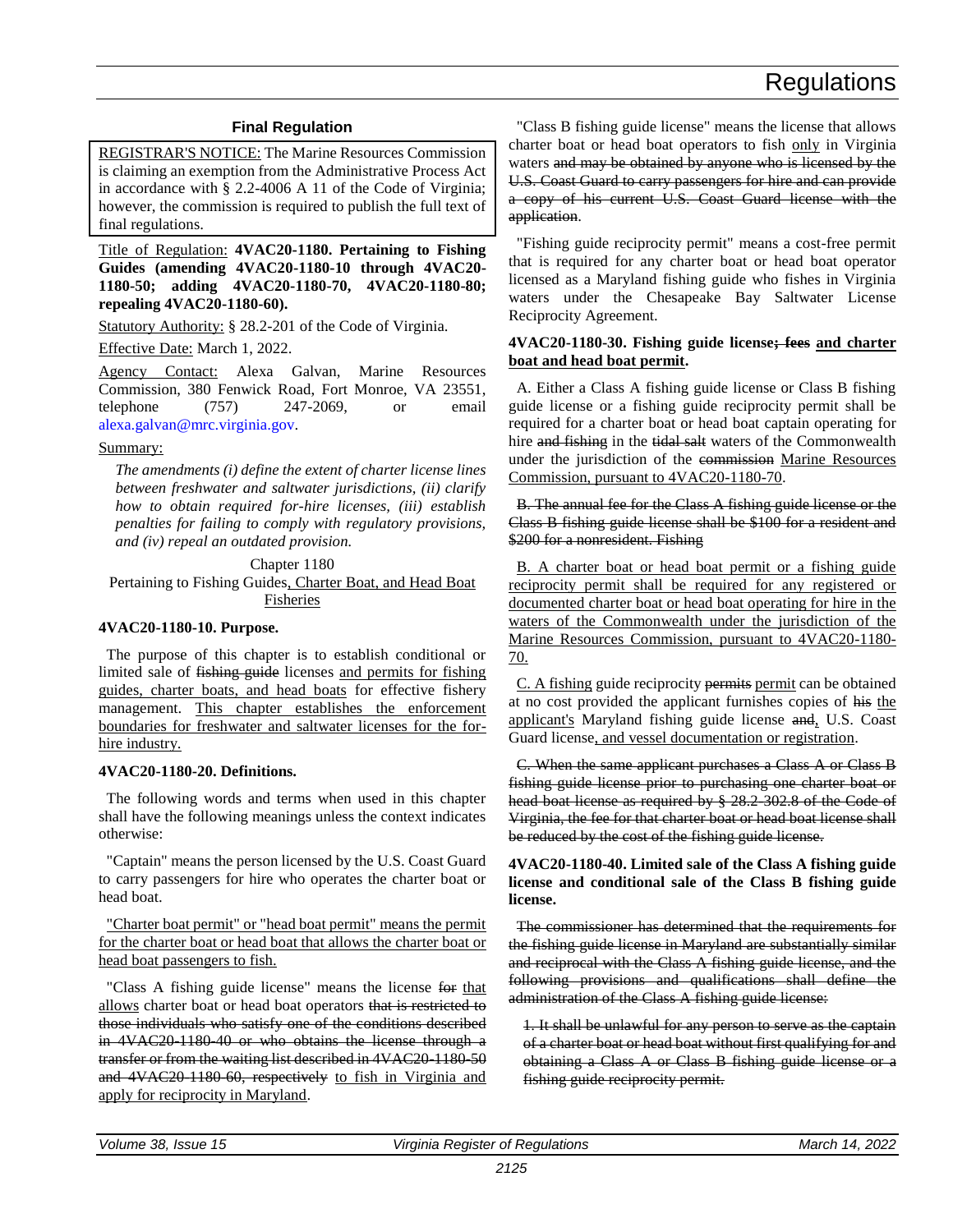2. An applicant shall be considered qualified for the Class A fishing guide license once that applicant satisfies the following conditions:

a. The applicant shall be licensed by the U.S. Coast Guard to carry passengers for hire and shall include a copy of his current U.S. Coast Guard license with the application.

b. The applicant shall have purchased, as the licensee, a 2008 Virginia charter boat or head boat license before June 25, 2008, or shall have purchased, as the licensee, Virginia charter boat or head boat licenses in 2006 and 2007.

A. To obtain a Class A guide license the applicant shall submit to the Marine Resources Commission a For-Hire Application and a copy of the applicant's valid U.S. Coast Guard license.

3. 1. A Class A fishing guide licensee shall be required to purchase a Class A fishing guide license annually to maintain his eligibility to purchase a Class A fishing guide license for the following year. If a Class A fishing guide license is not purchased annually, then the applicant shall reapply using a New Class A Fishing Guide License Applicant Form.

4. 2. The number of Class A fishing guide licenses sold in any one year shall not exceed 240 for residents of Virginia and 38 for nonresidents<del>, which are the numbers of persons</del> meeting the qualifications specified in subdivision 2 b of this section.

3. If the number of applicants exceeds the number of available licenses in any calendar year, those applicants shall be placed on a wait list. If there are any vacant licenses due to loss of eligibility, those licenses shall be filled by persons from the wait list in the order of listing. If the person from the wait list fails to purchase the Class A fishing guide license within 14 days, the applicant forfeits eligibility for the current calendar year, and the next person shall be selected from the wait list.

B. To obtain a Class B guide license the applicant shall submit to the Marine Resources Commission a For-Hire Application and a copy of the applicant's valid U.S. Coast Guard license.

5. An applicant shall be considered qualified for the Class B fishing guide license once he provides documentation that he is licensed by the U.S. Coast Guard to carry passengers for hire and can provide a copy of his current U.S. Coast Guard license with the application.

# **4VAC20-1180-50. Transfers of a Class A fishing guide license.**

A. A Class A fishing guide license may be transferred from the current licensee to another person with the approval of the commissioner. Transfers may be temporary or permanent. A temporary transfer shall authorize the person replacing the original Class A fishing guide licensee to serve as a fishing

guide from the date of the transfer to the end of the license year, and following that time period, the original Class A fishing guide licensee shall retain eligibility for a fishing guide license. A permanent transfer authorizes the person replacing the original licensee to serve as a fishing guide for as long as he continues to qualify for the license, and the original licensee shall lose his eligibility for a Class A fishing guide license in future years. Commissioner of Marine Resources as follows:

1. A temporary transfer shall authorize the person replacing the original Class A fishing guide licensee to serve as a fishing guide from the date of the transfer to the end of the calendar year, and following that time period, the original Class A fishing guide licensee shall retain eligibility for a fishing guide license.

2. A permanent transfer authorizes the person replacing the original licensee to serve as a fishing guide for as long as they continue to qualify for the license, and the original licensee shall lose eligibility for a Class A fishing guide license in future years.

B. No transfer of a Class A fishing guide license from a resident to a nonresident or nonresident to resident shall be approved.

### **4VAC20-1180-60. Waiting list. (Repealed.)**

A. Effective January 1, 2009, the commission shall create a list of applicants who have failed to qualify for the Class A fishing guide license. Persons may be placed upon the list in the order of receipt of their application, except that any person who cannot document that he is currently licensed by the U.S. Coast Guard to carry passengers for hire shall not be placed on the waiting list.

B. In the event the number of Class A fishing guide licenses in any year is less than the maximum number of licenses authorized by subdivision 4 of 4VAC20-1180-40, the vacant licenses may be filled by persons from the waiting list in their order of listing.

### **4VAC20-1180-70. Delineation of enforcement boundaries for freshwater and saltwater licenses.**

It shall be unlawful to operate as a captain on a charter or head boat without the corresponding licenses from the Marine Resources Commission in the following waters:

1. Potomac River: the tidal portions of all Virginia tributaries entering downstream of the Route 301 Bridge;

2. Rappahannock River: the mainstem and all tributaries of the Rappahannock River downstream of the Route 360 Bridge;

3. Piankatank River: the mainstem and all tributaries of the Piankatank River downstream of the first set of power lines immediately upriver of Anderson Point;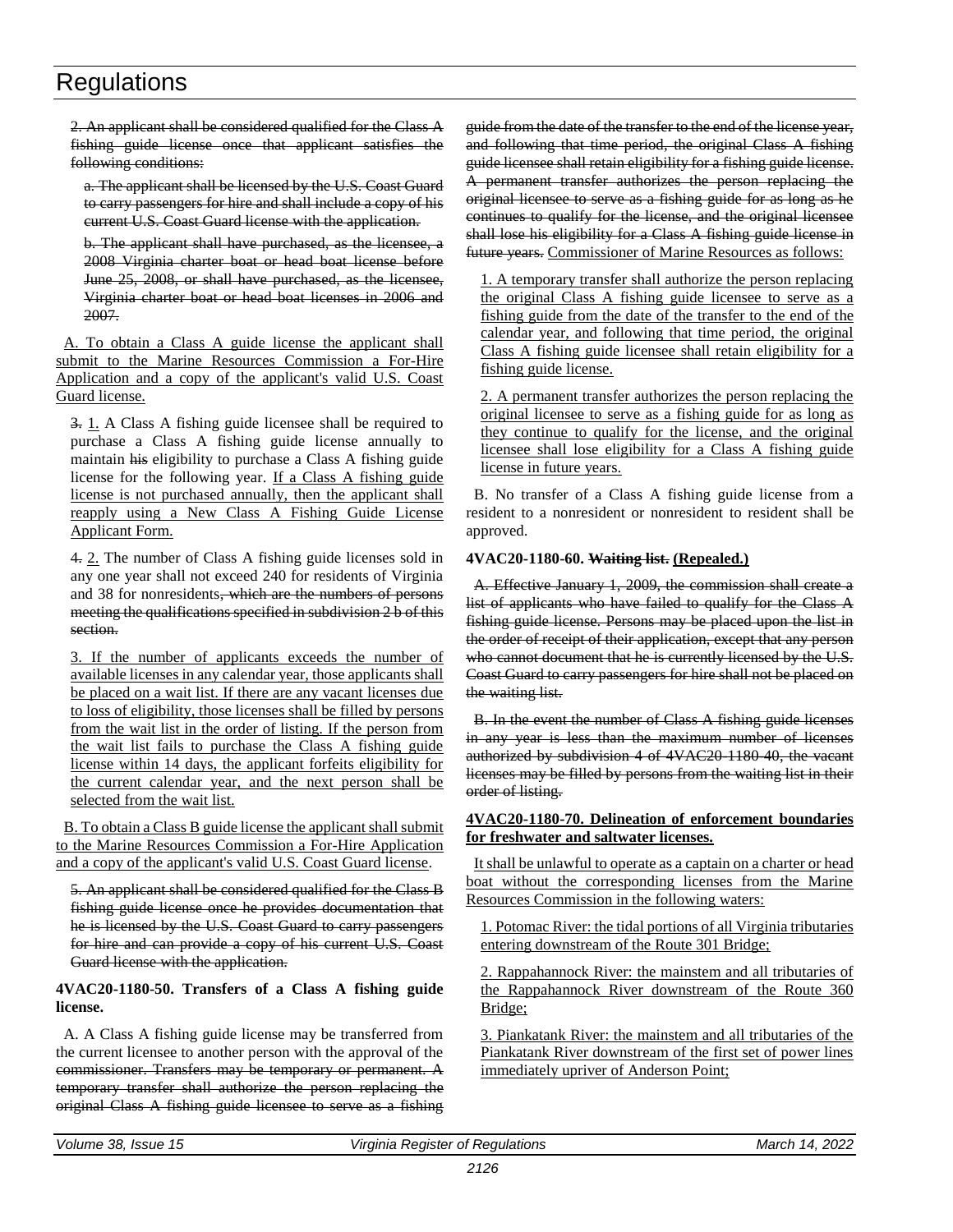<span id="page-14-0"></span>4. York River (including the Mattaponi and the Pamunkey Rivers): the mainstem and all tributaries of the York River downstream of the abutments of the old Route 33 Bridges; and

5. James River: the mainstem and all tributaries of the James River downstream of a line connecting Hog Point and the downstream shoreline at the mouth of College Creek.

### **4VAC20-1180-80. Penalty.**

As set forth in § 28.2-903 of the Code of Virginia, any individual violating any provision of this chapter shall be guilty of a Class 3 misdemeanor, and a second or subsequent violation of any provision of this chapter committed by the same individual within 12 months of a prior violation is a Class 1 misdemeanor.

NOTICE: The following forms used in administering the regulation have been filed by the agency. Amended or added forms are reflected in the listing and are published following the listing. Online users of this issue of the Virginia Register of Regulations may also click on the name to access a form. The forms are also available from the agency contact or may be viewed at the Office of Registrar of Regulations, 900 East Main Street, 11th Floor, Richmond, Virginia 23219.

FORMS (4VAC20-1180)

[For Hire New Applicant or Renewal Form \(eff. 1/2022\)](https://ris.dls.virginia.gov/uploads/4VAC20/forms/Charter_Boat_NewRenewal_2022_upd-20220222165930.pdf) [New Class A Fishing Guide License Applicant Form \(filed](https://ris.dls.virginia.gov/uploads/4VAC20/forms/classa_newapplicant-20220222165849.pdf)  [2/22/2022\)](https://ris.dls.virginia.gov/uploads/4VAC20/forms/classa_newapplicant-20220222165849.pdf)

VA.R. Doc. No. R22-7098; Filed February 22, 2022, 5:03 p.m.

# **Final Regulation**

REGISTRAR'S NOTICE: The Marine Resources Commission is claiming an exemption from the Administrative Process Act in accordance with § 2.2-4006 A 11 of the Code of Virginia; however, the commission is required to publish the full text of final regulations.

Title of Regulation: **4VAC20-1270. Pertaining to Atlantic Menhaden (amending 4VAC20-1270-30, 4VAC20-1270-35, 4VAC20-1270-50).**

Statutory Authority: § 28.2-201 of the Code of Virginia.

Effective Date: March 1, 2022.

Agency Contact: Alexa Galvan, Marine Resources Commission, 380 Fenwick Road, Fort Monroe, VA 23551, telephone (757) 247-2069, or email [alexa.galvan@mrc.virginia.gov.](mailto:alexa.galvan@mrc.virginia.gov)

# Summary:

*The amendments (i) align regulation with the Interstate Fishery Management Plan for Atlantic Menhaden by lowering total allowable commercial landings and nonpurse seine menhaden bait sector quota allocation, and (ii) remove an obsolete date.*

**4VAC20-1270-30. Total allowable landings for menhaden; allocation, accountability, overages, restrictions, closures, and state-to-state transfers.**

A. Total allowable commercial landings for menhaden in 2021 2022 shall be equivalent to 335, 206, 390 334, 781, 533 pounds (152,047.06 metric tons) or 78.66% of the annual total allowable catch (TAC) set by the Atlantic States Marine Fisheries Commission.

B. Total amount of allowable commercial landings in subsection A of this section shall be allocated as quotas among three sectors of the menhaden fishery in proportion to each sector's share of average landings from 2002 through 2011, as described in subdivisions 1, 2, and 3 of this subsection.

1. The purse seine menhaden reduction sector shall be allocated a quota of 301,819,834 301,437,292 pounds or 90.04% of allowable commercial menhaden landings.

2. The purse seine menhaden bait sector shall be allocated a quota of 28,090,295 28,054,692 pounds or 8.38% of allowable commercial menhaden landings.

3. The non-purse seine menhaden bait sector shall be allocated a quota of 5,296,261 5,289,548 pounds or 1.58% of allowable commercial menhaden landings.

C. If the total allowable commercial landings specified in subsection A of this section are exceeded in any calendar year, the total allowable commercial landings for the subsequent calendar year shall be reduced by the amount of the overage. Such overage shall be deducted from the sector of the menhaden fishery that exceeded the allocation specified in subsection B of this section, with the exception of the nonpurse seine menhaden bait sector, which shall move into the incidental catch provision outlined in subdivision F 3 of this section.

D. Any portion of the 1.0% of the coastwide total allowable catch set aside by the Atlantic States Marine Fisheries Commission for episodic events that is unused as of September 1 of any calendar year shall be returned to Virginia and other states according to allocation guidelines established by the Atlantic States Marine Fisheries Commission. Any such return of this portion of the coastwide total allowable catch to Virginia shall increase the total allowable commercial landings for that year.

E. It shall be unlawful for any person to take or catch menhaden using a purse seine net except in accordance with the seasons, areas, and gear restrictions as set forth in §§ 28.2- 409 and 28.2-410 of the Code of Virginia.

F. It shall be unlawful to harvest or land in Virginia any menhaden after the commissioner projects and announces that 100% of the total allowable landings for any sector has been taken. The commissioner may reopen a fishery sector if, after all reports as described in 4VAC20-1270-60 have been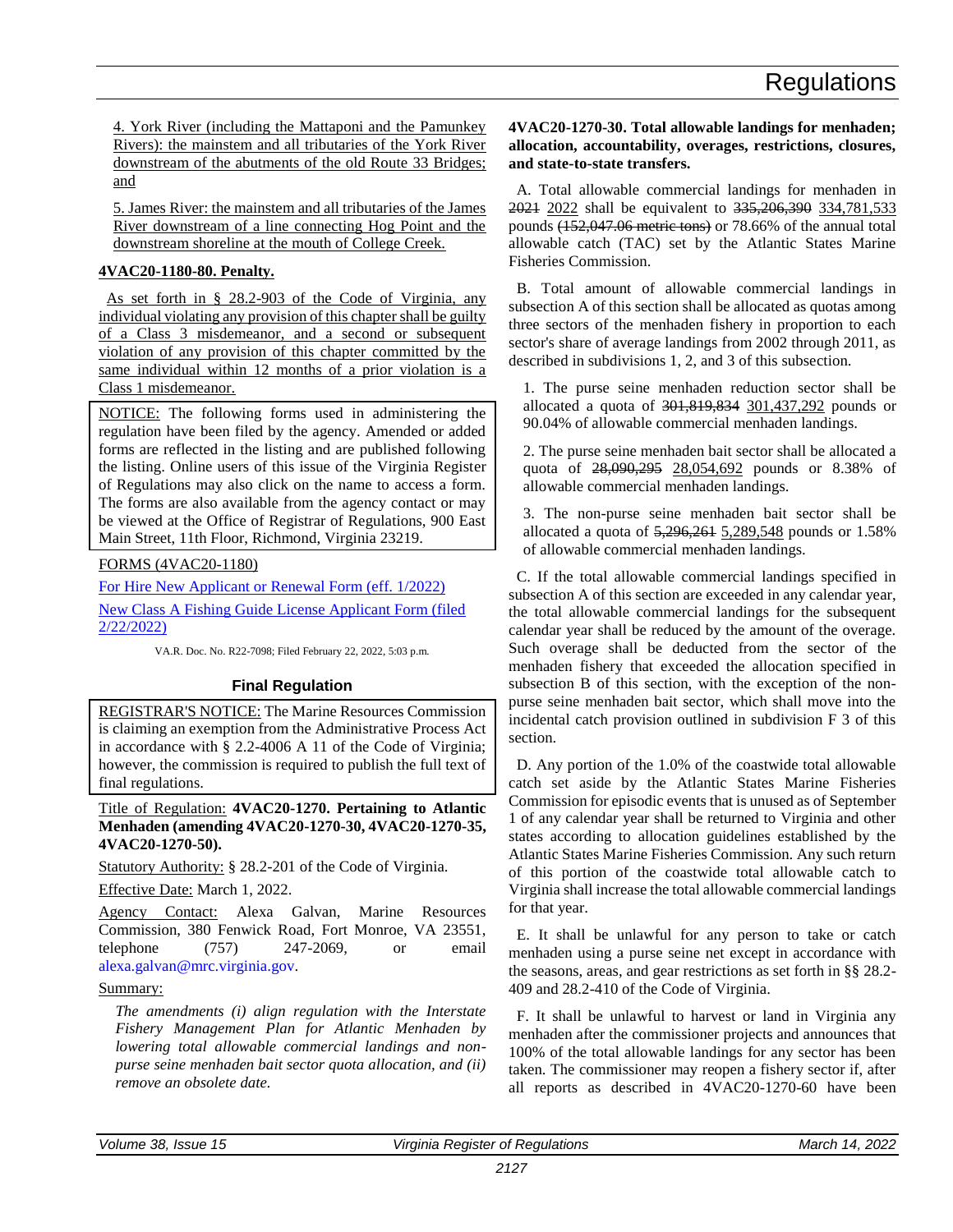<span id="page-15-0"></span>received, the portion of the total allowable catch has not been harvested by that sector.

1. The commissioner shall announce the date of closure when the total allowable landings for the purse seine menhaden reduction sector is projected to be taken.

2. The commissioner shall announce the date of closure when the total allowable landings for the purse seine menhaden bait sector is projected to be taken.

3. The commissioner shall announce the date of closure when the total allowable commercial landings for the nonpurse seine menhaden bait sector is projected to be taken. Once this closure is announced, any person licensed in the non-purse seine menhaden bait sector may possess and land up to 6,000 pounds of menhaden per calendar day as bycatch. Any two persons licensed in the non-purse seine menhaden bait sector may possess and land up to 12,000 pounds of menhaden bycatch when working together from the same vessel using stationary multi-species gear per the Atlantic States Marine Fisheries Commission incidental catch provision.

G. The commissioner may request a transfer of menhaden quota from any other state that is a member of the Atlantic States Marine Fisheries Commission. If Virginia receives a transfer of menhaden quota in any calendar year from another state, the total allowable commercial landings for that calendar year shall increase by the amount of transferred quota. It shall be unlawful for this quota transfer to be applied to the Bay Cap quota as described in 4VAC20-1270-35. The commissioner may transfer menhaden quota to another state only if there is unused menhaden quota at the end of the calendar year.

#### **4VAC20-1270-35. Chesapeake Bay purse seine menhaden reduction fishery.**

A. The annual total allowable Bay Cap landings from the Chesapeake Bay by the purse seine menhaden reduction sector in 2021 shall not exceed 51,000 metric tons (112,435,754 pounds) and shall be subject to annual adjustment for any overages as specified in subdivision 3 of this subsection.

1. It shall be unlawful for any transfers of quota from other states to be applied to the Bay Cap to reduce any overages.

2. It shall be unlawful for any amount of unlanded menhaden quota under the Bay Cap each calendar year to be rolled over or applied as credit for any subsequent calendar years.

3. Any annual menhaden landings in excess of the current calendar year Bay Cap shall be deducted from only the subsequent calendar year Bay Cap.

B. When it is projected that the purse seine menhaden reduction sector has met the annual menhaden Bay Cap in the Chesapeake Bay, based on mandatory daily landings reports, the commissioner shall promptly notify the industry announcing the date of closure.

C. It shall be unlawful for any person to harvest menhaden by purse seine for reduction purposes from the Chesapeake Bay for the remainder of that calendar year after the commissioner has announced the date of closure.

#### **4VAC20-1270-50. Non-purse seine menhaden bait sector quota allocation.**

The non-purse seine menhaden bait sector's quota allocation shall be in proportion to share for each gear type of average landings from 2002 through 2011 and are as follows:

| 1. Cast net: | 0.04% or $2,119$ 2,116 pounds. |
|--------------|--------------------------------|
|--------------|--------------------------------|

2. Dredge: 0.06% or 3,178 3,174 pounds.

3. Fyke net: 0.04% or 2,119 2,116 pounds.

4. Gill net: 30.31% or  $1,605,297$  1,603,262 pounds.

5. Pound net: 67.98% or 3,600,398 3,595,835 pounds.

6. Haul seine: 0.4% or 21,185 21,158 pounds.

7. Trawl: 1.17% or 61,966 61,888 pounds.

VA.R. Doc. No. R22-7096; Filed February 22, 2022, 4:42 p.m.

**––––––––––––––––––**

# **TITLE 17. LIBRARIES AND CULTURAL RESOURCES**

# **BOARD OF HISTORIC RESOURCES**

# **Fast-Track Regulation**

Title of Regulation: **17VAC5-40. Regulations Governing Contextualization of Monuments or Memorials for Certain War Veterans (adding 17VAC5-40-10 through 17VAC5- 40-50).**

Statutory Authority: § 10.1-2204 of the Code of Virginia.

Public Hearing Information: No public hearing is currently scheduled.

Public Comment Deadline: April 13, 2022.

Effective Date: April 29, 2022.

Agency Contact: Stephanie Williams, Deputy Director, Department of Historic Resources, 2801 Kensington Avenue, Richmond, VA 23221, telephone (804) 482-6082, or email [stephanie.williams@dhr.virginia.gov.](mailto:stephanie.williams@dhr.virginia.gov)

Basis: The Director of the Department of Historic Resources is granted the authority pursuant to § 10.1-2202 of the Code of Virginia to promulgate regulations. Enactment Clause 4 of Chapters 1100 and 1101 of the 2020 Acts of Assembly require the Board of Historical Resources to promulgate regulations to govern the manner in which any monument or memorial may be contextualized.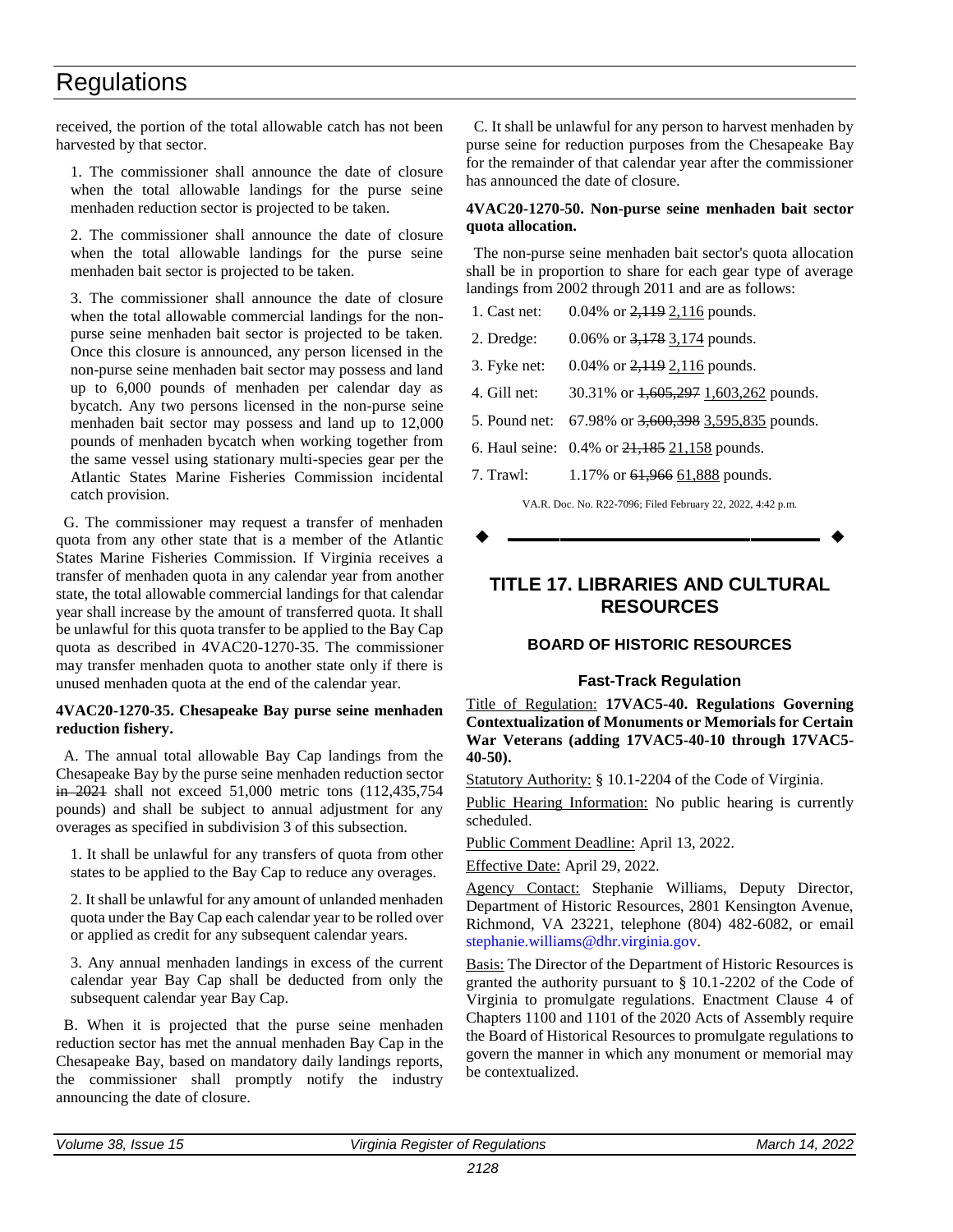Purpose: This action is essential to protect the health, safety, or welfare of citizens in order to provide localities and the leaders and citizens of those localities with rules on interpreting certain war monuments and memorials in relation to contextualizing certain war monuments or memorials if a locality chooses. Currently no rules for localities that choose to contextualize certain war monuments or memorials exist, and this regulation cures that.

Rationale for Using Fast-Track Rulemaking Process: This rulemaking is expected to be noncontroversial as contextualization is voluntary for local governing bodies, and the General Assembly has required the board to guide those local governing bodies in this process.

Substance: This regulation provides rules to local governing bodies that choose to contextualize certain war monument or memorials within their jurisdiction. These rules includes general provisions regarding the markers, including their appearance, location, and ownership and the application requirements and approval process.

Issues: The primary advantage to the public is that the public will know the process that localities must undergo in order to contextualize certain monuments or memorials. There are no disadvantages to the public. The primary advantage to the Commonwealth is that contextualization of certain monuments or memorials will be done in a uniform fashion. There are no disadvantages to the Commonwealth. The primary advantage to all is that the information on the marker will be vetted by historians at the department and only credible, documented facts will be a part of the contextualization.

### Department of Planning and Budget's Economic Impact Analysis:

The Department of Planning and Budget (DPB) has analyzed the economic impact of this proposed regulation in accordance with § 2.2-4007.04 of the Code of Virginia (Code) and Executive Order 14 (as amended, July 16, 2018). The analysis presented represents DPB's best estimate of these economic impacts.<sup>1</sup>

Summary of the Proposed Amendments to Regulation. Pursuant to a legislative mandate, the Board of Historic Resources (Board) proposes to create a new regulation governing the contextualization of war monuments and memorials. The proposed chapter, 17VAC5-40, Regulations Governing Contextualization of Monuments or Memorials for Certain War Veterans, would define relevant terms and describe the requirements for localities to obtain Board approval for a contextualizing marker.<sup>2</sup> The new regulation would include a form for localities to use when submitting an application to the Department of Historic Resources (DHR).

Background. Chapter 1100 and 1101 of the 2020 Acts of Assembly permits localities to remove, relocate, contextualize, or cover publicly owned war-related monuments or memorials on the locality's public property, except for those located in publicly owned cemeteries.<sup>3</sup> The legislation specifically directs the Board to "promulgate regulations governing the

manner in which any monument or memorial may be contextualized pursuant to the provisions of this act." Accordingly, the new regulation defines "monument" or "memorial" to mean "any object erected on a locality's public property pursuant to § 15.2-1812 of the Code of Virginia, intended to commemorate the veterans of any war or conflict, or any engagement of such war or conflict, to include the following: Algonquin (1622), French and Indian (1754-1763), Revolutionary (1775-1783), War of 1812 (1812-1815), Mexican (1846-1848), Civil War (1861-1865), Spanish-American (1898), World War I (1917-1918), World War II (1941-1945), Korean (1950-1953), Vietnam (1965-1973), Operation Desert Shield-Desert Storm (1990-1991), Global War on Terrorism (2000- ), Operation Enduring Freedom (2001- ), and Operation Iraqi Freedom (2003- ). "Monument" or "memorial" includes both the object and the pedestal on which it is placed. "Monument or Memorial" does not include any monument or memorial located in a publicly owned cemetery."

DHR reports that Virginia has 423 Civil War monuments (both Union and Confederate) and an additional 274 statues or monuments of various types; of the latter, only those that meet this definition would be subject to the legislation as well as the proposed regulation.

The proposed regulation defines "contextualize" as "the use of facts derived from sources that can be cited to explain the circumstances, influences, and conditions that existed at the time a war memorial or monument was erected, and which resulted in its erection." Accordingly, the proposed regulation would require that the text on a marker include (i) a description of the circumstances, influences and conditions that existed at the time the monument or memorial was erected, (ii) an explanation of the documented motivation for the monument's or memorial's creation, (iii) the parties involved in the creation of the monument or memorial and what their motivations were, and (iv) the parties excluded from the process of creating the monument or memorial.<sup>4</sup> In addition, the design of the marker would have to be distinct from state historical markers and would have to identify the governing body (i.e., the locality) or its agent that funded the production and erection of the marker.

Local governments that elect to contextualize a monument or memorial with a marker would be required to submit an application form to  $DHR<sup>5</sup>$ . The proposed regulation specifies that DHR shall process up to five applications for contextualization per quarter, on a first-come, first-served basis. DHR may review the application for completeness and accuracy before presenting it to the Board. The Board shall evaluate the applications and approve them based on the following considerations: (i) whether the proposed marker contains true and correct text, (ii) whether the proposed text provides a complete and accurate historical context, (iii) the quality and validity of the documented sources and the documented research provided, (iv) whether the proposed design is sufficiently distinct from state historical markers, and (v) the appropriateness of the proposed location of the marker.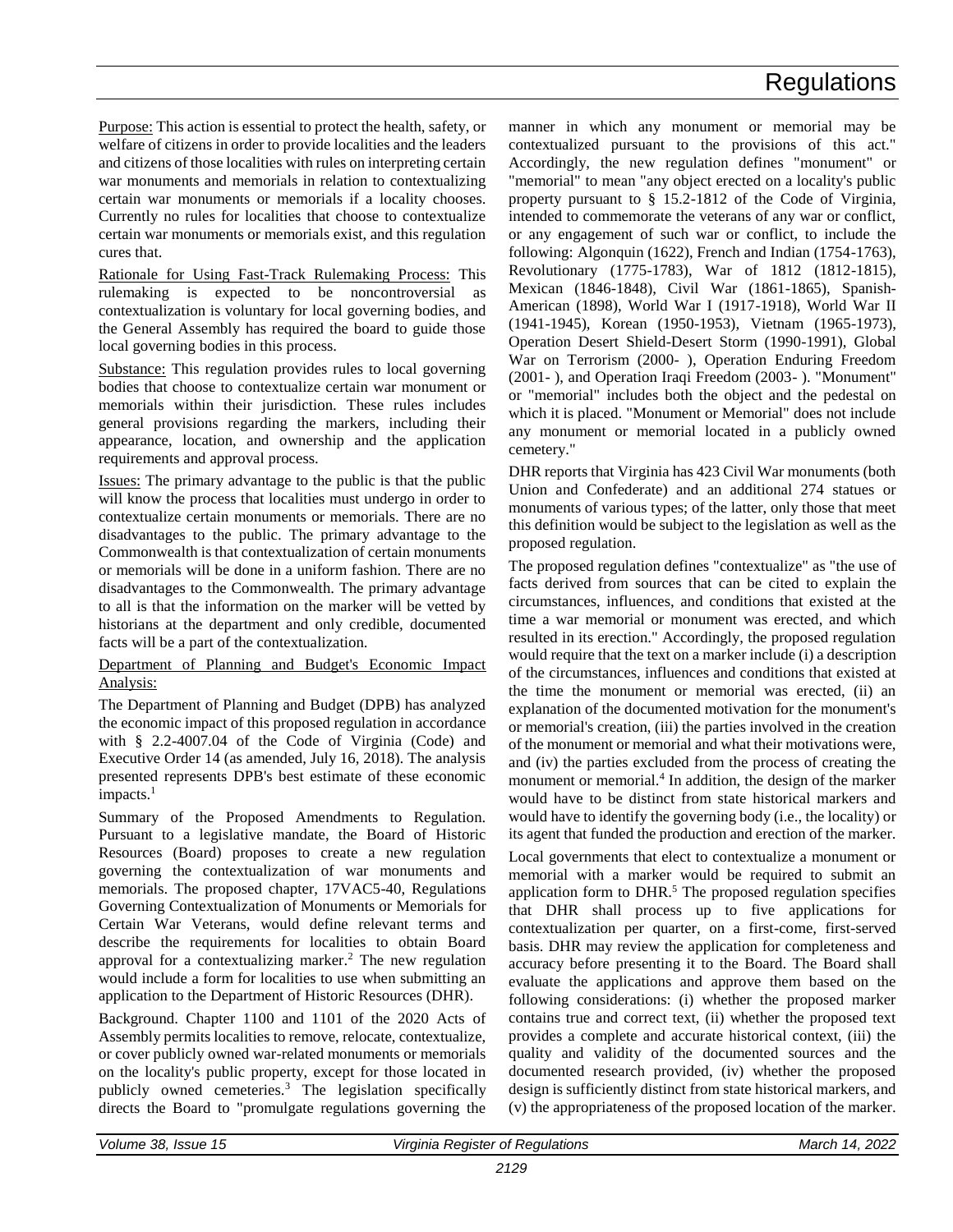In addition to new markers, any changes to an existing marker would also have to be approved by the Board. However, the local government could choose to remove a previously erected marker. The proposed regulation would not allow local governments to apply for more than one marker at a specific site. The local government would bear all the costs relating to the design, production, and installation of the marker.

Estimated Benefits and Costs. Since the proposed regulation does not mandate any action, and allows actions that were not previously permitted, any costs that arise would be solely at the discretion of local governments. Local governments would be responsible for any costs associated with the production and installation of the markers, if they elect to do so. DHR estimates these costs to range from \$500 to \$1,500 per marker. The new regulation would satisfy the legislative mandate and benefit local governments that seek to contextualize monuments via markers by providing them with a process to do so. In localities where the removal or relocation of certain monuments may be politically untenable for the local government, the option of erecting a marker to contextualize the monument may benefit the government officials and the public by offering a viable compromise. Having a marker that accurately describes the historical context would provide a public education benefit, for residents of the locality as well as visitors.

Businesses and Other Entities Affected. The proposed amendments do not directly impact businesses in general. If a local government receives approval for a marker and contracts with a local business to fabricate and/or install the marker, that business would benefit from the promulgation of this regulation.

The Code of Virginia requires DPB to assess whether an adverse impact may result from the proposed regulation.<sup>6</sup> An adverse impact is indicated if there is any increase in net cost or reduction in net revenue for any entity, even if the benefits exceed the costs for all entities combined. As noted above, the proposed regulation does not create any costs. Thus, an adverse impact is not indicated.

Small Businesses<sup>7</sup> Affected.<sup>8</sup> The proposed amendments do not appear to adversely affect small businesses.

Localities<sup>9</sup> Affected.<sup>10</sup> The proposed amendments would only impact localities where the local government decided to erect a marker to contextualize a monument. In that case, the local government would need to allocate or raise funds to cover the cost of designing, fabricating, and installing the marker. However, the proposed regulation does not create new costs for local governments in general. Therefore, an adverse impact for local governments is not indicated.

Projected Impact on Employment. The proposed regulation would not affect total employment.

Effects on the Use and Value of Private Property. The proposed regulation does not directly affect the use or value of private property. Real estate development costs are also unaffected.

<sup>1</sup>Section 2.2-4007.04 of the Code of Virginia requires that such economic impact analyses determine the public benefits and costs of the proposed amendments. Further the analysis should include but not be limited to: (1) the projected number of businesses or other entities to whom the proposed regulatory action would apply, (2) the identity of any localities and types of businesses or other entities particularly affected, (3) the projected number of persons and employment positions to be affected, (4) the projected costs to affected businesses or entities to implement or comply with the regulation, and (5) the impact on the use and value of private property.

\_\_\_\_\_\_\_\_\_\_\_\_\_\_\_\_\_\_\_\_\_\_\_\_\_\_\_\_\_\_\_\_\_\_

<sup>2</sup>A marker could be a plaque, signboard, or other form of signage located near the monument.

<sup>3</sup>See [https://lis.virginia.gov/cgi-bin/legp604.exe?ses=201&typ=bil&val=](https://lis.virginia.gov/cgi-bin/legp604.exe?ses=201&typ=bil&val=ch1100) [ch1100.](https://lis.virginia.gov/cgi-bin/legp604.exe?ses=201&typ=bil&val=ch1100) Chapter 1101 is identical. Both chapters overturned an 1890 Act of Assembly that made it unlawful to disturb or interfere with such monuments. Under the new law, local governments may remove, relocate, contextualize, or cover a monument, provided they publish a notice of intent in a local newspaper and conduct a public hearing. The legislation contains specific requirements for the publication of the notice and the hearing, as well as requirements for local governments that vote to remove or relocate a monument or memorial. Thus, adding a marker to contextualize the monument is one option among many, and local governments are not legally mandated to exercise any of these options.

<sup>4</sup>See this marker in DeKalb County, Georgia, that contextualizes the 1908 Confederate monument in Decatur Square, for an example provided by DHR: [https://www.ajc.com/news/local/marker-supplies-historical-context-for](https://www.ajc.com/news/local/marker-supplies-historical-context-for-dekalb-confederate-monument/3mGyZ6ITzCEGVgz785O1zJ/)[dekalb-confederate-monument/3mGyZ6ITzCEGVgz785O1zJ/.](https://www.ajc.com/news/local/marker-supplies-historical-context-for-dekalb-confederate-monument/3mGyZ6ITzCEGVgz785O1zJ/)

#### <sup>5</sup>See https://ris.dls.virginia.gov/uploads/17VAC5/forms/Application to [Propose Contextualization\\_DRAFT-20210810114954.docx.](https://ris.dls.virginia.gov/uploads/17VAC5/forms/Application%20to%20Propose%20Contextualization_DRAFT-20210810114954.html)

 ${}^{6}$ Pursuant to § 2.2-4007.04 D: In the event this economic impact analysis reveals that the proposed regulation would have an adverse economic impact on businesses or would impose a significant adverse economic impact on a locality, business, or entity particularly affected, the Department of Planning and Budget shall advise the Joint Commission on Administrative Rules, the House Committee on Appropriations, and the Senate Committee on Finance. Statute does not define "adverse impact," state whether only Virginia entities should be considered, nor indicate whether an adverse impact results from regulatory requirements mandated by legislation.

<sup>7</sup>Pursuant to  $\S$  2.2-4007.04, small business is defined as "a business entity, including its affiliates, that (i) is independently owned and operated and (ii) employs fewer than 500 full-time employees or has gross annual sales of less than \$6 million."

<sup>8</sup>If the proposed regulatory action may have an adverse effect on small businesses, § 2.2-4007.04 requires that such economic impact analyses include: (1) an identification and estimate of the number of small businesses subject to the proposed regulation, (2) the projected reporting, recordkeeping, and other administrative costs required for small businesses to comply with the proposed regulation, including the type of professional skills necessary for preparing required reports and other documents, (3) a statement of the probable effect of the proposed regulation on affected small businesses, and (4) a description of any less intrusive or less costly alternative methods of achieving the purpose of the proposed regulation. Additionally, pursuant to Code § 2.2- 4007.1 of the Code of Virginia, if there is a finding that a proposed regulation may have an adverse impact on small business, the Joint Commission on Administrative Rules shall be notified.

<sup>9</sup>"Locality" can refer to either local governments or the locations in the Commonwealth where the activities relevant to the regulatory change are most likely to occur.

<sup>10</sup>Section 2.2-4007.04 defines "particularly affected" as bearing disproportionate material impact.

Agency's Response to Economic Impact Analysis: The Department of Historic Resources on behalf of the Board of Historic Resources concurs with the economic impact analysis.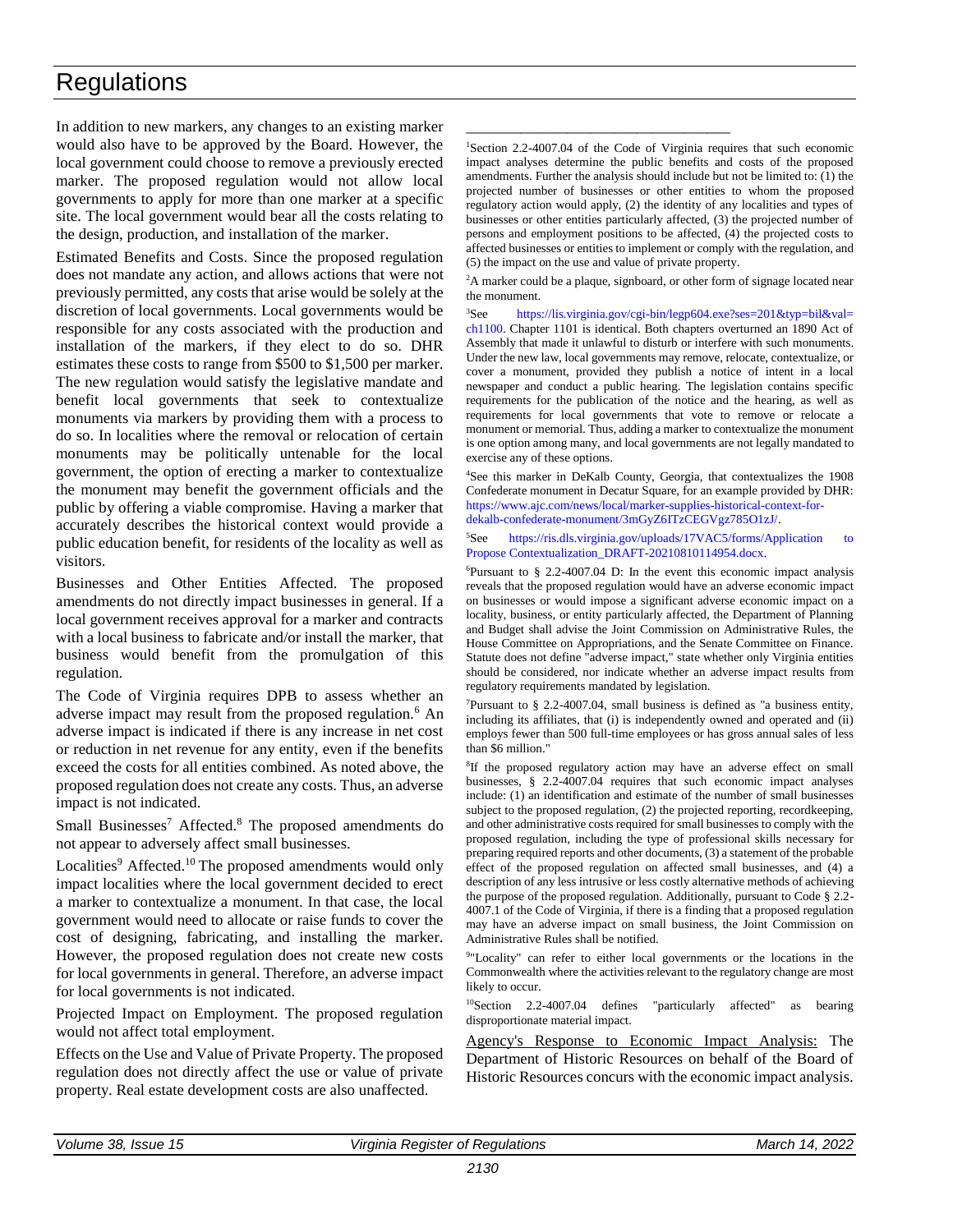Summary:

*Pursuant to Chapters 1100 and 1101 of the 2020 Acts of Assembly, the amendments establish Regulations Governing Contextualization of Monuments of Memorials for Certain War Veterans (17VAC5-40), which provides local governing bodies that choose to contextualize certain war monuments or memorials within their jurisdiction requirements for the markers, including (i) the marker's appearance, location, and ownership, (ii) application requirements, and (iii) the application approval process.*

Chapter 40

Regulations Governing Contextualization of Monuments or Memorials for Certain War Veterans

# **17VAC5-40-10. Definitions.**

The following words and terms, when used in this chapter, shall have the following meaning unless the context clearly indicates otherwise:

"Application" means an application for approval of a marker, in a form prescribed by the director and containing the basic information required by 17VAC5-40-40,

"Board" means the Virginia Board of Historic Resources.

"Contextualize" means the use of facts derived from sources that can be cited to explain the circumstances, influences, and conditions that existed at the time a war memorial or monument was erected and resulted in its erection.

"Department" means the Virginia Department of Historic Resources.

"Director" means the Director of the Department.

"Locality's public property" means any property owned by a locality, excluding any publicly owned cemetery.

"Marker" means a marker, plaque, or signage of any kind that contextualizes or purports to contextualize a monument or memorial. A marker is not a monument or memorial.

"Monument" or "memorial" means any object erected on a locality's public property pursuant to § 15.2-1812 of the Code of Virginia, intended to commemorate the veterans of any war or conflict, or any engagement of such war or conflict, to include the following: Algonquin (1622), French and Indian (1754-1763), Revolutionary (1775-1783), War of 1812 (1812- 1815), Mexican (1846-1848), Civil War (1861-1865), Spanish-American (1898), World War I (1917-1918), World War II (1941-1945), Korean (1950-1953), Vietnam (1965- 1973), Operation Desert Shield-Desert Storm (1990-1991), Global War on Terrorism (2000- ), Operation Enduring Freedom (2001-), and Operation Iraqi Freedom (2003-). "Monument" or "memorial" includes both the object and the pedestal on which an object is placed. "Monument" or "memorial" does not include any monument or memorial located in a publicly owned cemetery.

# **17VAC5-40-20. Applicability.**

This chapter shall apply to any locality that proposes to contextualize any monument or memorial pursuant to § 15.2- 1812 of the Code of Virginia.

# **17VAC5-40-30. General provisions.**

A. After first fulfilling the requirements set forth in § 15.2- 1812 B of the Code of Virginia, any locality proposing to contextualize any monument or memorial shall submit an application to the department and obtain approval of the application from the board.

B. No marker shall be erected or placed on or near a monument or memorial without approval from the board.

C. If a marker is erected without having received approval from the board, then such marker must be removed.

D. If the board has approved a marker and a locality subsequently desires to change that marker, then the locality must submit a new application for such change.

E. Markers shall differ in style and appearance from state historical markers and shall display on the face of the marker prominent notice of the governing body or its agent that funded its production and erection. The text of a marker shall adhere to the formatting guidelines as described in the application.

F. Any marker that is erected shall be the property of the locality.

G. The locality shall be responsible for covering all expenses associated with producing and installing the marker.

H. The name of the locality and the year the marker was created shall appear on the marker.

I. Only one marker per monument or memorial will be approved by the board.

### **17VAC5-40-40. Marker approval application.**

A. Subject to the requirements of this chapter, a locality may, at its own expense, erect a marker on or near any monument or memorial located within its boundaries.

B. Prior to erecting such a marker, the locality shall first submit an application to the department and obtain approval from the board of such application.

C. The application shall be in such form as prescribed by the director and shall include the following basic information:

1. Name, address, email address, and phone number of the local government official who will serve as the primary point of contact;

2. Location and description of the monument or memorial for which the marker is proposed;

3. The text of any and all inscriptions that appear on the monument or memorial;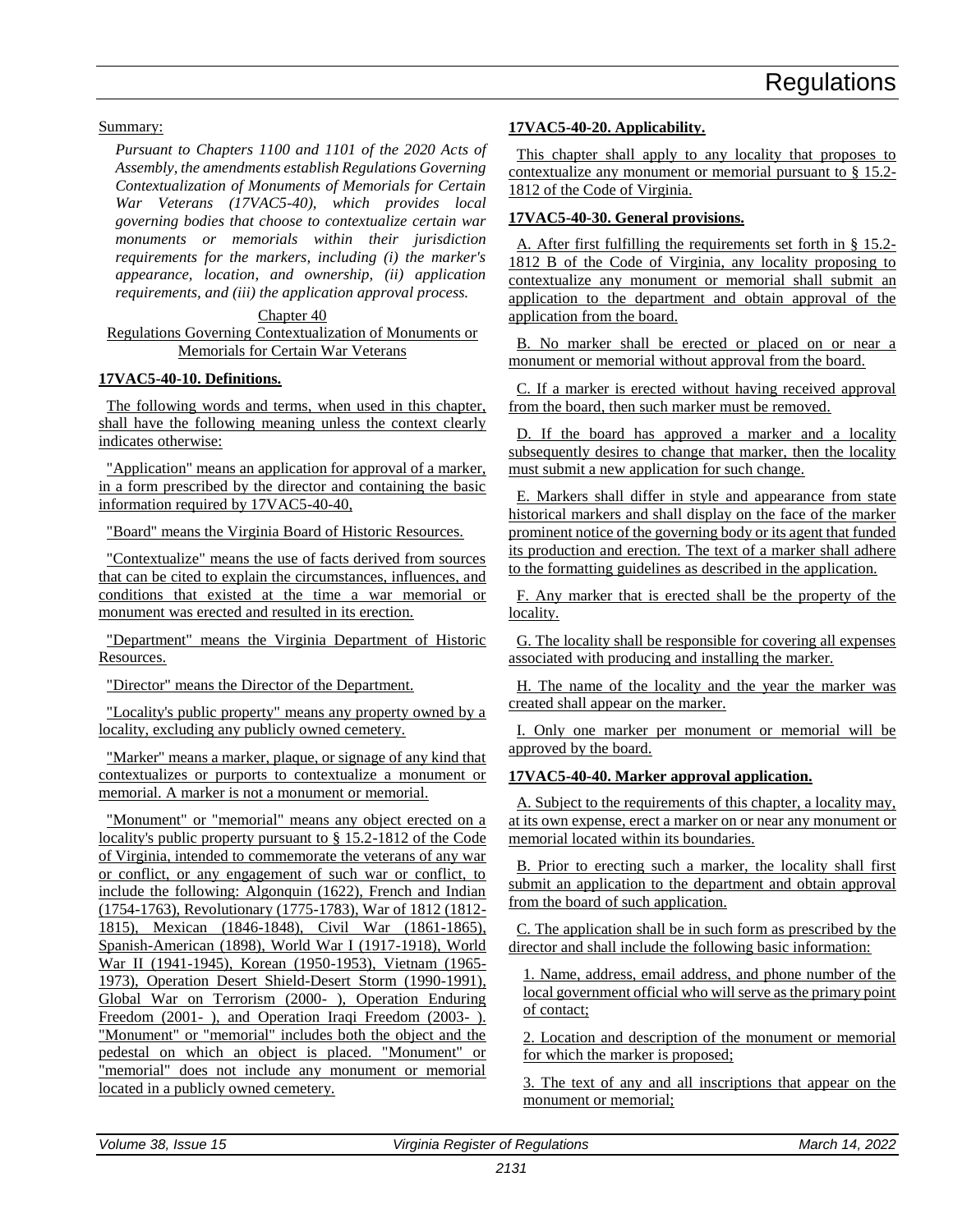<span id="page-19-0"></span>4. A statement indicating when the monument or memorial was erected, who erected it, and who paid for it, if known, accompanied by documents verifying this information;

5. A statement of purpose of the project;

6. The proposed text and location for the marker, which shall include the following information:

a. A description of the circumstances, influences, and conditions that existed at the time the monument or memorial was erected;

b. An explanation of the documented motivation for the monument's or memorial's creation;

c. The parties involved in the process of creating the monument or memorial and what their motivations were; and

d. The parties excluded from the process of creating the monument or memorial;

7. The proposed location for the marker, which location shall (i) be at or close to the monument or memorial being contextualized and (ii) permit the public to safely view the marker;

8. Documentation relevant to the application, including (i) copies of all references and sources used to draft the proposed text of the marker and (ii) photographs of the monument or memorial to be contextualized;

9. The expected timetable for erection or placement of the marker; and

10. The design, appearance, size, and height for the proposed marker.

D. The department shall process up to five applications for contextualization per quarter, on a first-come, first-served basis. Any applications received after the first five will be deferred to the next board cycle. The department shall review the applications for completeness and accuracy. The department, as it deems necessary, may request additional documentation and information from an applicant. The department may deny an application if it is incomplete or otherwise does not include all the documentation or information required by the department. After the department determines that an application is complete and accurate, the department will present the application to the board.

# **17VAC5-40-50. Issuance of approval.**

A. The board shall evaluate applications presented by the department to the board and determine whether to approve such applications. Approval of an application is in the board's sole discretion. In evaluating whether to approve an application, the board may consider, without limitation:

1. Whether the proposed marker contains true and correct text;

2. Whether the proposed text provides a complete and accurate historical context of the monument or memorial;

3. The quality and validity of the documented sources and documented research provided;

4. Whether the proposed design, appearance, size, and height for the marker differs in style and appearance from state historical markers; and

5. The appropriateness of the proposed location of the marker.

B. The actual text, location, design, appearance, size, and height of a marker as erected shall not differ from the text, location, design, appearance, size, and height set forth in the application that has been approved by the board.

C. The board shall not consider any application until the department has determined that such application is complete and accurate and that sufficient documentary evidence has been submitted to establish the authenticity of the proposed text for the project.

NOTICE: The following forms used in administering the regulation have been filed by the agency. Amended or added forms are reflected in the listing and are published following the listing. Online users of this issue of the Virginia Register of Regulations may also click on the name to access a form. The forms are also available from the agency contact or may be viewed at the Office of Registrar of Regulations, 900 East Main Street, 11th Floor, Richmond, Virginia 23219.

# FORMS (17VAC5-40)

[Monument or Memorial Contextualization Approval](https://ris.dls.virginia.gov/uploads/17VAC5/forms/Application%20to%20Propose%20Contextualization_FINAL-20220224130713.pdf)  [Application \(eff. 12/2021\)](https://ris.dls.virginia.gov/uploads/17VAC5/forms/Application%20to%20Propose%20Contextualization_FINAL-20220224130713.pdf)

VA.R. Doc. No. R22-6919; Filed February 23, 2022, 8:19 a.m.

**––––––––––––––––––**

# **TITLE 18. PROFESSIONAL AND OCCUPATIONAL LICENSING**

# **BOARD OF OPTOMETRY**

# **Proposed Regulation**

REGISTRAR'S NOTICE: The Board of Optometry is claiming an exemption from the Administrative Process Act in accordance with § 2.2-4002 A 14 of the Code of Virginia, which exempts the Board of Optometry from the Administrative Process Act when specifying therapeutic pharmaceutical agents, treatment guidelines, and diseases and abnormal conditions of the human eye and its adnexa for TPA-certification of optometrists pursuant to Article 5 (§ 54.1-3222 et seq.) of Chapter 32 of Title 54.1 of the Code of Virginia.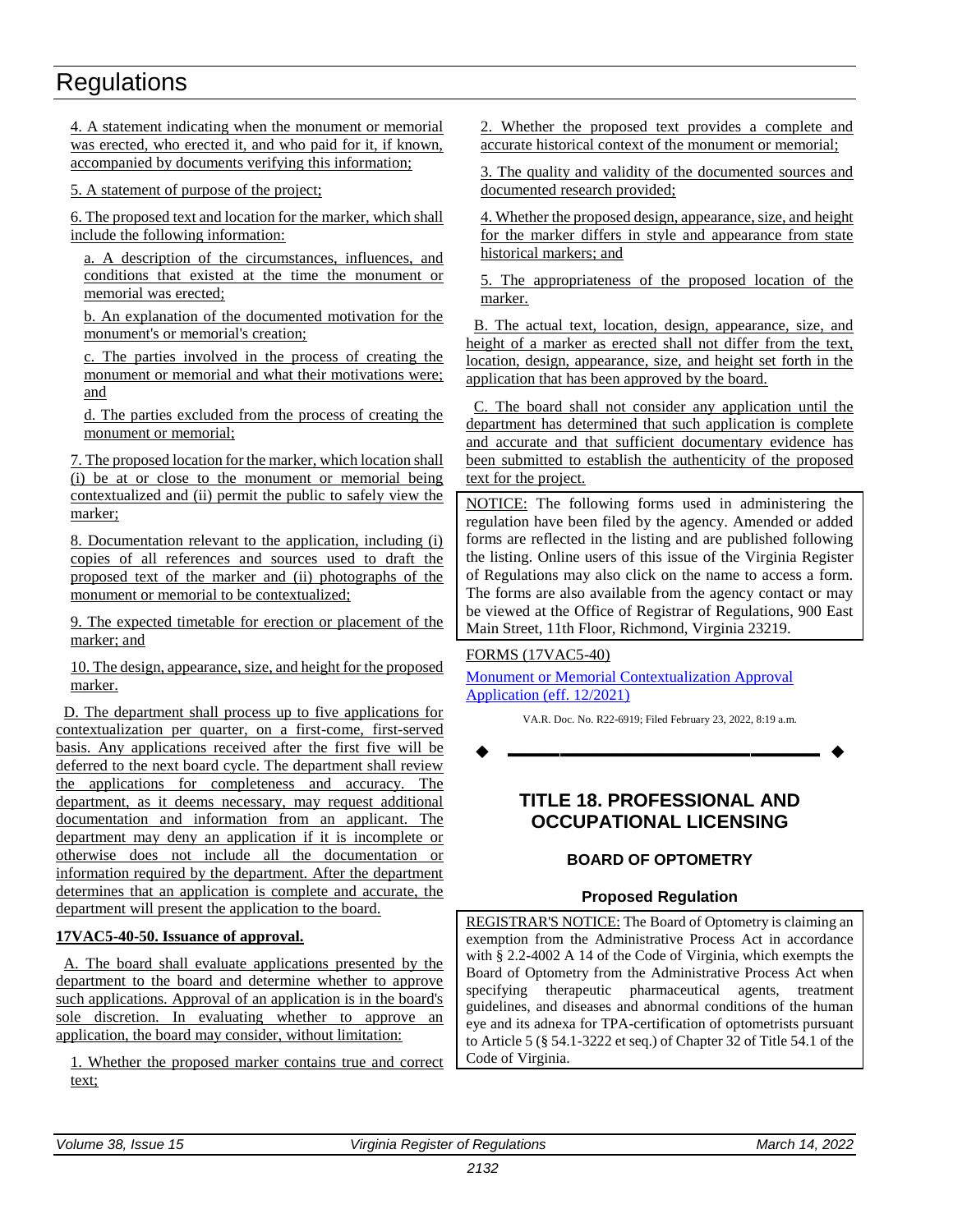#### <span id="page-20-0"></span>Title of Regulation: **18VAC105-20. Regulations Governing the Practice of Optometry (amending 18VAC105-20-47).**

Statutory Authority: §§ 54.1-2400 and 54.1-3223 of the Code of Virginia.

Public Hearing Information:

March 18, 2022 - 9:05 a.m. - Department of Health Professions, Perimeter Center, Suite 200, 9960 Mayland Drive, Henrico, VA

Agency Contact: Leslie L. Knachel, Executive Director, Board of Optometry, 9960 Mayland Drive, Suite 300, Richmond, VA 23233, telephone (804) 597-4130, FAX (804) 527-4471, or email [leslie.knachel@dhp.virginia.gov.](mailto:leslie.knachel@dhp.virginia.gov)

#### Summary:

*The proposed amendment adds cholinergic agonists to the therapeutic pharmaceutical agent formulary in the category of a topically administered Schedule VI medication.*

### **18VAC105-20-47. Therapeutic pharmaceutical agents.**

A. A TPA-certified optometrist, acting within the scope of his practice, may procure, administer, and prescribe medically appropriate therapeutic pharmaceutical agents (or any therapeutically appropriate combination thereof) to treat diseases and abnormal conditions of the human eye and its adnexa within the following categories:

1. Oral analgesics - Schedule II controlled substances consisting of hydrocodone in combination with acetaminophen and Schedules III, IV, and VI narcotic and nonnarcotic agents.

- 2. Topically administered Schedule VI agents:
	- a. Alpha-adrenergic blocking agents;
	- b. Alpha-adrenergic agonists;
	- c. Cholinergic agonists;
	- d. Anesthetic (including esters and amides);

d. e. Anti-allergy (including antihistamines and mast cell stabilizers);

e. f. Anti-fungal;

f. g. Anti-glaucoma (including carbonic anhydrase inhibitors and hyperosmotics);

g. h. Anti-infective (including antibiotics and antivirals);

h. i. Anti-inflammatory;

i. j. Cycloplegics and mydriatics;

- j. k. Decongestants; and
- k. *l.* Immunosuppressive agents.
- 3. Orally administered Schedule VI agents:
	- a. Aminocaproic acids (including antifibrinolytic agents);
	- b. Anti-allergy (including antihistamines and leukotriene inhibitors);
	- c. Anti-fungal;

d. Anti-glaucoma (including carbonic anhydrase inhibitors and hyperosmotics);

- e. Anti-infective (including antibiotics and antivirals);
- f. Anti-inflammatory (including steroidal and nonsteroidal);
- g. Decongestants; and
- h. Immunosuppressive agents.

B. Schedules I, II, and V drugs are excluded from the list of therapeutic pharmaceutical agents with the exception of controlled substances in Schedule II consisting of hydrocodone in combination with acetaminophen and gabapentin in Schedule V.

C. Over-the-counter topical and oral medications for the treatment of the eye and its adnexa may be procured for administration, administered, prescribed, or dispensed.

D. Beginning July 1, 2020, a prescription for a controlled substance that contains an opioid shall be issued as an electronic prescription consistent with § 54.1-3408.02 of the Code of Virginia, unless the prescription qualifies for an exemption as set forth in subsection C of § 54.1-3408.02. Upon written request, the board may grant a one-time waiver of the requirement for electronic prescribing, for a period not to exceed one year, due to demonstrated economic hardship, technological limitations that are not reasonably within the control of the prescriber, or other exceptional circumstances demonstrated by the prescriber.

VA.R. Doc. No. R22-7092; Filed February 11, 2022, 2:51 p.m.

**––––––––––––––––––**

# **TITLE 22. SOCIAL SERVICES**

### **DEPARTMENT FOR AGING AND REHABILITATIVE SERVICES**

### **Final Regulation**

REGISTRAR'S NOTICE: The Department for Aging and Rehabilitative Services is claiming an exemption from Article 2 of the Administrative Process Act in accordance with § 2.2- 4006 A 3, which excludes regulations that consist only of changes in style or form or corrections of technical errors. The department will receive, consider, and respond to petitions by any interested person at any time with respect to reconsideration or revision.

Title of Regulation: **22VAC30-80. Auxiliary Grants Program (amending 22VAC30-80-35).**

Statutory Authority: §§ 51.5-131 and 51.5-160 of the Code of Virginia.

Effective Date: April 13, 2022.

Agency Contact: Charlotte Arbogast, Policy Analyst, Department for Aging and Rehabilitative Services, 8004 Franklin Farms Drive, Richmond, VA 23229, telephone (804)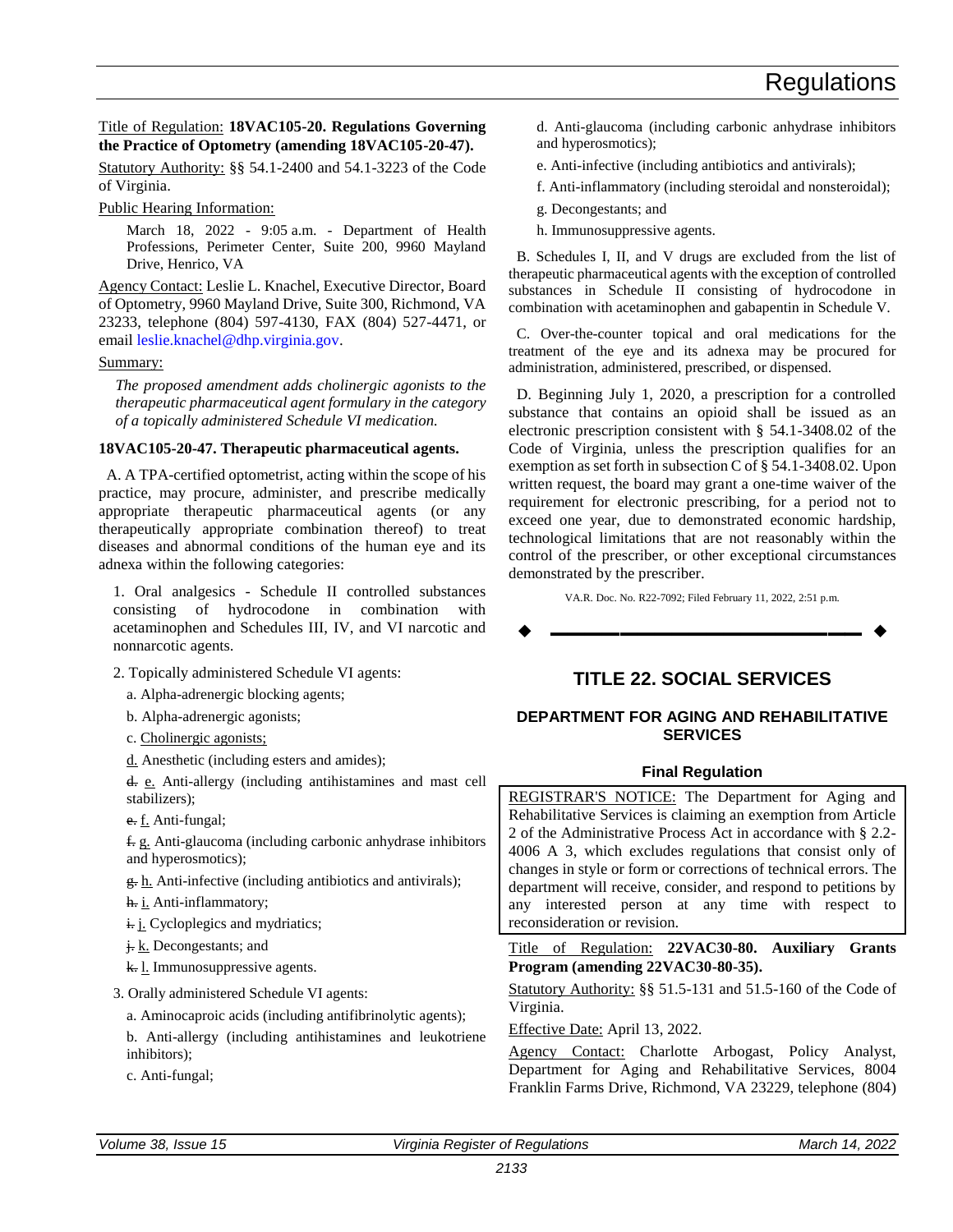<span id="page-21-0"></span>662-7063, FAX (804) 662-7663, TDD (800) 464-9950, or emai[l charlotte.arbogast@dars.virginia.gov.](mailto:charlotte.arbogast@dars.virginia.gov)

### Summary:

*The amendment updates a citation to the Virginia Residential Landlord and Tenant Act pursuant to Chapter 712 of the 2019 Acts of Assembly, which recodified Title 55 of the Code of Virginia to Title 55.1.*

**22VAC30-80-35. Basic services in supportive housing settings.**

A. The rate established under the AG for SH, as defined in 22VAC30-80-10, shall cover a residential setting with access to SH services that include:

1. Development of individualized SH service plans;

2. Access to skills training;

3. Assistance with accessing available community-based services and supports;

4. Initial identification and ongoing review of the level of care needs; and

5. Ongoing monitoring of services described in the individual's individualized SH plan.

B. The residential setting covered under the AG for SH, as defined in 22VAC30-80-10, shall be the least restrictive and most integrated setting practicable for the individual and shall:

1. Comply with federal habitability standards;

2. Provide cooking and bathroom facilities in each unit;

3. Afford dignity and privacy to the individual; and

4. Include rights of tenancy pursuant to the Virginia Residential Landlord and Tenant Act (§ 55-248.2 (§ 55.1- 1200 et seq. of the Code of Virginia).

VA.R. Doc. No. R22-7082; Filed February 15, 2022, 4:17 p.m.

# **STATE BOARD OF SOCIAL SERVICES**

### **Action Withdrawn**

Titles of Regulations: **22VAC40-191. Background Checks for Child Welfare Agencies (repealing 22VAC40-191-10 through 22VAC40-191-150).**

**22VAC40-192. Background Checks for Child Welfare Agencies (adding 22VAC40-192-10 through 22VAC40- 192-210).**

Statutory Authority: §§ 63.2-217 and 63.2-1734 of the Code of Virginia.

The State Board of Social Services has WITHDRAWN the regulatory action for **22VAC40-191, Background Checks for Child Welfare Agencies,** and **22VAC40-192, Background Checks for Child Welfare Agencies**, which was published as a Notice of Intended Regulatory Action in [35:14 VA.R. 1840](http://register.dls.virginia.gov/details.aspx?id=7386)  [March 4, 2019.](http://register.dls.virginia.gov/details.aspx?id=7386) The action addresses standards for, among other entities, child day centers, family day homes, and family day systems. This action is being withdrawn because the State Board of Social Services no longer has authority to promulgate this regulation due to transfer of the regulations and regulatory authority to the State Board of Education pursuant to Chapters 860 and 861 of the 2020 Acts of Assembly. Therefore, this action is withdrawn.

Agency Contact: Deborah Eves, Program Consultant, Department of Social Services, 801 East Main Street, Richmond, VA 23219, telephone (804) 726-7506, or email [deborah.eves@dss.virginia.gov.](mailto:deborah.eves@dss.virginia.gov)

VA.R. Doc. No. R19-5557; Filed February 17, 2022, 10:51 a.m.

**––––––––––––––––––**

# **TITLE 24. TRANSPORTATION AND MOTOR VEHICLES**

# **COMMISSION ON THE VIRGINIA ALCOHOL SAFETY ACTION PROGRAM**

# **Proposed Regulation**

Title of Regulation: **24VAC35-20. Policy and Procedure Manual (repealing 24VAC35-20-10 through 24VAC35-20- 500).**

Statutory Authority: §§ 18.2-271.1 and 18.2-271.2 of the Code of Virginia.

Public Hearing Information: No public hearing is currently scheduled.

Public Comment Deadline: May 13, 2022.

Agency Contact: Richard Foy, Field Services Specialist, Commission on the Virginia Alcohol Safety Action Program, 1111 East Main Street, Suite 801, Richmond, VA 23219, telephone (804) 786-5895, FAX (804) 786-6286, or email [richard.foy@vasap.virginia.gov.](mailto:richard.foy@vasap.virginia.gov)

Basis: The Commission on the Virginia Alcohol Safety Action Program (VASAP) is empowered by § 18.2-271.2 of the Code of Virginia to establish and ensure the maintenance of minimum standards and criteria for program operations and performance, accounting, auditing, public information, and administrative procedures for the various local alcohol safety action programs and shall be responsible for overseeing the administration of the statewide VASAP system.

Purpose: The Commission on VASAP's mission is to prevent driving under the influence of alcohol and other drugs, thereby contributing to public safety by preventing traffic fatalities, injuries, and property damage. The regulation under consideration was written many years ago to guide local Alcohol Safety Action Programs (ASAPs) in accomplishing this mission. Since that time much has changed. The regulation no longer reflects the correct organizational structure, best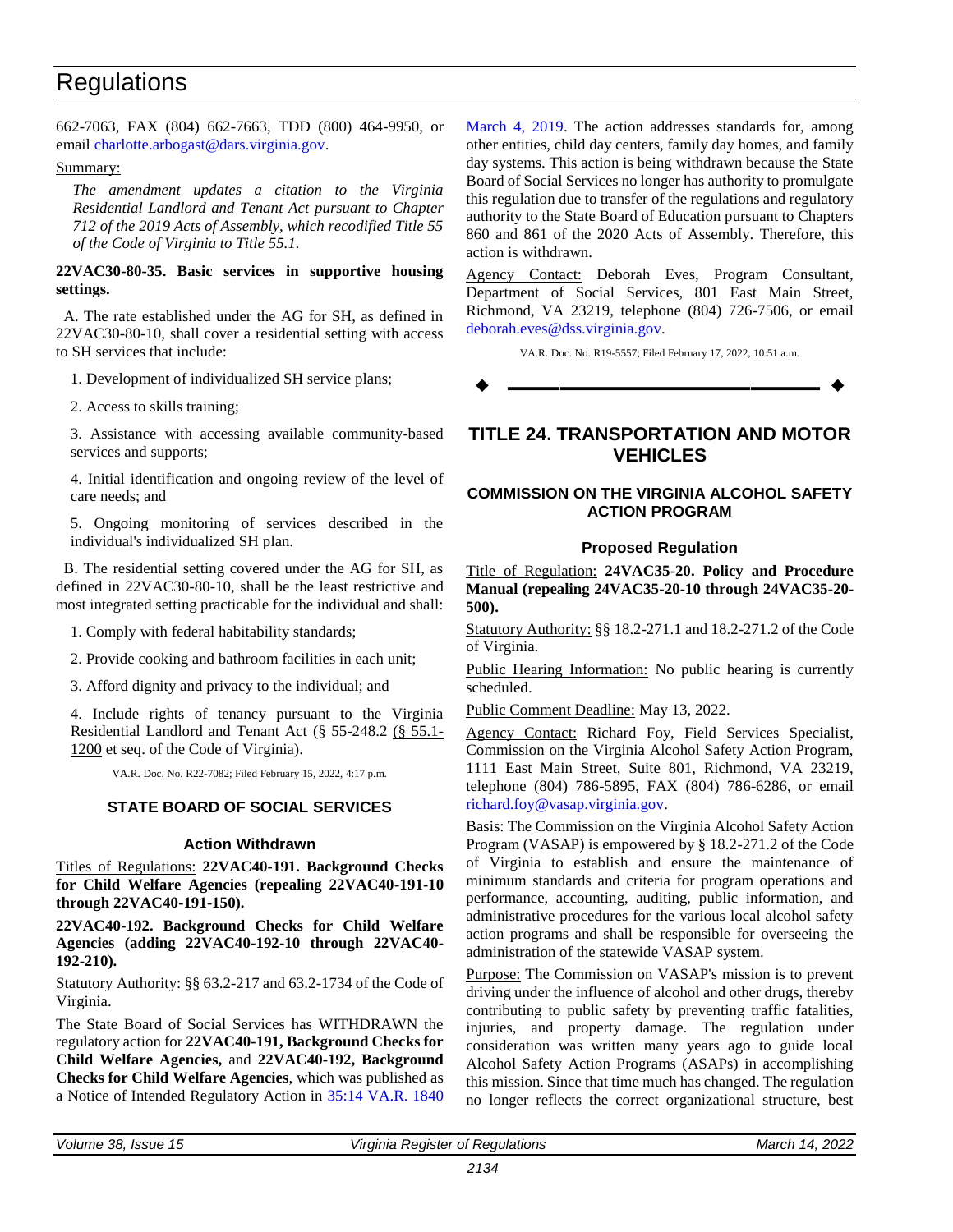practices, or current policy and procedure. Repealing the existing regulation, using guidance documents instead, enables the Commission on VASAP to be flexible in a timely manner when implementing updated policy and procedures as new evidence based practices are recommended and the mandates of the courts change. New guidance documents enable VASAP to be more efficient and effective in guarding the public from the potential dangers presented by impaired motorists.

Substance: The entire regulation is being repealed.

Issues: Using operational guidelines instead of regulations gives VASAP the flexibility to modify policy and procedures in timely response to meet the needs of the public, direction of the courts, and changes to the laws of the Commonwealth. The operational guidelines are mostly internal agency procedures; however, they will be available for public viewing. There are no anticipated disadvantages to the public.

Department of Planning and Budget's Economic Impact Analysis:

The Department of Planning and Budget (DPB) has analyzed the economic impact of this proposed regulation in accordance with § 2.2-4007.04 of the Code of Virginia (Code) and Executive Order 14 (as amended, July 16, 2018). The analysis presented represents DPB's best estimate of these economic impacts.<sup>1</sup>

Summary of the Proposed Amendments to Regulation. The Commission on the Virginia Alcohol Safety Action Program (VASAP) proposes to repeal 24VAC35-20 Policy and Procedure Manual.

Background. The Alcohol Safety Action Program (ASAP) is a criminal justice program that uses community and state services to address the problem of driving under the influence of alcohol and other drugs. The ASAP system is composed of 24 local programs that provide services throughout the Commonwealth.<sup>2</sup> Local ASAPs receive referrals from local courts or the commission and then deliver intervention services within locally-administered programs to specific municipal jurisdictions within Virginia pursuant to §§ 18.2-271.1 and 18.2-271.2 of the Code of Virginia.

The regulation has not been updated since 1991 and no longer reflects current practice. The 24 local ASAP programs have been following operational guidelines issued by the executive director of the Commission on VASAP for many years. The current policy and procedure can be found as a guidance document on Town Hall, which was last updated in July, 2021.<sup>3</sup>

Estimated Benefits and Costs. Repealing the regulation would have no practical effect on the local ASAPs since they have already been following operational guidelines issued by the Commission on VASAP. Local ASAPs are established by the Commission and must be recertified every three years. Thus removing the policy and procedures from the Virginia Administrative Code and replacing them with guidance documents would not change the scope of the local programs'

legal responsibilities, the incentives they face to provide services as directed by local courts, or the costs and benefits that arise from the performance of these duties.

Businesses and Other Entities Affected. Repealing the regulation would not affect businesses or other entities besides the ASAPs, which are already aware of the action and the current requirements as contained in the guidance document.

The Code of Virginia requires DPB to assess whether an adverse impact may result from the proposed regulation.<sup>4</sup> An adverse impact is indicated if there is any increase in net cost or reduction in net revenue for any entity, even if the benefits exceed the costs for all entities combined. As noted, repealing the regulation would not create any costs or benefits. Thus, an adverse impact is not indicated.

Small Businesses<sup>5</sup> Affected.<sup>6</sup> The proposed amendment does not appear to adversely affect small businesses.

Localities<sup>7</sup> Affected.<sup>8</sup> The proposed amendment would not affect any localities.

Projected Impact on Employment. The proposed amendment does not appear to affect total employment.

Effects on the Use and Value of Private Property. The proposed amendment would not affect the value of any private property or real estate development costs.

\_\_\_\_\_\_\_\_\_\_\_\_\_\_\_\_\_\_\_\_\_\_\_\_\_\_\_\_\_\_\_\_\_\_

<sup>2</sup>See [https://vasap.virginia.gov/.](https://vasap.virginia.gov/) 

<sup>3</sup>See [https://townhall.virginia.gov/L/GetFile.cfm?File=C:\TownHall\](https://townhall.virginia.gov/L/GetFile.cfm?File=C:/TownHall/docroot/GuidanceDocs/413/GDoc_VASAP_6761_v5.pdf) [docroot\GuidanceDocs\413\GDoc\\_VASAP\\_6761\\_v5.pdf](https://townhall.virginia.gov/L/GetFile.cfm?File=C:/TownHall/docroot/GuidanceDocs/413/GDoc_VASAP_6761_v5.pdf)

<sup>4</sup>Pursuant to § 2.2-4007.04 D: In the event this economic impact analysis reveals that the proposed regulation would have an adverse economic impact on businesses or would impose a significant adverse economic impact on a locality, business, or entity particularly affected, the Department of Planning and Budget shall advise the Joint Commission on Administrative Rules, the House Committee on Appropriations, and the Senate Committee on Finance. Statute does not define "adverse impact," state whether only Virginia entities should be considered, nor indicate whether an adverse impact results from regulatory requirements mandated by legislation.

<sup>5</sup>Pursuant to § 2.2-4007.04, small business is defined as "a business entity, including its affiliates, that (i) is independently owned and operated and (ii) employs fewer than 500 full-time employees or has gross annual sales of less than \$6 million."

<sup>6</sup>If the proposed regulatory action may have an adverse effect on small businesses, Code § 2.2-4007.04 requires that such economic impact analyses include: (1) an identification and estimate of the number of small businesses subject to the proposed regulation, (2) the projected reporting, recordkeeping, and other administrative costs required for small businesses to comply with the proposed regulation, including the type of professional skills necessary for preparing required reports and other documents, (3) a statement of the probable effect of the proposed regulation on affected small businesses, and (4) a description of any less intrusive or less costly alternative methods of achieving the purpose of the proposed regulation. Additionally, pursuant to Code § 2.2-

<sup>1</sup>Section 2.2-4007.04 of the Code of Virginia requires that such economic impact analyses determine the public benefits and costs of the proposed amendments. Further the analysis should include but not be limited to:  $(1)$  the projected number of businesses or other entities to whom the proposed regulatory action would apply, (2) the identity of any localities and types of businesses or other entities particularly affected, (3) the projected number of persons and employment positions to be affected, (4) the projected costs to affected businesses or entities to implement or comply with the regulation, and (5) the impact on the use and value of private property.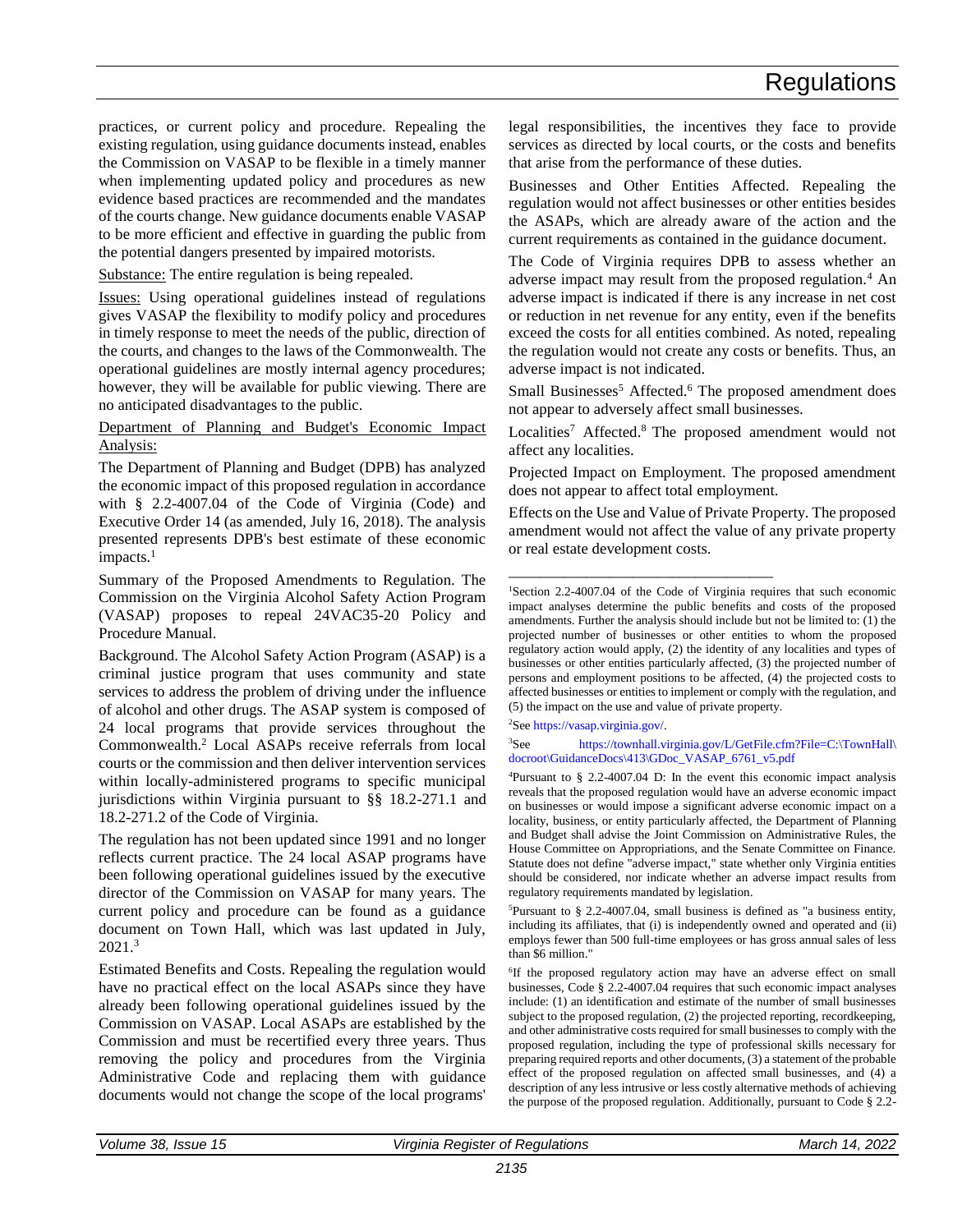<span id="page-23-0"></span>4007.1, if there is a finding that a proposed regulation may have an adverse impact on small business, the Joint Commission on Administrative Rules shall be notified.

<sup>7</sup>"Locality" can refer to either local governments or the locations in the Commonwealth where the activities relevant to the regulatory change are most likely to occur.

<sup>8</sup>Section 2.2-4007.04 defines "particularly affected" as bearing disproportionate material impact.

Agency's Response to Economic Impact Analysis: The Commission on the Virginia Alcohol Safety Action Program concurs with the content of the Department of Planning and Budget's economic impact analysis.

#### Summary:

*The proposed action repeals Policy and Procedure Manual (24VAC35-20) because the regulation no longer reflects current agency policy and procedures.*

VA.R. Doc. No. R22-6991; Filed February 15, 2022, 10:39 a.m.

### **Proposed Regulation**

Title of Regulation: **24VAC35-30. VASAP Case Management Policy and Procedure Manual (repealing 24VAC35-30-10 through 24VAC35-30-160).**

Statutory Authority: §§ 18.2-271.1 and 18.2-271.2 of the Code of Virginia.

Public Hearing Information: No public hearing is currently scheduled.

Public Comment Deadline: May 13, 2022.

Agency Contact: Richard Foy, Field Services Specialist, Commission on the Virginia Alcohol Safety Action Program, 1111 East Main Street, Suite 801, Richmond, VA 23219, telephone (804) 786-5895, FAX (804) 786-6286, or email [richard.foy@vasap.virginia.gov.](mailto:richard.foy@vasap.virginia.gov)

Basis: The Commission on the Virginia Alcohol Safety Action Program (VASAP) is empowered by § 18.2-271.2 of the Code of Virginia to establish and ensure the maintenance of minimum standards and criteria for program operations and performance, accounting, auditing, public information, and administrative procedures for the various local alcohol safety action programs and shall be responsible for overseeing the administration of the statewide VASAP system.

Purpose: The Commission on VASAP's mission is to prevent driving under the influence of alcohol and other drugs, thereby contributing to public safety by preventing traffic fatalities, injuries, and property damage. The regulation under consideration was written many years ago to guide local Alcohol Safety Action Programs (ASAPs) in accomplishing this mission. Since that time much has changed. The regulation no longer reflects the correct organizational structure, best practices, or current policy and procedure. Repealing the existing regulation, using guidance documents instead, enables the Commission on VASAP to be flexible in a timely manner when implementing updated policy and procedures as new evidence based practices are recommended and the mandates of the courts change. New guidance documents enable VASAP to be more efficient and effective in guarding the public from the potential dangers presented by impaired motorists.

Substance: The entire regulation is being repealed.

Issues: Using operational guidelines instead of regulations gives VASAP the flexibility to modify policy and procedures in timely response to meet the needs of the public, direction of the courts, and changes to the laws of the Commonwealth. The operational guidelines are mostly internal agency procedures; however, they will be available for public viewing. There are no anticipated disadvantages to the public.

Department of Planning and Budget's Economic Impact Analysis:

The Department of Planning and Budget (DPB) has analyzed the economic impact of this proposed regulation in accordance with § 2.2-4007.04 of the Code of Virginia (Code) and Executive Order 14 (as amended, July 16, 2018). The analysis presented represents DPB's best estimate of these economic impacts.<sup>1</sup>

Summary of the Proposed Amendments to Regulation. The Commission on the Virginia Alcohol Safety Action Program (VASAP) proposes to repeal 24VAC35-30 VASAP Case Management Policy and Procedure Manual.

Background. The Alcohol Safety Action Program (ASAP) is a criminal justice program that uses community and state services to address the problem of driving under the influence of alcohol and other drugs. The ASAP system is composed of 24 local programs that provide services throughout the Commonwealth.<sup>2</sup> Local ASAPs receive referrals from local courts or the commission and then deliver intervention services within locally-administered programs to specific municipal jurisdictions within Virginia pursuant to §§ 18.2-271.1 and 18.2-271.2 of the Code of Virginia.

The regulation has not been updated since 1991 and no longer reflects current practice. The 24 local ASAP programs have been following case management operational guidelines issued by the executive director of the Commission on VASAP for many years. The current case management operational guidelines can be found as a guidance document on Town Hall, which was last updated in January, 2022.<sup>3</sup>

Estimated Benefits and Costs. Repealing 24VAC35-30 would have no practical effect on the local ASAPs since they have already been following operational guidelines issued by the Commission on VASAP. Local ASAPs are established by the Commission and must be recertified every three years. Thus removing the policy and procedures from the Virginia Administrative Code and replacing them with guidance documents would not change the scope of the local programs' legal responsibilities, the incentives they face to provide services as directed by local courts, or the costs and benefits that arise from the performance of these duties.

Businesses and Other Entities Affected. Repealing the regulation would not affect businesses or other entities besides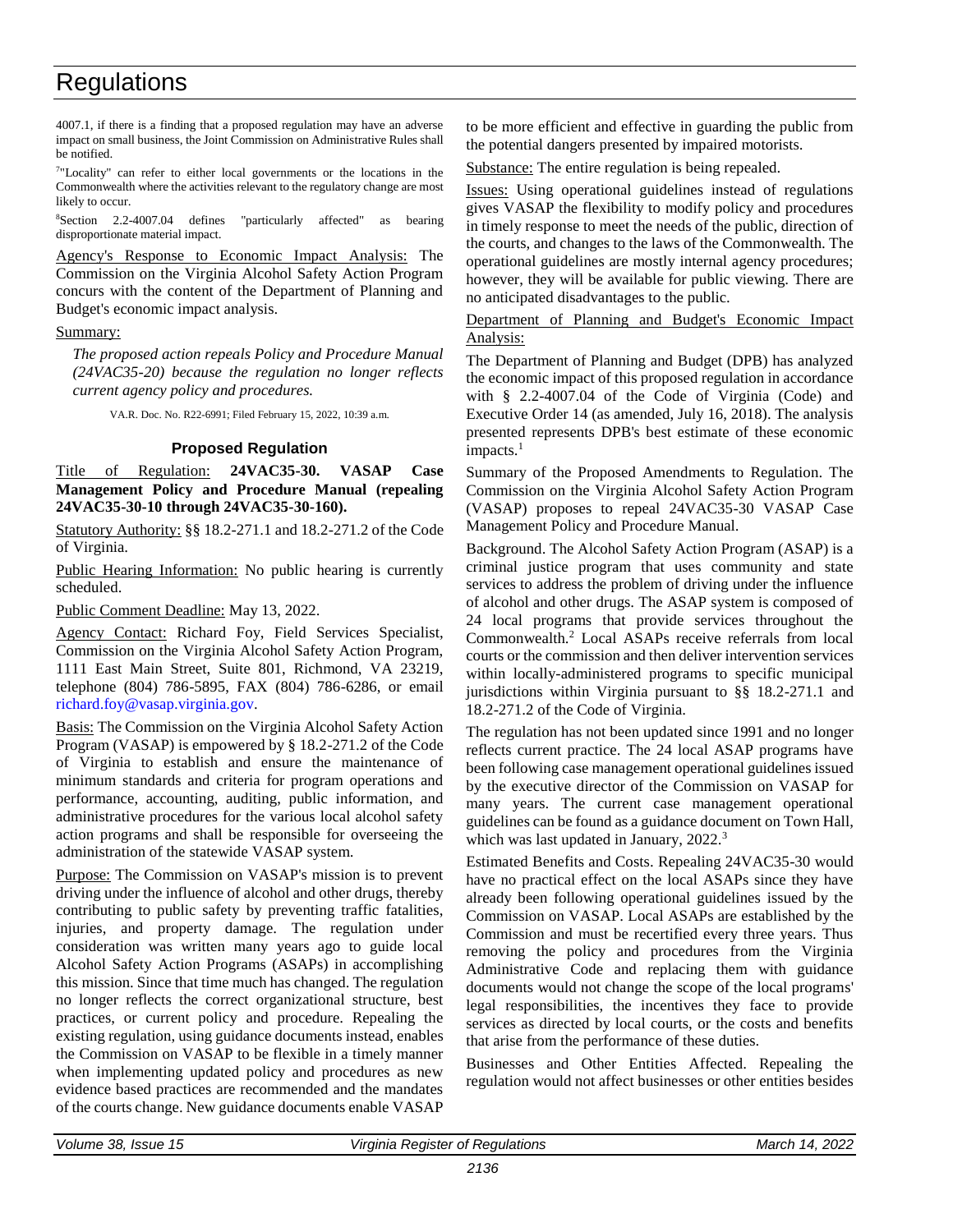<span id="page-24-0"></span>the ASAPs, who are already aware of the action and the current requirements as contained in the guidance document.

The Code of Virginia requires DPB to assess whether an adverse impact may result from the proposed regulation.<sup>4</sup> An adverse impact is indicated if there is any increase in net cost or reduction in net revenue for any entity, even if the benefits exceed the costs for all entities combined. As noted, repealing the regulation would not create any costs or benefits. Thus, an adverse impact is not indicated.

Small Businesses<sup>5</sup> Affected.<sup>6</sup> The proposed amendment does not appear to adversely affect small businesses.

Localities<sup>7</sup> Affected.<sup>8</sup> The proposed amendment would not affect any localities.

Projected Impact on Employment. The proposed amendment does not appear to affect total employment.

Effects on the Use and Value of Private Property. The proposed amendment would not affect the value of any private property or real estate development costs.

\_\_\_\_\_\_\_\_\_\_\_\_\_\_\_\_\_\_\_\_\_\_\_\_\_\_\_\_\_\_\_\_\_\_\_\_\_\_

<sup>2</sup>Se[e https://vasap.virginia.gov/.](https://vasap.virginia.gov/)

<sup>3</sup>See [https://townhall.virginia.gov/L/GetFile.cfm?File=C:\TownHall\docroot\](https://townhall.virginia.gov/L/GetFile.cfm?File=C:/TownHall/docroot/GuidanceDocs/413/GDoc_VASAP_6762_v4.pdf) [GuidanceDocs\413\GDoc\\_VASAP\\_6762\\_v4.pdf.](https://townhall.virginia.gov/L/GetFile.cfm?File=C:/TownHall/docroot/GuidanceDocs/413/GDoc_VASAP_6762_v4.pdf)

 $5$ Pursuant to § 2.2-4007.04, small business is defined as "a business entity, including its affiliates, that (i) is independently owned and operated and (ii) employs fewer than 500 full-time employees or has gross annual sales of less than \$6 million."

<sup>6</sup>If the proposed regulatory action may have an adverse effect on small businesses, § 2.2-4007.04 requires that such economic impact analyses include: (1) an identification and estimate of the number of small businesses subject to the proposed regulation, (2) the projected reporting, recordkeeping, and other administrative costs required for small businesses to comply with the proposed regulation, including the type of professional skills necessary for preparing required reports and other documents, (3) a statement of the probable effect of the proposed regulation on affected small businesses, and (4) a description of any less intrusive or less costly alternative methods of achieving the purpose of the proposed regulation. Additionally, pursuant to § 2.2-4007.1 of the Code of Virginia, if there is a finding that a proposed regulation may have an adverse impact on small business, the Joint Commission on Administrative Rules shall be notified.

7 "Locality" can refer to either local governments or the locations in the Commonwealth where the activities relevant to the regulatory change are most likely to occur.

<sup>8</sup>Section 2.2-4007.04 defines "particularly affected" as bearing disproportionate material impact.

Agency's Response to Economic Impact Analysis: The Commission on the Virginia Alcohol Safety Action Program concurs with the content of the Department of Planning and Budget's economic impact analysis.

#### Summary:

*The proposed action repeals VASAP Case Management Policy and Procedure Manual (24VAC35-30) because the regulation no longer reflects current agency policy and procedures.*

VA.R. Doc. No. R22-6992; Filed February 15, 2022, 10:40 a.m.

### **Proposed Regulation**

Title of Regulation: **24VAC35-40. Certification Requirements Manual (repealing 24VAC35-40-10 through 24VAC35-40-70).**

Statutory Authority: §§ 18.2-271.1 and 18.2-271.2 of the Code of Virginia.

Public Hearing Information: No public hearing is currently scheduled.

Public Comment Deadline: May 13, 2022.

Agency Contact: Richard Foy, Field Services Specialist, Commission on the Virginia Alcohol Safety Action Program, 1111 East Main Street, Suite 801, Richmond, VA 23219, telephone (804) 786-5895, FAX (804) 786-6286, or email [richard.foy@vasap.virginia.gov.](mailto:richard.foy@vasap.virginia.gov)

Basis: The Commission on the Virginia Alcohol Safety Action Program (VASAP) is empowered by § 18.2-271.2 of the Code of Virginia to establish and ensure the maintenance of minimum standards and criteria for program operations and performance, accounting, auditing, public information, and administrative procedures for the various local alcohol safety action programs and shall be responsible for overseeing the administration of the statewide VASAP system.

Purpose: The Commission on VASAP's mission is to prevent driving under the influence of alcohol and other drugs, thereby contributing to public safety by preventing traffic fatalities, injuries, and property damage. The regulation under consideration was written many years ago to guide local Alcohol Safety Action Programs (ASAPs) in accomplishing this mission. Since that time much has changed. The regulation no longer reflects the correct organizational structure, best practices, or current policy and procedure. Repealing the existing regulation, using guidance documents instead, enables the Commission on VASAP to be flexible in a timely manner when implementing updated policy and procedures as new evidence based practices are recommended and the mandates of the courts change. New guidance documents enable VASAP to be more efficient and effective in guarding the public from the potential dangers presented by impaired motorists.

Substance: The entire regulation is being repealed.

Issues: Using operational guidelines instead of regulations gives VASAP the flexibility to modify policy and procedures in timely response to meet the needs of the public, direction of the courts,

<sup>&</sup>lt;sup>1</sup>Section 2.2-4007.04 of the Code of Virginia requires that such economic impact analyses determine the public benefits and costs of the proposed amendments. Further the analysis should include but not be limited to: (1) the projected number of businesses or other entities to whom the proposed regulatory action would apply, (2) the identity of any localities and types of businesses or other entities particularly affected, (3) the projected number of persons and employment positions to be affected, (4) the projected costs to affected businesses or entities to implement or comply with the regulation, and (5) the impact on the use and value of private property.

<sup>4</sup>Pursuant to § 2.2-4007.04 D: In the event this economic impact analysis reveals that the proposed regulation would have an adverse economic impact on businesses or would impose a significant adverse economic impact on a locality, business, or entity particularly affected, the Department of Planning and Budget shall advise the Joint Commission on Administrative Rules, the House Committee on Appropriations, and the Senate Committee on Finance. Statute does not define "adverse impact," state whether only Virginia entities should be considered, nor indicate whether an adverse impact results from regulatory requirements mandated by legislation.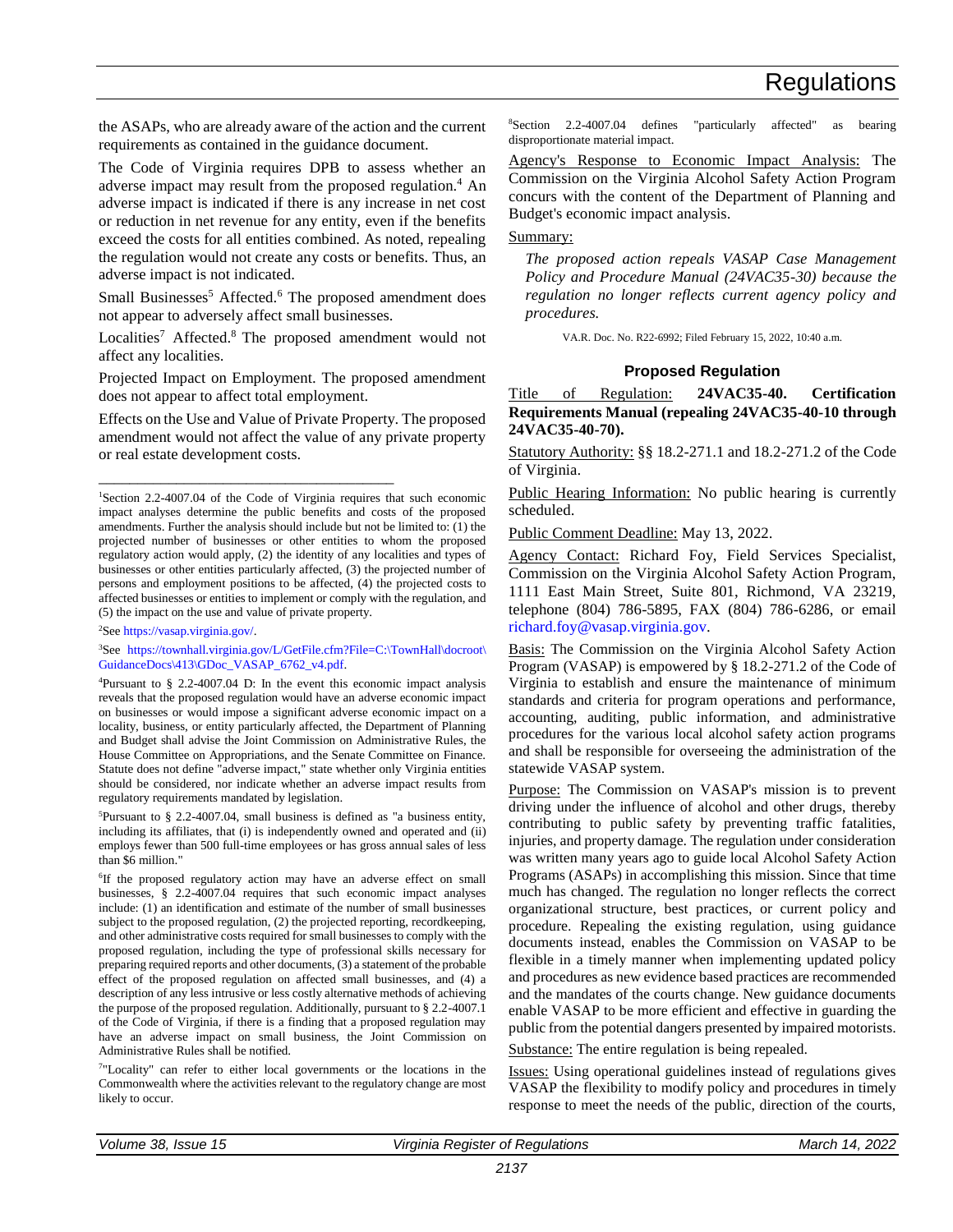and changes to the laws of the Commonwealth. The operational guidelines are mostly internal agency procedures; however, they will be available for public viewing. There are no anticipated disadvantages to the public.

Department of Planning and Budget's Economic Impact Analysis:

The Department of Planning and Budget (DPB) has analyzed the economic impact of this proposed regulation in accordance with § 2.2-4007.04 of the Code of Virginia (Code) and Executive Order 14 (as amended, July 16, 2018). The analysis presented represents DPB's best estimate of these economic impacts.<sup>1</sup>

Summary of the Proposed Amendments to Regulation. The Commission on the Virginia Alcohol Safety Action Program (VASAP) proposes to repeal 24 VAC 35-40 Certification Requirements Manual.

Background. The Alcohol Safety Action Program (ASAP) is a criminal justice program that uses community and state services to address the problem of driving under the influence of alcohol and other drugs. The ASAP system is composed of 24 local programs that provide services throughout the Commonwealth.<sup>2</sup> Local ASAPs receive referrals from local courts or the commission and then deliver intervention services within locallyadministered programs to specific municipal jurisdictions within Virginia pursuant to §§ 18.2-271.1 and 18.2-271.2 of the Code of Virginia.

The regulation has not been updated since 1991 and no longer reflects current practice. Certification of local ASAPs occurs every three years. The 24 local ASAP programs have been following certification requirements issued by the executive director of the Commission on VASAP for many years. The certification manual is currently being rewritten, but is expected to be available as a guidance document on Town Hall by the time this action to repeal the regulation becomes effective.<sup>3</sup>

Estimated Benefits and Costs. Repealing 24VAC35-40 would have no practical effect on the local ASAPs since they have already been following operational guidelines issued by the Commission on VASAP. Local ASAPs are established by the Commission and must be recertified every three years. Thus removing the policy and procedures from the Virginia Administrative Code and replacing them with guidance documents would not change the scope of the local programs' legal responsibilities, the incentives they face to provide services as directed by local courts, or the costs and benefits that arise from the performance of these duties.

Businesses and Other Entities Affected. Repealing the regulation would not affect businesses or other entities besides the ASAPs, who are already aware of the action and the current requirements as contained in the guidance document.

The Code of Virginia requires DPB to assess whether an adverse impact may result from the proposed regulation.<sup>4</sup> An adverse impact is indicated if there is any increase in net cost or reduction in net revenue for any entity, even if the benefits exceed the costs for all entities combined. As noted, repealing the regulation would not create any costs or benefits. Thus, an adverse impact is not indicated.

Small Businesses<sup>5</sup> Affected.<sup>6</sup> The proposed amendment does not appear to adversely affect small businesses.

Localities<sup>7</sup> Affected.<sup>8</sup> The proposed amendment would not affect any localities.

Projected Impact on Employment. The proposed amendment does not appear to affect total employment.

Effects on the Use and Value of Private Property. The proposed amendment would not affect the value of any private property or real estate development costs.

\_\_\_\_\_\_\_\_\_\_\_\_\_\_\_\_\_\_\_\_\_\_\_\_\_\_\_\_\_\_\_\_\_\_\_\_\_\_\_

<sup>1</sup>Section 2.2-4007.04 of the Code of Virginia requires that such economic impact analyses determine the public benefits and costs of the proposed amendments. Further the analysis should include but not be limited to: (1) the projected number of businesses or other entities to whom the proposed regulatory action would apply, (2) the identity of any localities and types of businesses or other entities particularly affected, (3) the projected number of persons and employment positions to be affected, (4) the projected costs to affected businesses or entities to implement or comply with the regulation, and (5) the impact on the use and value of private property.

<sup>2</sup>Se[e https://vasap.virginia.gov/.](https://vasap.virginia.gov/)

<sup>3</sup>Email from the Commission on VASAP to DPB, February 2, 2022.

<sup>4</sup>Pursuant to  $\S$  2.2-4007.04 D: In the event this economic impact analysis reveals that the proposed regulation would have an adverse economic impact on businesses or would impose a significant adverse economic impact on a locality, business, or entity particularly affected, the Department of Planning and Budget shall advise the Joint Commission on Administrative Rules, the House Committee on Appropriations, and the Senate Committee on Finance. Statute does not define "adverse impact," state whether only Virginia entities should be considered, nor indicate whether an adverse impact results from regulatory requirements mandated by legislation.

<sup>5</sup>Pursuant to  $\S$  2.2-4007.04, small business is defined as "a business entity, including its affiliates, that (i) is independently owned and operated and (ii) employs fewer than 500 full-time employees or has gross annual sales of less than \$6 million."

<sup>6</sup>If the proposed regulatory action may have an adverse effect on small businesses, § 2.2-4007.04 requires that such economic impact analyses include: (1) an identification and estimate of the number of small businesses subject to the proposed regulation, (2) the projected reporting, recordkeeping, and other administrative costs required for small businesses to comply with the proposed regulation, including the type of professional skills necessary for preparing required reports and other documents, (3) a statement of the probable effect of the proposed regulation on affected small businesses, and (4) a description of any less intrusive or less costly alternative methods of achieving the purpose of the proposed regulation. Additionally, pursuant to § 2.2-4007.1 of the Code of Virginia, if there is a finding that a proposed regulation may have an adverse impact on small business, the Joint Commission on Administrative Rules shall be notified.

<sup>7</sup>"Locality" can refer to either local governments or the locations in the Commonwealth where the activities relevant to the regulatory change are most likely to occur.

<sup>8</sup>Section 2.2-4007.04 defines "particularly affected" as bearing disproportionate material impact.

Agency's Response to Economic Impact Analysis: The Commission on the Virginia Alcohol Safety Action Program concurs with the content of the Department of Planning and Budget's economic impact analysis.

### Summary:

*The proposed action repeals Certification Requirements Manual (24VAC35-40) because the regulation no longer reflects current agency policy and procedures related to the certification of local alcohol safety action programs.*

VA.R. Doc. No. R22-6993; Filed February 15, 2022, 10:42 a.m.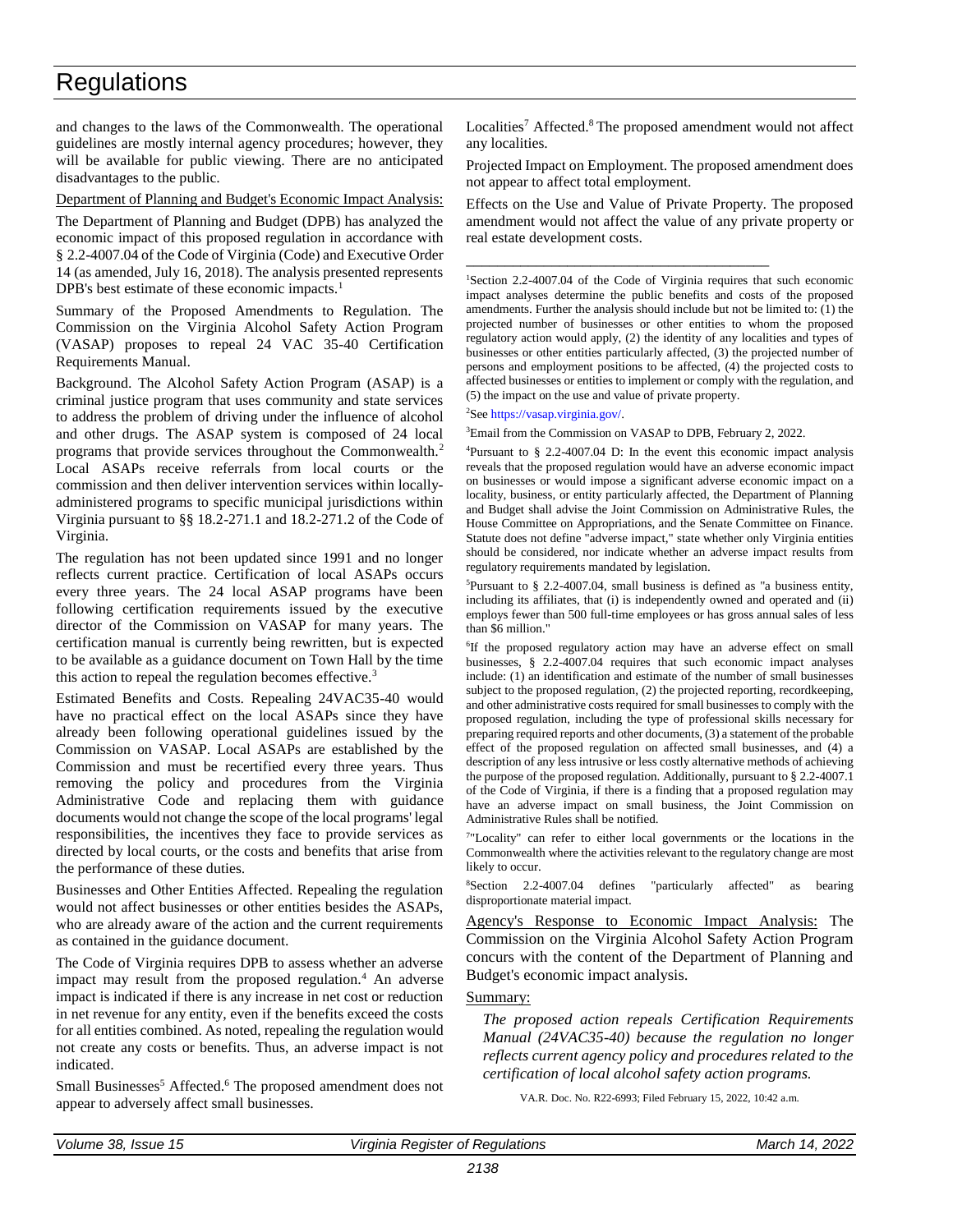# **GOVERNOR**

#### <span id="page-26-0"></span>EXECUTIVE ORDER NUMBER SIXTEEN (2022)

#### **Providing Flexibility to Hospitals, Health Systems, Nursing Homes, Certified Nursing Facilities, Assisted Living Facilities, Emergency Medical Services, and Other Health Care Providers to Combat COVID-19**

By virtue of the authority vested in me as Governor, I hereby issue this Executive Order to provide flexibility to hospitals, health systems, nursing homes, assisted living facilities, certified nursing facilities, and other health care providers to combat COVID-19. This order expires March 22, 2022.

#### Importance of the Issue

Over the last two years, Virginia's hospitals, health systems, nursing homes, certified nursing facilities, assisted living facilities, emergency medical services, and other health care providers have been on the frontlines responding to the novel coronavirus (COVID-19) pandemic. The relentless pace of the pandemic has had an innumerable burden on our healthcare system, exacerbating pre-existing workforce shortages and creating new challenges. Our frontline health care workers are tired, facing unprecedented burnout, grappling with their own mental and physical health, but yet, many of them continue to sacrifice time with their loved ones so that they can continue to provide care for their neighbors. Virginia is grateful to these heroes and humbled by their daily service.

Now, the Omicron variant is driving cases due to its highly infectious characteristics bringing both the seven-day average and the total number of hospitalizations across the Commonwealth among their highest points since the pandemic began at 3,742 and 3,673 patients, respectively. The significant increase in hospitalizations, combined with the severe staffing shortages universally experienced across the Commonwealth and nationwide, is placing an unsustainable strain on our healthcare system and health care workforce. To further compound the strain on the system, hospital emergency departments are also overwhelmed due to a variety of factors including inadequate community-based behavioral health services, at-capacity state psychiatric facilities, and unavailability of testing in the community which limits hospitals' ability to transfer behavioral health and other patients to more appropriate care settings, placing further strains on hospital capacity.

Given these challenges, it is critical that the Commonwealth extends to hospitals, health systems, nursing homes, certified nursing facilities, assisted living facilities, emergency medical services, and other health care providers every available flexibility and waiver necessary to ensure that our healthcare system has the resources needed to care for patients and communities. Any and all measures are needed to expand the workforce, meet surge demand, and leverage other tools and technologies to respond to this crisis, provide relief for our overburdened frontline workers, and ensure their safety and that of their patients.

The General Assembly afforded immunity from certain liability in circumstances such as those presented by the COVID-19 health crisis. Sections 8.01-225.01 and 8.01- 225.02 of the Code of Virginia provide certain liability protection to all health care providers during a state of emergency. Section 44-146.23 of the Code of Virginia provides certain liability protection to public and private agencies and their employees engaged in emergency services activities, which include medical and health services.

#### Directive

Therefore, on this date, February 20, 2022, I declare that a limited state of emergency exists in the Commonwealth of Virginia due to COVID-19, a communicable disease of public health threat and its impact on the healthcare system and its workforce. The effects of COVID-19 constitute a disaster as described in § 44-146.16 of the Code of Virginia (Code). By virtue of the authority vested in me by Article V of the Constitution of Virginia and by § 44-146.17 of the Code, I declare that a limited state of emergency exists in the Commonwealth of Virginia. In order to marshal all public resources and appropriate preparedness, response, and recovery measures, I order the following actions:

1. I authorize for the Commissioner of the Virginia Department of Health, the Commissioner of the Department of Behavioral Health and Developmental Services, the Director for the Department of Medical Assistance Services, the Commissioner of the Virginia Department of Social Services, and the Director of the Department of Health Professions, on behalf of their regulatory boards as appropriate, and with the concurrence of their Cabinet Secretary, to waive any state regulation, and enter into contracts as required to implement this order without regard to normal procedures or formalities, and without regard to application or permit fees or royalties. All waivers issued by agencies shall be posted on their websites.

2. Notwithstanding the provisions of Article 1.1 of Chapter 4 of Title 32.1 of the Code, I further direct the State Health Commissioner, at his discretion, to authorize any general hospital or nursing home licensed or exempt from licensure by the Virginia Department of Health (VDH) to increase licensed bed capacity as determined necessary by the Commissioner to respond to increased demand for beds resulting from COVID-19, including plans for safely staffing services across the facility. Notwithstanding § 32.1-132 of the Code, I further direct that any beds added by a general hospital or nursing home pursuant to an authorization of the Commissioner under this Order will constitute licensed beds that do not require further approval or the issuance of a new license. Any authorization by the Commissioner to increase bed capacity, and the authority for any resulting increased number of beds,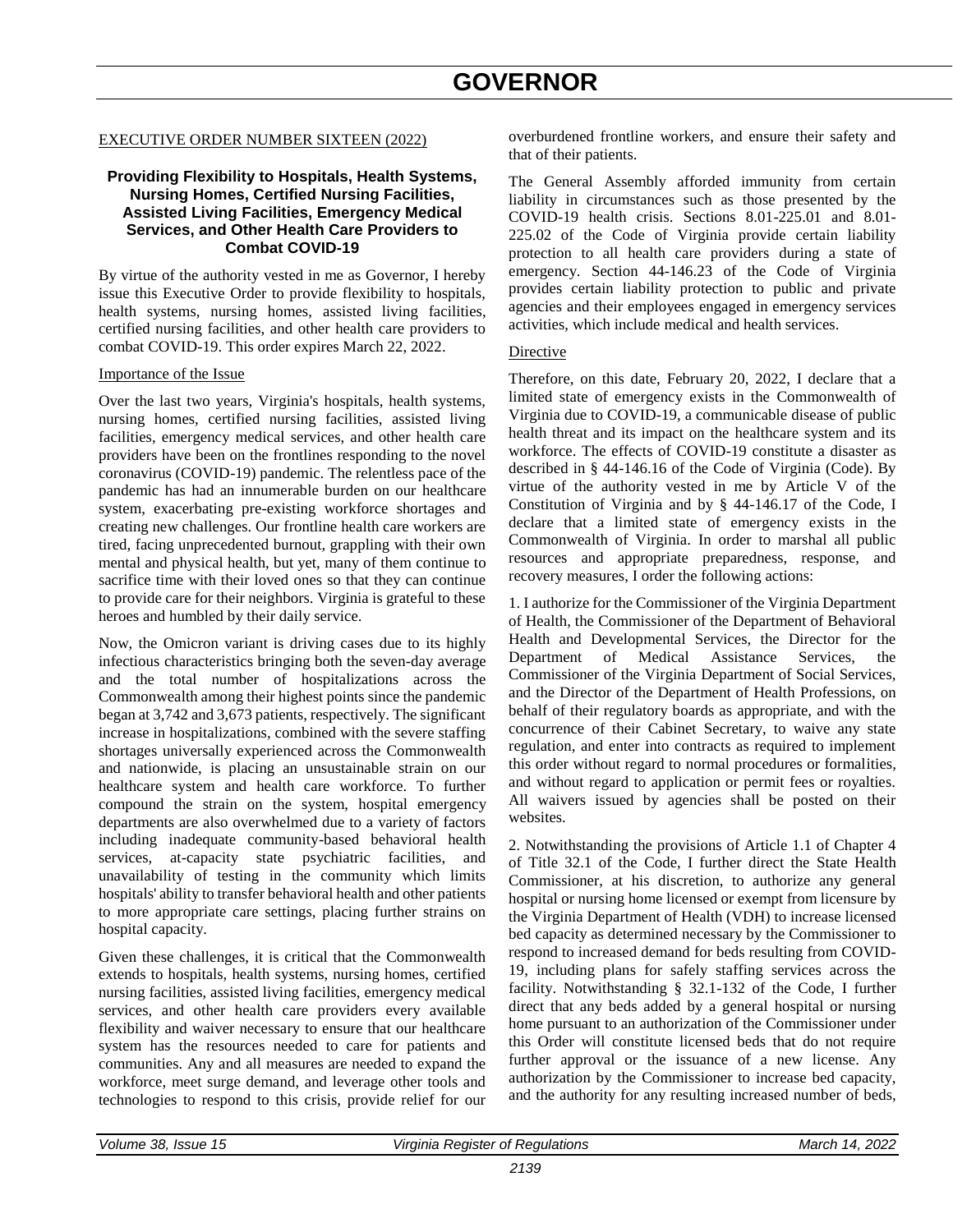# Governor

will expire 30 days after the expiration or rescission of this Order, as it may be further amended. To provide relief on existing bed capacity, and notwithstanding § 32.1 of the Code, I also direct the State Health Commissioner to authorize programs to allow hospitals to offer intensive at-home treatment enabled by digital technologies, multidisciplinary teams, and ancillary services consistent with the Centers for Medicare & Medicaid Services (CMS) Acute Hospital Care at Home Program, provided that a hospital has received a waiver from CMS of 42 CFR  $\S$  482.23(b)(1) of the Hospital Conditions of Participation.

3. Notwithstanding any contrary provision in Title 54.1 of the Code, in order to relieve the capacity strain on bedside care and support resulting from staffing shortages, a license issued to a health care provider, pharmacist, pharmacy intern, or pharmacy technician by another state, and in good standing with such state, shall be deemed to be an active license or registration issued by the Commonwealth to provide health care or professional services as a health care practitioner of the same type for which such license or registration is issued in another state provided the health care practitioner is engaged by a hospital (or an affiliate of such hospital where both share the same corporate parent), licensed nursing home, certified nursing facility, dialysis facility, the VDH, or a local or district health department for the purpose of assisting that facility with public health and medical and health operations. Hospitals, licensed nursing homes, certified nursing facilities, dialysis facilities, and health departments must submit to the applicable licensing authority each out-of-state health care practitioner's name, license type, state of license, and license identification number within a reasonable time of such health care practitioner providing services at the applicable facility in the Commonwealth.

4. Health care physical or behavioral health providers with an active license issued by another state may provide continuity of care to their current patients who are Virginia residents through telehealth services. Establishment of a relationship with a new patient requires a Virginia license unless pursuant to paragraph 3 of this Order.

5. Physician assistants licensed in Virginia with two or more years of clinical experience may practice in their area of knowledge and expertise and may prescribe without a written or electronic practice agreement.

6. A health care or behavioral health provider may use any nonpublic facing audio or remote communication product that is available to communicate with patients, provided that such communication product is not inconsistent with the waivers and flexibilities issued by the United States Department of Health and Human Services and the Centers for Medicare and Medicaid Services. This exercise of discretion applies to telehealth services provided for both COVID-19 and for other diagnosis and treatment services unrelated to COVID-19.

7. A licensed practical nurse may administer the COVID-19 vaccine without the supervision of a registered nurse or licensed medical practitioner.

8. Licensed health professionals of health systems or hospitals whose scope of practice includes administration of the vaccine and who have administered the COVID-19 vaccine in a health system or hospital setting may administer the COVID-19 vaccine at any point of distribution that is held in collaboration between a health system or hospital and a local health department without undergoing additional training.

9. A local health department may collaborate with a federal health facility, whether civilian or military, for the purpose of COVID-19 vaccine administration. Federal personnel whose scope of practice includes vaccination may serve with the Medical Reserve Corps after a training and skills assessment as required by VDH.

10. The Department of Medical Assistance Services (DMAS) shall suspend pre-admission screening pursuant to § 32.1-330 of the Code. All new nursing home and assisted living facility admissions will be treated as exempted hospital discharges. Community based LTSS screening teams shall be exempt from face-to-face screenings and may screen for nursing home and assisted living facility admissions from a community setting or waiver services using telehealth or telephonic screening.

11. DMAS shall waive requirements pursuant to § 32.1-  $325(A)(14)$  of the Code concerning certificates of medical necessity. Any supporting verifiable documentation requirements are waived with respect to replacement of durable medical equipment (DME). DMAS shall also suspend enforcement of additional replacement requirements for DME, prosthetics, orthotics, and supplies that are lost, destroyed, irreparably damaged, or otherwise rendered unusable, such that the face-to-face requirement, a new physician's order, and new medical necessity documentation are not required for replacement equipment.

12. Any health care provider as defined in § 32.1-127.1:03 of the Code, or any other person permitted by law to administer the COVID-19 vaccine, who administers COVID-19 immunizations, shall report to the Virginia Immunization Information System in a manner consistent with the Virginia Immunization Information System Regulations.

13. The number of technicians a pharmacist may supervise shall be increased. No pharmacist shall supervise more than five persons performing the duties of a pharmacy technician at one time. Pharmacy technicians performing COVID-19 administrative tasks will not be counted in the ratio count.

14. Emergency Medical Services (EMS) agencies shall continue to coordinate and work with health care providers to address the overwhelming demands and capacity shortages being experienced by EMS agencies and other first responders. This includes strategies to manage and coordinate pre-hospital care as well as patient discharge and transport.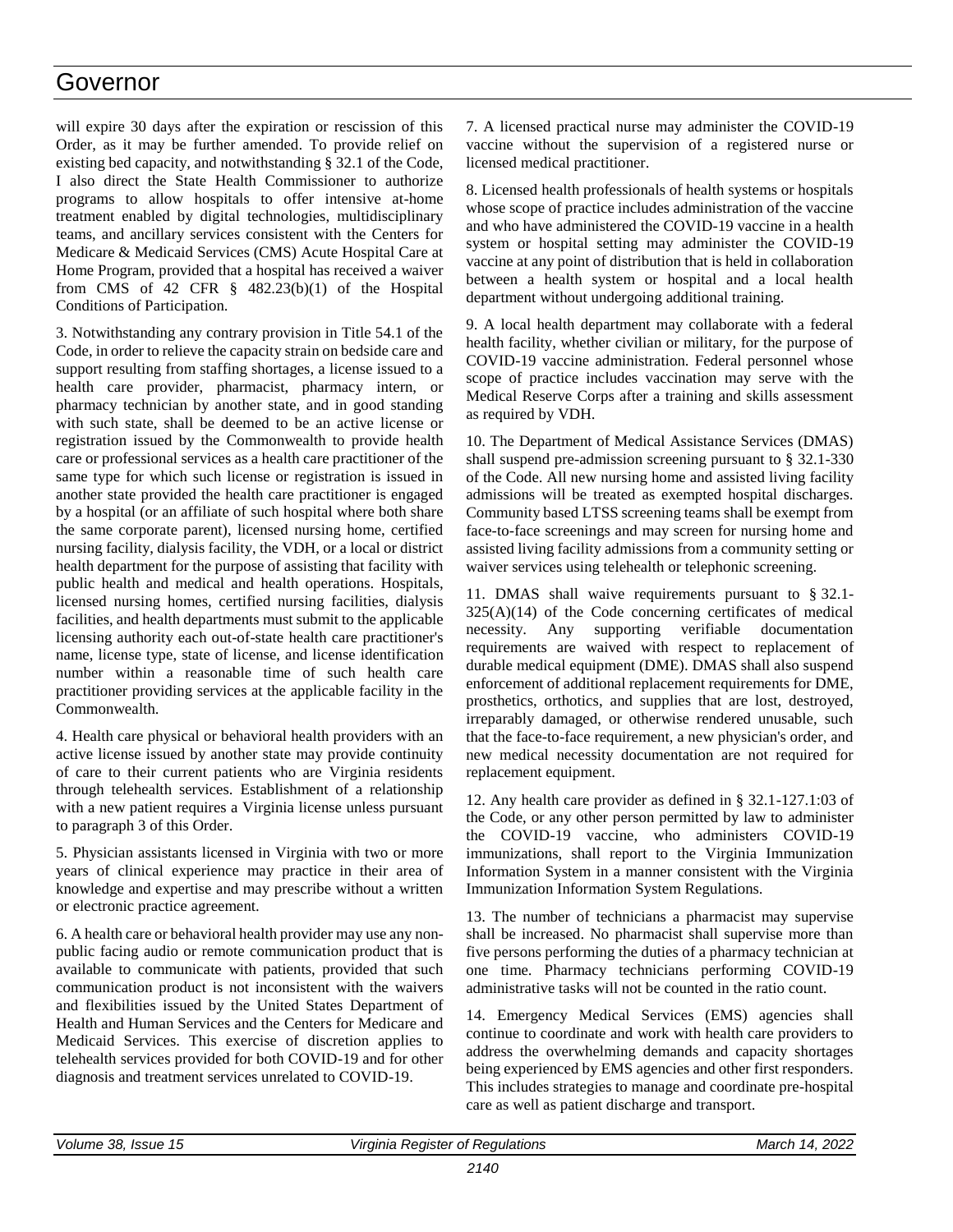15. Temporary nurse aides practicing in long term care certified facilities under the federal Public Health Emergency 1135 Waiver may be deemed eligible by the Board of Nursing to take the National Nurse Aide Assessment Program examination upon submission of a completed application, the employer's written verification of competency and employment as a temporary nurse aide, and provided no other grounds exist under Virginia law to deny the application.

16. Copays required under § 32.1-351(C) of the Code for Virginians receiving health insurance through the Family Access to Medical Insurance Security Plan are waived.

17. Personal care, respite, and companion providers in the agency- or consumer-directed program, who are providing services to individuals over the age of 18, may work for up to 60 days, as opposed to the current 30-day limit in § 32.1- 162.9:1 of the Code, while criminal background registries are checked. Consumer-directed Employers of Record must ensure that the attendant is adequately supervised while the criminal background registry check is processed. Agency providers must adhere to current reference check requirements and ensure that adequate training has occurred prior to the aide providing the services in the home. Agency providers shall conduct weekly supervisory visits through telehealth methods when the aide works prior to receiving criminal background registry results. This section does not apply to services provided to individuals under the age of 18, with the exception of parents of minor children in the consumer-directed program.

18. Requirements under § 2.2-4002.1 of the Code related to the 30-day advance -public notice and comment period are waived as to DMAS only, so that DMAS can issue Medicaid Memos to ensure that health care providers receive immediate information on flexibilities to ensure access to care for Medicaid members.

# Effective Date

This Executive Order shall be effective upon its signing and shall remain in effect until March 22, 2022, unless sooner amended or rescinded by further executive order or directive.

Given under my hand and under the Seal of the Commonwealth of Virginia, this 20th day of February, 2022.

/s/ Glenn Youngkin, Governor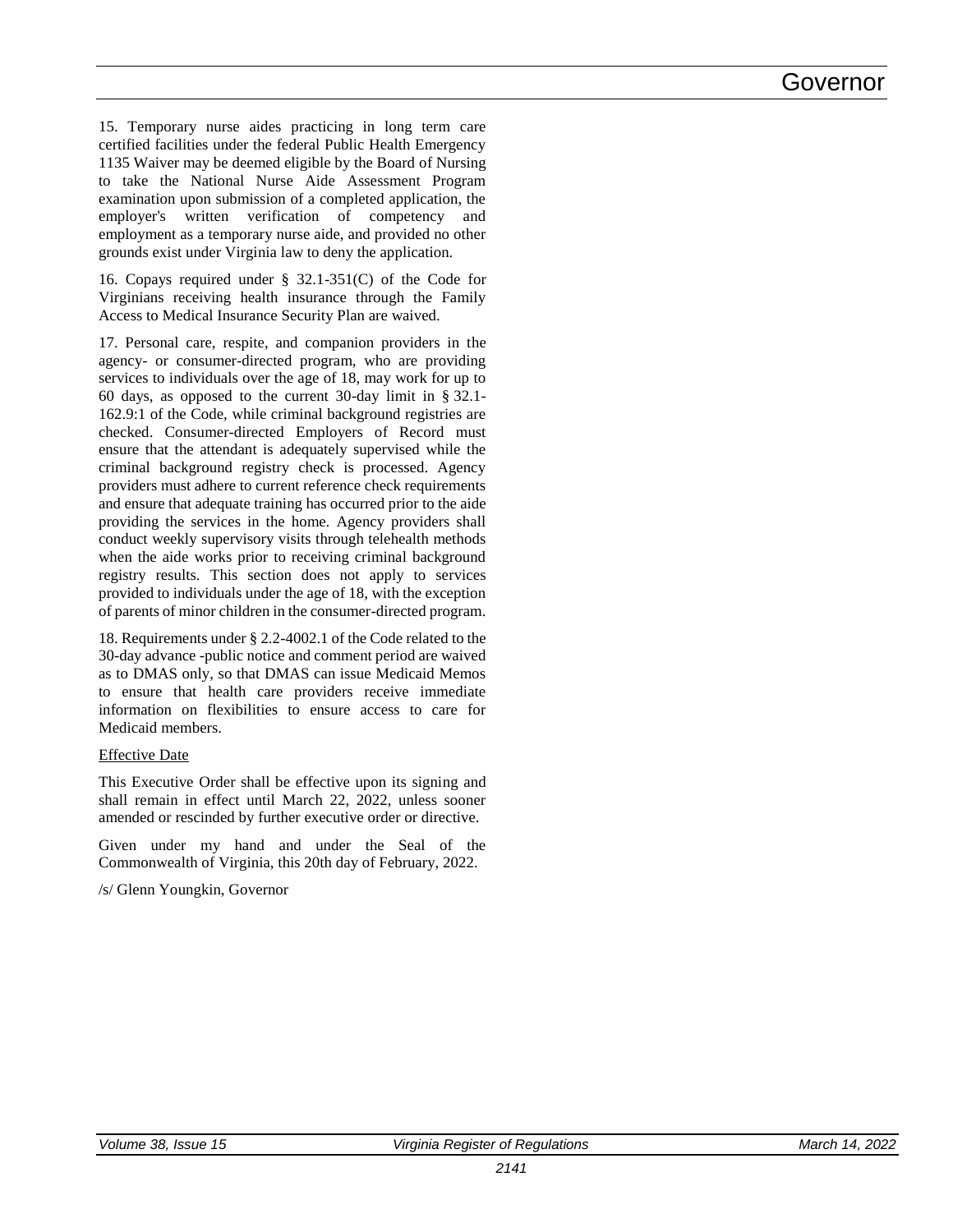# **GUIDANCE DOCUMENTS**

# **PUBLIC COMMENT OPPORTUNITY**

<span id="page-29-0"></span>Pursuant to [§ 2.2-4002.1](https://law.lis.virginia.gov/vacode/title2.2/chapter40/section2.2-4002.1/) of the Code of Virginia, a certified guidance document is subject to a 30-day public comment period after publication in the Virginia Register of Regulations and prior to the guidance document's effective date. During the public comment period, comments may be made through the Virginia Regulatory Town Hall website [\(http://www.townhall.virginia.gov\)](http://www.townhall.virginia.gov/) or sent to the agency contact. Under subsection C of  $\S 2.2-4002.1$ , the effective date of the guidance document may be delayed for an additional period. The guidance document may also be withdrawn.

The following guidance documents have been submitted for publication by the listed agencies for a public comment period. Online users of this issue of the Virginia Register of Regulations may click on the name of a guidance document to access it. Guidance documents are also available on the Virginia Regulatory Town Hall [\(http://www.townhall.virginia.gov\)](http://www.townhall.virginia.gov/) or from the agency contact or may be viewed at the Office of the Registrar of Regulations, 900 East Main Street, Richmond, Virginia 23219.

### **DEPARTMENT FOR AGING AND REHABILITATIVE SERVICES**

Title of Document: [Policies and Procedures for the Protection](https://www.vadars.org/hrrc/downloads/HRRC%20Policy%20Manual_FINAL_11-30-21.pdf)  [of Human Subjects for Virginia Department](https://www.vadars.org/hrrc/downloads/HRRC%20Policy%20Manual_FINAL_11-30-21.pdf) for Aging and [Rehabilitative Services.](https://www.vadars.org/hrrc/downloads/HRRC%20Policy%20Manual_FINAL_11-30-21.pdf)

Public Comment Deadline: April 13, 2022.

Effective Date: April 14, 2022.

Agency Contact: Elizabeth Patacca, Administrative Staff Assistant, Department for Aging and Rehabilitative Services, 8004 Franklin Farms Drive, Henrico, VA 23229, telephone (804) 726-6625, or email [elizabeth.patacca@dars.virginia.gov.](mailto:elizabeth.patacca@dars.virginia.gov)

# **STATE BOARD OF HEALTH**

Title of Document: [Guidance for Medical Use of Radioactive](https://townhall.virginia.gov/L/GetFile.cfm?File=C:/TownHall/docroot/GuidanceDocs_Proposed/601/GDoc_VDH_6095_20220222.pdf)  [Material.](https://townhall.virginia.gov/L/GetFile.cfm?File=C:/TownHall/docroot/GuidanceDocs_Proposed/601/GDoc_VDH_6095_20220222.pdf)

Public Comment Deadline: April 13, 2022.

Effective Date: April 14, 2022.

Agency Contact: Lea Perlas, Director, Office of Radiological Health, Virginia Department of Health, 109 Governor Street, Richmond, VA 23219, telephone (804) 864-8170, or email [lea.perlas@vdh.virginia.gov.](mailto:lea.perlas@vdh.virginia.gov)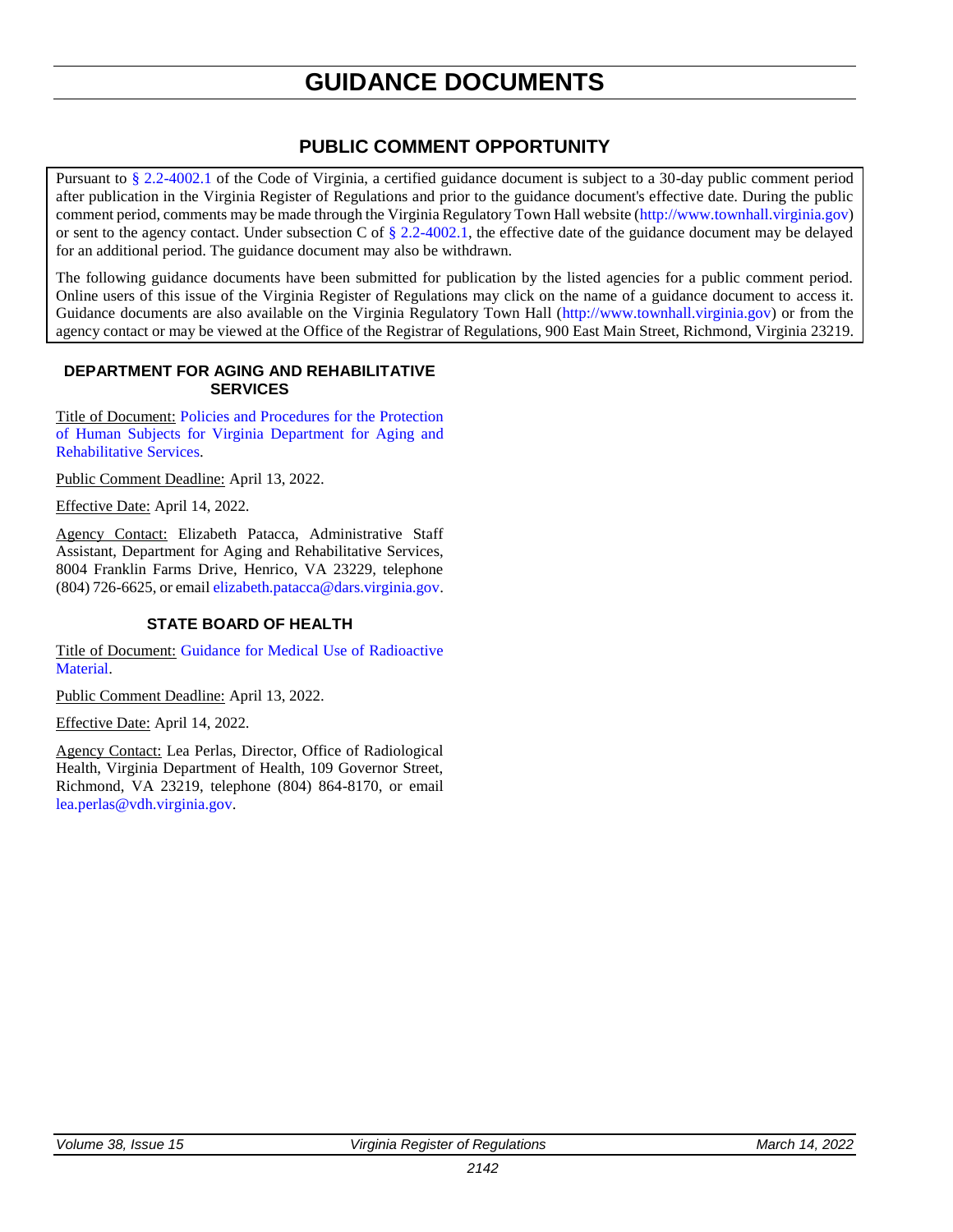# <span id="page-30-0"></span>**STATE BOARD OF BEHAVIORAL HEALTH AND DEVELOPMENTAL SERVICES**

### **Proposed Renewal of Variances to Regulations to Assure the Rights of Individuals Receiving Services from Providers Licensed, Funded, or Operated by the Department of Behavioral Health and Developmental Services**

Notice of action: The Department of Behavioral Health and Developmental Services (DBHDS), in accordance with Part VI, Variances (12VAC35-115-220), of the Regulations to Assure the Rights of Individuals Receiving Services from Providers Licensed, Funded, or Operated by the Department of Behavioral Health and Developmental Services (12VAC35- 115), hereafter referred to as the "Human Rights Regulations," is announcing a decision on applications for renewal of existing variances to the Human Rights Regulations submitted to the State Human Rights Committee (SHRC). The purpose of the regulation is to ensure and protect the legal and human rights of individuals receiving services in facilities or programs operated, licensed, or funded by DBHDS.

Each variance application references the specific part of the regulation to which a variance is needed, the proposed wording of the substitute rule or procedure, and the justification for a variance. Such application also describes time limits and other conditions for duration and the circumstances that will end the applicability of the variance. All variances shall be approved for a specific time period. The decision and reasons for variance are described in this notice.

Purpose of notice: After considering all available information, at its meeting on January 20, 2022, the SHRC voted to approve the applications for variances to the Human Rights Regulations.

A. For DBHDS' Western State Hospital (WSH).

Variance to Procedures for Behavioral Treatment Plans:

12VAC35-115-105 H: Providers shall not use seclusion in a behavioral treatment plan.

Variance to Procedures for Use of Seclusion, Restraint, and Time Out:

12VAC35-115-110 C 3: Only residential facilities for children that are licensed under the Regulations for Children's Residential Facilities (12VAC35-46) and inpatient hospitals may use seclusion and only in an emergency.

Explanation: The variances will allow WSH to place an individual in an environment of seclusion, at the individual's request, and not as related to an emergency, in order to prevent self-injurious harm to the individual and to the staff members responsible for the individual's care.

These variances were approved for a two-year period with annual updates to the SHRC and quarterly updates to the local human rights committee (LHRC).

B. For DBHDS' Commonwealth Center for Children and Adolescents (CCCA).

Variance to Procedures for Behavioral Treatment Plans:

12VAC35-115-105 H: Providers shall not use seclusion in a behavioral treatment plan.

Explanation: The variance will allow CCCA to place the individual (youth) in seclusion when different alternatives have been attempted without sustained success in maintaining safe behaviors as part of the behavioral treatment plan.

The variances were approved for a one-year period with quarterly updates to the LHRC and notice to the SHRC if the individual (youth) is discharged before the variance expires.

C. For Youth for Tomorrow New Life Center Inc.

#### Variance to Procedures to Ensure Dignity:

12VAC35-115-50 C 7 and C 8 (generally granting an individual the right to communicate privately with anyone via telephone and to have or refuse visitors, unless certain listed exceptions are met).

Explanation: In order to maintain the safety and security of individuals (youth), the program may restrict communication via telephone and in person visitation to only those names placed on a list generated by the parent or legal guardian and the resident.

These variances will allow Youth for Tomorrow New Life Center Inc. to utilize an approved contact list for phone calls and an approved contact list for visitation for each individual. The lists shall be developed by the individual's parent or legal guardian in order to protect the best interests of the individual. The individual shall be present and given the opportunity to participate with the parent or legal guardian in creating the phone and visitation lists.

These variances were approved for a three-year period with quarterly updates to the LHRC and annual updates to the SHRC.

Contact Information: Taneika Goldman, Director, Office of Human Rights, Department of Behavioral Health and Developmental Services, 1220 East Bank Street, P.O. Box 1797, Richmond, VA 23218-1797, telephone (804) 786-3988, FAX (833) 734-1241, or email [taneika.goldman@dbhds.virginia.gov.](mailto:taneika.goldman@dbhds.virginia.gov)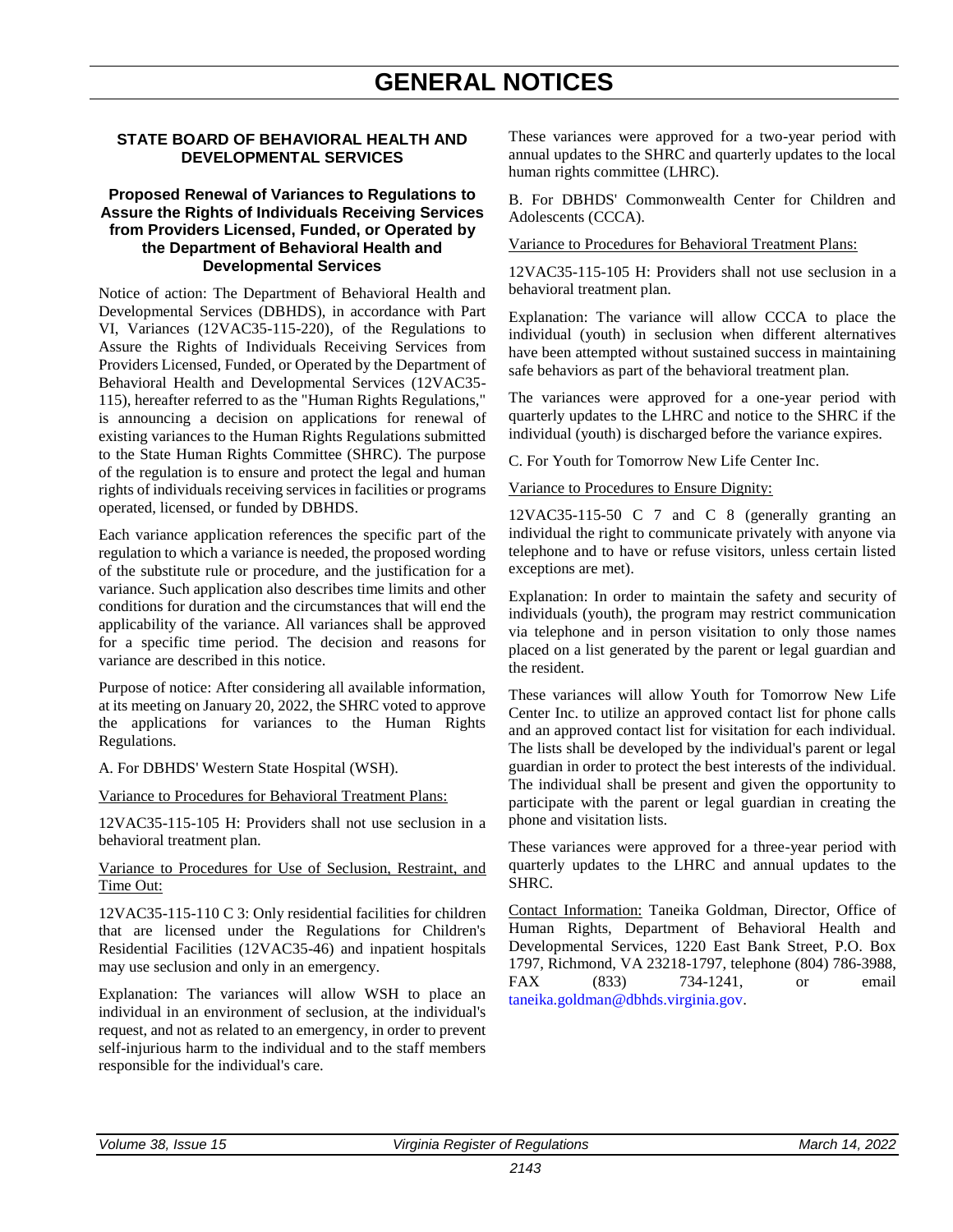# General Notices

# **DEPARTMENT OF MEDICAL ASSISTANCE SERVICES**

### **Intent to Amend the Virginia State Plan for Medical Assistance - Alternative Benefit Plan Changes**

Pursuant to 42 CFR 440.386, the Virginia Department of Medical Assistance Services (DMAS) hereby affords the public notice of its intention to seek approval from the Centers for Medicare and Medicaid Services (CMS) of a state plan amendment (SPA) to modify two Alternative Benefit Plans (ABP) authorized under § 1937 of the Social Security Act (42 USC § 1396a). The first ABP relates to individuals aged 19 to 64 years who are eligible for Medicaid pursuant to § 1902(a)(10)(A)(i)(VIII) of the Social Security Act. The second ABP relates to Medicaid Works, a work incentive opportunity for individuals with disabilities.

The state plan is being revised to include reimbursement for coverage for routine patient costs furnished in connection with a member's participation in a qualifying clinical trial in accordance with the CMS State Medicaid Director (SMD) letter #21-005. Per the SMD letter, DMAS will cover any item or service provided to the individual under the qualifying clinical trial, including any item or service provided to prevent, diagnose, monitor, or treat complications resulting from participation in the qualifying clinical trial, to the extent that the provision of such items or services to the beneficiary would otherwise be covered outside the course of participation in the qualifying clinical trial under the state plan or waiver, including a demonstration project under § 1115 of the Social Security Act. Such routine services and costs also include any item or service required to administer the investigational item or service.

Any service limits or cost sharing currently authorized under the approved Medicaid State Plan will apply to the ABP. The proposed ABP amendments will apply to Early Periodic Screening, Diagnoses, and Treatment Program benefits available under the Virginia State Plan for individuals younger than 21 years of age.

DMAS is soliciting input from stakeholders, providers, and beneficiaries on the potential impact of the proposed state plan amendment. Written comments or inquiries may be submitted within 14 days of this notice publication to Emily McClellan, Policy and Research Division, Department of Medical Assistance Services, 600 East Broad Street, Richmond, VA 23219, [emily.mcclellan@dmas.virginia.gov](mailto:emily.mcclellan@dmas.virginia.gov) or may be submitted on the Virginia Regulatory Town Hall website at [http://townhall.virginia.gov/L/Forums.cfm.](http://townhall.virginia.gov/L/Forums.cfm)

The Commonwealth assures compliance with the provisions of § 5006 (e) of the American Recovery and Reinvestment Act of 2009 (P.L. 111-5) related to Tribal populations.

To request a copy of the ABP SPA or a copy of this notice, contact Emily McClellan, Department of Medical Assistance Services, 600 East Broad Street, Richmond, VA 23219, or [emily.mcclellan@dmas.virginia.gov.](mailto:emily.mcclellan@dmas.virginia.gov)

Contact Information: Emily McClellan, Regulatory Manager, Division of Policy and Research, Department of Medical Assistance Services, 600 East Broad Street, Suite 1300, Richmond, VA 23219, telephone (804) 371-4300, FAX (804) 786-1680.

# **STATE WATER CONTROL BOARD**

# **Proposed Enforcement Action for Aladdin Manufacturing Corporation**

An enforcement action has been proposed for Aladdin Manufacturing Corporation, a wholly-owned subsidiary of Mohawk Industries Inc. for alleged violations in Rockbridge County, Virginia. The State Water Control Board proposes to issue a consent order with penalty to Aladdin Manufacturing Corporation to address noncompliance with State Water Control Law. A description of the proposed action is available at the Department of Environmental Quality office listed or online at [www.deq.virginia.gov.](http://www.deq.virginia.gov/) The staff contact will accept comments by email, fax, or postal mail from March 14, 2022, to April 15, 2022.

Contact Information: Celeste Horton, Enforcement Specialist, Department of Environmental Quality, Valley Regional Office, 4411 Early Road, P.O. Box 3000, Harrisonburg, VA 22801, FAX (804) 698-4178, or email [celeste.horton@deq.virginia.gov.](mailto:celeste.horton@deq.virginia.gov)

# **Proposed Enforcement Action for the Baptist General Association of Virginia**

An enforcement action has been proposed with the Baptist General Association of Virginia for violations at the Eagle Eyrie Baptist Conference Center in Bedford County, Virginia. The special order by consent will address and resolve violations of environmental law and regulations. A description of the proposed action is available at the Department of Environmental Quality office listed or online at [www.deq.virginia.gov.](http://www.deq.virginia.gov/) The staff contact person will accept comments by email or postal mail from March 14, 2022, through April 13, 2022.

Contact Information: Jerry Ford, Jr., Department of Environmental Quality, Blue Ridge Regional Office, 901 Russell Drive, Salem, VA 24153, or email [jerry.ford@deq.virginia.gov.](mailto:jerry.ford@deq.virginia.gov)

### **Proposed Enforcement Action for the Scott County Public Service Authority**

An enforcement action has been proposed for the Scott County Public Service Authority for violations of the State Water Control Law at the Nickelsville wastewater treatment plant in Scott County. The State Water Control Board proposes to issue